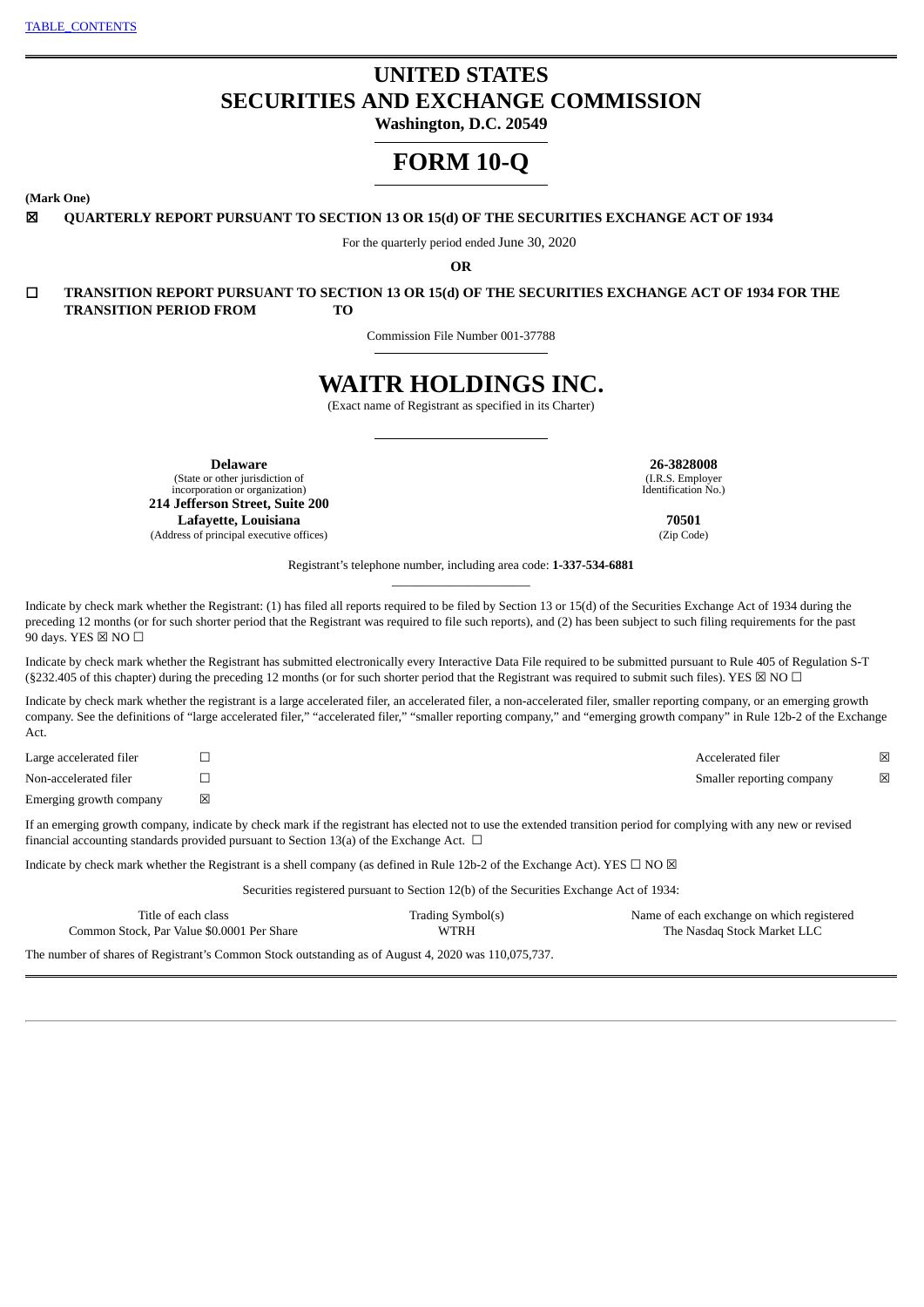# **Table of Contents**

**Page**

<span id="page-1-0"></span>

| <b>Financial Information</b> |
|------------------------------|
|                              |

| PART I   | <b>Financial Information</b>                                                                                        | 1  |
|----------|---------------------------------------------------------------------------------------------------------------------|----|
| Item 1.  | <b>Condensed Consolidated Financial Statements (unaudited)</b>                                                      |    |
|          | Condensed Consolidated Balance Sheets as of June 30, 2020 and December 31, 2019                                     |    |
|          | Condensed Consolidated Statements of Operations for the three and six months ended June 30, 2020 and 2019           | 2  |
|          | Condensed Consolidated Statements of Cash Flows for the six months ended June 30, 2020 and 2019                     | 3  |
|          | Condensed Consolidated Statements of Stockholders' Equity for the three and six months ended June 30, 2020 and 2019 |    |
|          | <b>Notes to Condensed Consolidated Financial Statements</b>                                                         | 6  |
| Item 2.  | <b>Management's Discussion and Analysis of Financial Condition and Results of Operations</b>                        | 22 |
| Item 3.  | <b>Quantitative and Qualitative Disclosures About Market Risk</b>                                                   | 33 |
| Item 4.  | <b>Controls and Procedures</b>                                                                                      | 33 |
| PART II  | <b>Other Information</b>                                                                                            | 34 |
| Item 1.  | <b>Legal Proceedings</b>                                                                                            | 34 |
| Item 1A. | <b>Risk Factors</b>                                                                                                 | 34 |
| Item 2.  | <b>Unregistered Sales of Equity Securities and Use of Proceeds</b>                                                  | 35 |
| Item 3.  | <b>Defaults Upon Senior Securities</b>                                                                              | 35 |
| Item 4.  | <b>Mine Safety Disclosures</b>                                                                                      | 35 |
| Item 5.  | <b>Other Information</b>                                                                                            | 35 |
| Item 6.  | <b>Exhibits</b>                                                                                                     | 36 |
|          | <b>Signatures</b>                                                                                                   | 37 |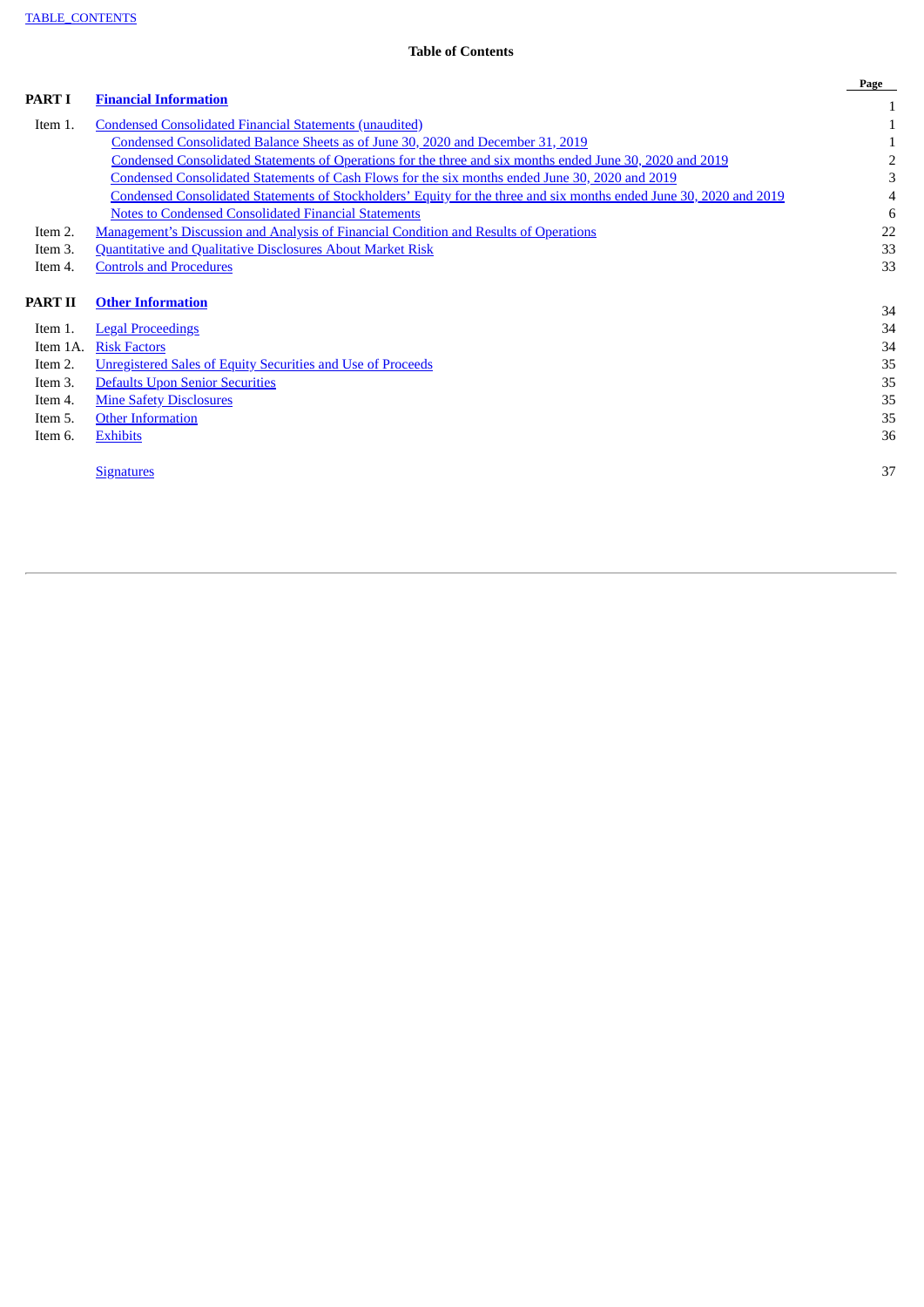# <span id="page-2-0"></span>**PART I. FINANCIAL INFORMATION**

# <span id="page-2-2"></span><span id="page-2-1"></span>**Item 1. Condensed Consolidated Financial Statements**

# **WAITR HOLDINGS INC. CONDENSED CONSOLIDATED BALANCE SHEETS (in thousands, except share and per share data)**

|                                                                                 | <b>June 30,</b> | December 31,<br>2019 |                |            |
|---------------------------------------------------------------------------------|-----------------|----------------------|----------------|------------|
|                                                                                 |                 | <b>Unaudited</b>     |                |            |
| <b>ASSETS</b>                                                                   |                 |                      |                |            |
| <b>CURRENT ASSETS</b>                                                           |                 |                      |                |            |
| Cash                                                                            | \$              | 66,702               | $\mathfrak{s}$ | 29,317     |
| Accounts receivable, net                                                        |                 | 6,121                |                | 3,272      |
| Capitalized contract costs, current                                             |                 | 546                  |                | 199        |
| Prepaid expenses and other current assets                                       |                 | 5,506                |                | 8,329      |
| <b>TOTAL CURRENT ASSETS</b>                                                     |                 | 78,875               |                | 41,117     |
| Property and equipment, net                                                     |                 | 3,398                |                | 4,072      |
| Capitalized contract costs, noncurrent                                          |                 | 1,978                |                | 772        |
| Goodwill                                                                        |                 | 106,734              |                | 106,734    |
| Intangible assets, net                                                          |                 | 23,941               |                | 25,761     |
| Other noncurrent assets                                                         |                 | 454                  |                | 517        |
| <b>TOTAL ASSETS</b>                                                             | $\mathbf{s}$    | 215,380              | \$             | 178,973    |
| <b>LIABILITIES AND STOCKHOLDERS' EQUITY</b>                                     |                 |                      |                |            |
| <b>LIABILITIES:</b>                                                             |                 |                      |                |            |
| <b>CURRENT LIABILITIES</b>                                                      |                 |                      |                |            |
| Current portion of Term Loans                                                   | \$              | 12,500               | $\mathfrak{s}$ |            |
| Accounts payable                                                                |                 | 5,335                |                | 4,384      |
| Restaurant food liability                                                       |                 | 5,528                |                | 5,612      |
| Accrued payroll                                                                 |                 | 5,020                |                | 5,285      |
| Short-term loans                                                                |                 | 2,094                |                | 3,612      |
| Deferred revenue, current                                                       |                 | 47                   |                | 414        |
| Income tax payable                                                              |                 | 85                   |                | 51         |
| Other current liabilities                                                       |                 | 13,923               |                | 12,630     |
| <b>TOTAL CURRENT LIABILITIES</b>                                                |                 | 44,532               |                | 31,988     |
| Long-term debt                                                                  |                 | 103,311              |                | 123,244    |
| Accrued workers' compensation liability                                         |                 | 346                  |                | 463        |
| Deferred revenue, noncurrent                                                    |                 |                      |                | 45         |
| Other noncurrent liabilities                                                    |                 | 499                  |                | 325        |
| <b>TOTAL LIABILITIES</b>                                                        |                 | 148,688              |                | 156,065    |
| Commitment and contingencies (Note 10)                                          |                 |                      |                |            |
| <b>STOCKHOLDERS' EQUITY:</b>                                                    |                 |                      |                |            |
| Common stock, \$0.0001 par value; 249,000,000 shares authorized and 102,382,511 |                 |                      |                |            |
| and 76,579,175 shares issued and outstanding at June 30, 2020 and               |                 |                      |                |            |
| December 31, 2019, respectively                                                 |                 | 10                   |                | 8          |
| Additional paid in capital                                                      |                 | 420,368              |                | 385,137    |
| <b>Accumulated deficit</b>                                                      |                 | (353, 686)           |                | (362, 237) |
| TOTAL STOCKHOLDERS' EQUITY                                                      |                 | 66,692               |                | 22,908     |
| TOTAL LIABILITIES AND STOCKHOLDERS' EQUITY                                      | \$              | 215,380              | \$             | 178,973    |

The accompanying notes are an integral part of these condensed consolidated financial statements.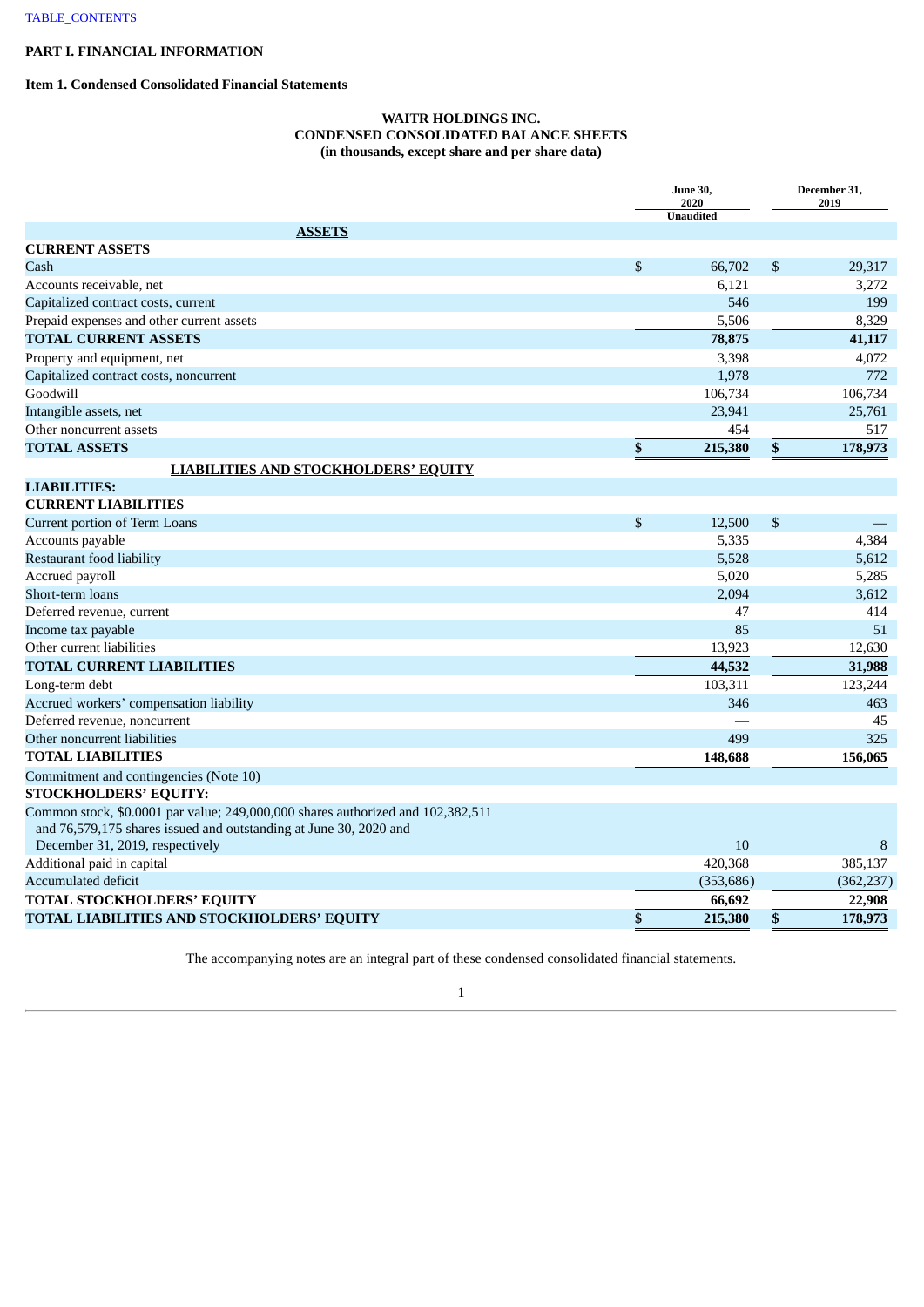# **WAITR HOLDINGS INC. CONDENSED CONSOLIDATED STATEMENTS OF OPERATIONS (in thousands, except share and per share data) (unaudited)**

<span id="page-3-0"></span>

|                                                               | <b>Six Months Ended June 30,</b><br><b>Three Months Ended June 30,</b> |              |            |              |            |              |            |
|---------------------------------------------------------------|------------------------------------------------------------------------|--------------|------------|--------------|------------|--------------|------------|
|                                                               | 2020                                                                   |              | 2019       |              | 2020       |              | 2019       |
| <b>REVENUE</b>                                                | \$<br>60,506                                                           | $\mathbf{s}$ | 51,342     | $\mathbf{s}$ | 104,749    | $\mathbf{s}$ | 99,374     |
| <b>COSTS AND EXPENSES:</b>                                    |                                                                        |              |            |              |            |              |            |
| Operations and support                                        | 30,547                                                                 |              | 39,698     |              | 56,912     |              | 75,881     |
| Sales and marketing                                           | 2,740                                                                  |              | 15,339     |              | 5,566      |              | 25,662     |
| Research and development                                      | 1,167                                                                  |              | 2,149      |              | 2,637      |              | 4,089      |
| General and administrative                                    | 10,094                                                                 |              | 12,380     |              | 20,872     |              | 31,298     |
| Depreciation and amortization                                 | 2,075                                                                  |              | 4,824      |              | 4,139      |              | 8,940      |
| Intangible and other asset impairments                        | 29                                                                     |              |            |              | 29         |              | 18         |
| Loss on disposal of assets                                    | 3                                                                      |              | 10         |              | 11         |              | 15         |
| <b>TOTAL COSTS AND EXPENSES</b>                               | 46,655                                                                 |              | 74,400     |              | 90,166     |              | 145,903    |
| <b>INCOME (LOSS) FROM OPERATIONS</b>                          | 13,851                                                                 |              | (23,058)   |              | 14,583     |              | (46, 529)  |
| OTHER EXPENSES (INCOME) AND LOSSES (GAINS), NET               |                                                                        |              |            |              |            |              |            |
| Interest expense                                              | 2,490                                                                  |              | 2,190      |              | 5,404      |              | 3,795      |
| Interest income                                               | (21)                                                                   |              | (241)      |              | (81)       |              | (580)      |
| Other expense (income)                                        | 712                                                                    |              | (123)      |              | 675        |              | (173)      |
| NET INCOME (LOSS) BEFORE INCOME TAXES                         | 10,670                                                                 |              | (24, 884)  |              | 8,585      |              | (49, 571)  |
| Income tax expense (benefit)                                  | 17                                                                     |              | (32)       |              | 34         |              | 30         |
| <b>NET INCOME (LOSS)</b>                                      | \$<br>10,653                                                           | \$           | (24, 852)  | \$           | 8,551      | \$           | (49, 601)  |
| <b>INCOME (LOSS) PER SHARE:</b>                               |                                                                        |              |            |              |            |              |            |
| <b>Basic</b>                                                  | \$<br>0.11                                                             | \$           | (0.32)     | \$           | 0.10       | \$           | (0.70)     |
| <b>Diluted</b>                                                | \$<br>0.10                                                             | \$           | (0.32)     | \$           | 0.09       | \$           | (0.70)     |
| Weighted average shares used to compute net income (loss) per |                                                                        |              |            |              |            |              |            |
| share:                                                        |                                                                        |              |            |              |            |              |            |
| Weighted average common shares outstanding - basic            | 95,053,207                                                             |              | 72,416,614 |              | 85,968,962 |              | 68,492,911 |
| Weighted average common shares outstanding - diluted          | 105,951,232                                                            |              | 72,416,614 |              | 91,769,460 |              | 68,492,911 |

The accompanying notes are an integral part of these condensed consolidated financial statements.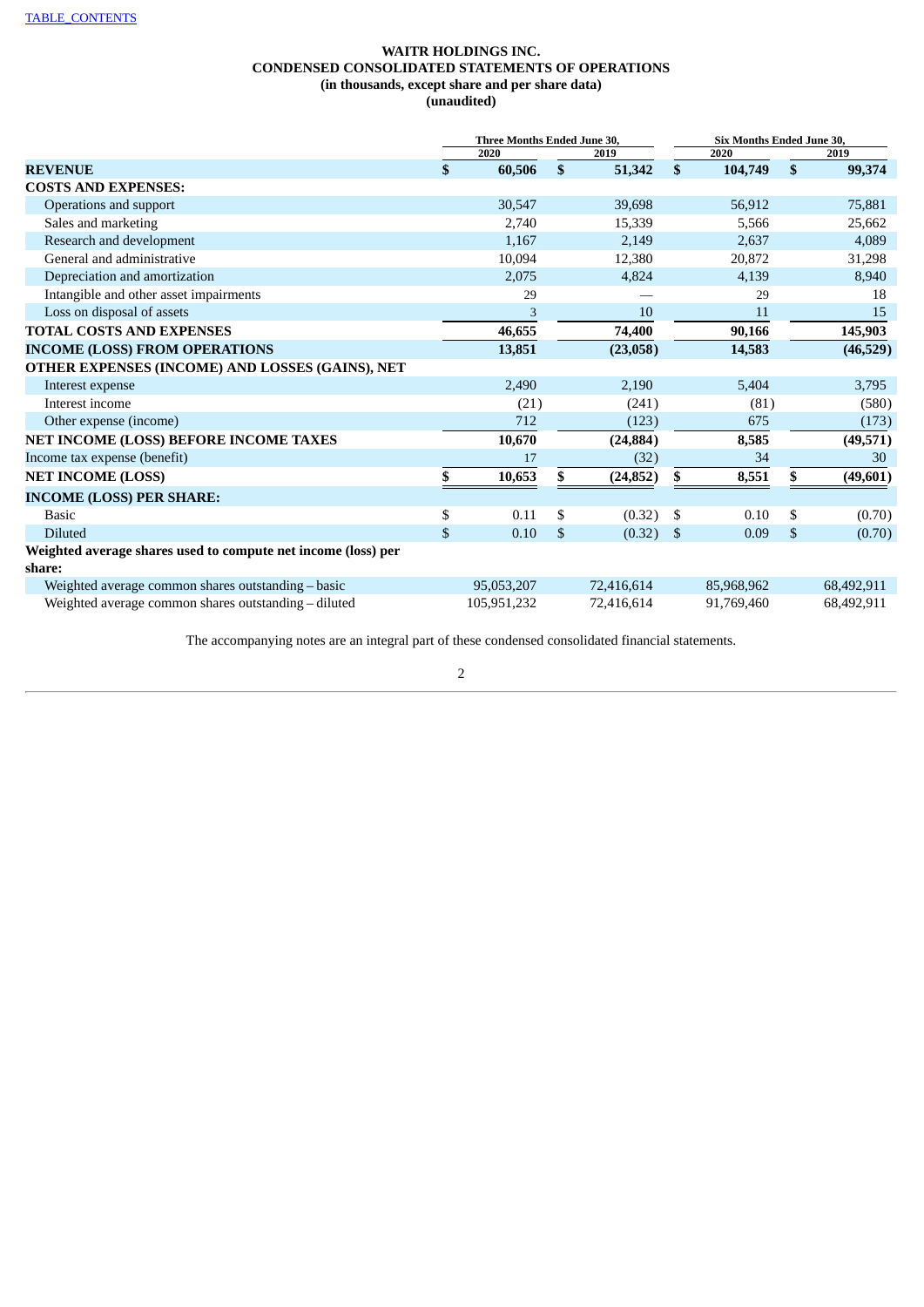# **WAITR HOLDINGS INC. CONDENSED CONSOLIDATED STATEMENTS OF CASH FLOWS (in thousands) (unaudited)**

<span id="page-4-0"></span>

|                                                                                                    | <b>Six Months Ended June 30,</b> |             |            |
|----------------------------------------------------------------------------------------------------|----------------------------------|-------------|------------|
|                                                                                                    | 2020                             |             | 2019       |
| <b>Cash flows from operating activities:</b>                                                       |                                  |             |            |
| Net income (loss)                                                                                  | \$                               | 8,551<br>\$ | (49, 601)  |
| Adjustments to reconcile net income (loss) to net cash provided by (used in) operating activities: |                                  |             |            |
| Non-cash interest expense                                                                          |                                  | 4,453       | 1,079      |
| Non-cash advertising expense                                                                       |                                  |             | 310        |
| Stock-based compensation                                                                           |                                  | 1,450       | 4,552      |
| Equity issued in exchange for services                                                             |                                  |             | 60         |
| Loss on disposal of assets                                                                         |                                  | 11          | 15         |
| Depreciation and amortization                                                                      |                                  | 4,139       | 8,940      |
| Intangible and other asset impairments                                                             |                                  | 29          | 18         |
| Amortization of capitalized contract costs                                                         |                                  | 183         | 1,250      |
| Other non-cash income                                                                              |                                  | (22)        |            |
| Changes in assets and liabilities:                                                                 |                                  |             |            |
| Accounts receivable                                                                                |                                  | (2,849)     | (1,734)    |
| Capitalized contract costs                                                                         |                                  | (1,736)     | (2, 346)   |
| Prepaid expenses and other current assets                                                          |                                  | 2,823       | (3,932)    |
| Accounts payable                                                                                   |                                  | 951         | (592)      |
|                                                                                                    |                                  |             |            |
| Restaurant food liability                                                                          |                                  | (84)        | 6,399      |
| Deferred revenue                                                                                   |                                  | (414)       | (151)      |
| Income tax payable                                                                                 |                                  | 34          | (25)       |
| Accrued payroll                                                                                    |                                  | (265)       | 4,113      |
| Accrued workers' compensation liability                                                            |                                  | (117)       | (305)      |
| Other current liabilities                                                                          |                                  | 1,650       | (2, 441)   |
| Other noncurrent liabilities                                                                       |                                  | 174         | 40         |
| Net cash provided by (used in) operating activities                                                | 18,961                           |             | (34, 351)  |
| <b>Cash flows from investing activities:</b>                                                       |                                  |             |            |
| Purchases of property and equipment                                                                |                                  | (381)       | (990)      |
| Acquisition of Bite Squad, net of cash acquired                                                    |                                  |             | (192, 568) |
| Other acquisitions                                                                                 |                                  | (290)       |            |
| Collections on notes receivable                                                                    |                                  | 36          | 53         |
| Internally developed software                                                                      |                                  | (1, 335)    | (155)      |
| Proceeds from sale of property and equipment                                                       |                                  | 7           | 23         |
| Net cash used in investing activities                                                              |                                  | (1, 963)    | (193, 637) |
| <b>Cash flows from financing activities:</b>                                                       |                                  |             |            |
| Waitr shares redeemed for cash                                                                     |                                  |             | (10)       |
| Proceeds from issuance of stock                                                                    | 22,944                           |             | 50,002     |
| Equity issuance costs                                                                              |                                  | (359)       | (4, 175)   |
| Proceeds from Additional Term Loans                                                                |                                  |             | 42,080     |
| Proceeds from short-term loans                                                                     |                                  | 1,906       | 5,032      |
| Payments on short-term loans                                                                       |                                  |             | (658)      |
|                                                                                                    |                                  | (3, 415)    | 3          |
| Proceeds from exercise of stock options                                                            |                                  | 39          |            |
| Taxes paid related to net settlement on stock-based compensation                                   |                                  | (728)       | (799)      |
| Net cash provided by financing activities                                                          | 20,387                           |             | 91,475     |
| Net change in cash                                                                                 | 37,385                           |             | (136, 513) |
| Cash, beginning of period                                                                          | 29,317                           |             | 209,340    |
| Cash, end of period                                                                                | 66,702<br>\$                     | S           | 72,827     |
| Supplemental disclosures of cash flow information:                                                 |                                  |             |            |
| Cash paid during the period for state income taxes                                                 | \$                               | \$          | 30         |
| Cash earned during the period for interest                                                         |                                  | 43          |            |
| Cash paid during the period for interest                                                           |                                  | 951         | 2,715      |
| Supplemental disclosures of non-cash investing and financing activities:                           |                                  |             |            |
| Stock issued as consideration in Bite Squad acquisition                                            |                                  |             | 126,574    |
| Conversion of convertible notes to stock                                                           | 11,888                           |             |            |
| Stock issued in connection with Additional Term Loans                                              |                                  |             | 3,884      |
| Non-cash gain on debt extinguishment                                                               |                                  |             | 1,897      |
|                                                                                                    |                                  |             |            |

The accompanying notes are an integral part of these condensed consolidated financial statements.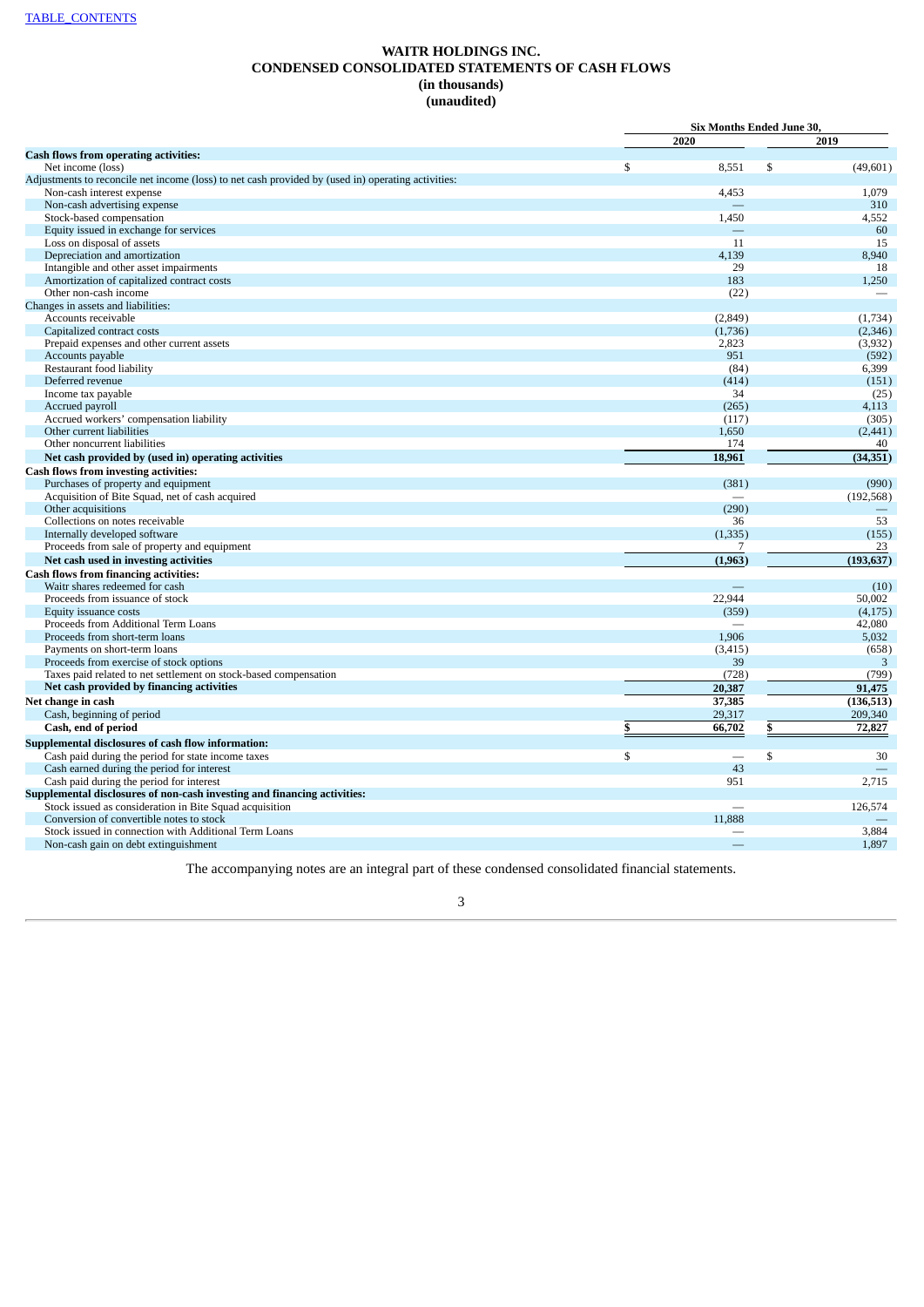# **WAITR HOLDINGS INC. CONDENSED CONSOLIDATED STATEMENTS OF STOCKHOLDERS' EQUITY THREE AND SIX MONTHS ENDED JUNE 30, 2020 (in thousands, except share data) (unaudited)**

<span id="page-5-0"></span>**Three Months Ended June 30, 2020**

|                                                                     |               |                     |              | <b>Additional</b><br>paid in |    | Accumulated |      | <b>Total</b><br>stockholders' |
|---------------------------------------------------------------------|---------------|---------------------|--------------|------------------------------|----|-------------|------|-------------------------------|
|                                                                     |               | <b>Common stock</b> |              | capital                      |    | deficit     |      | equity                        |
|                                                                     | <b>Shares</b> | Amount              |              |                              |    |             |      |                               |
| <b>Balances at March 31, 2020</b>                                   | 80,807,908    |                     | $\mathbf{a}$ | 392,004                      | £. | (364, 339)  | - \$ | 27,673                        |
| Net income                                                          |               |                     |              |                              |    | 10,653      |      | 10,653                        |
| Exercise of stock options and vesting of restricted<br>stock units  | 433,303       |                     |              | 57                           |    |             |      | 57                            |
| Taxes paid related to net settlement on stock-based<br>compensation |               |                     |              | (296)                        |    |             |      | (296)                         |
| Stock-based compensation                                            |               |                     |              | 602                          |    |             |      | 602                           |
| Stock issued for conversion of Notes                                | 9,222,978     |                     |              | 11.888                       |    |             |      | 11,889                        |
| Issuance of common stock                                            | 11,918,322    |                     |              | 16,113                       |    |             |      | 16,114                        |
| <b>Balances at June 30, 2020</b>                                    | 102,382,511   |                     | 10           | 420,368                      |    | (353, 686)  |      | 66,692                        |

## **Six Months Ended June 30, 2020**

|                                                                     |               |                     |    | Additional<br>paid in | Accumulated |   | <b>Total</b><br>stockholders' |
|---------------------------------------------------------------------|---------------|---------------------|----|-----------------------|-------------|---|-------------------------------|
|                                                                     |               | <b>Common stock</b> |    | capital               | deficit     |   | equity                        |
|                                                                     | <b>Shares</b> | Amount              |    |                       |             |   |                               |
| <b>Balances at December 31, 2019</b>                                | 76,579,175    |                     |    | 385,137               | (362, 237)  | ъ | 22,908                        |
| Net income                                                          |               |                     |    |                       | 8,551       |   | 8,551                         |
| Exercise of stock options and vesting of restricted<br>stock units  | 469,293       |                     |    | 65                    | __          |   | 65                            |
| Taxes paid related to net settlement on stock-based<br>compensation |               |                     |    | (755)                 |             |   | (755)                         |
| Stock-based compensation                                            |               |                     |    | 1,450                 |             |   | 1,450                         |
| Stock issued for conversion of Notes                                | 9,222,978     |                     |    | 11,888                |             |   | 11,889                        |
| Issuance of common stock                                            | 16,111,065    |                     |    | 22,583                |             |   | 22,584                        |
| <b>Balances at June 30, 2020</b>                                    | 102,382,511   |                     | 10 | 420,368               | (353, 686)  |   | 66,692                        |

The accompanying notes are an integral part of these condensed consolidated financial statements.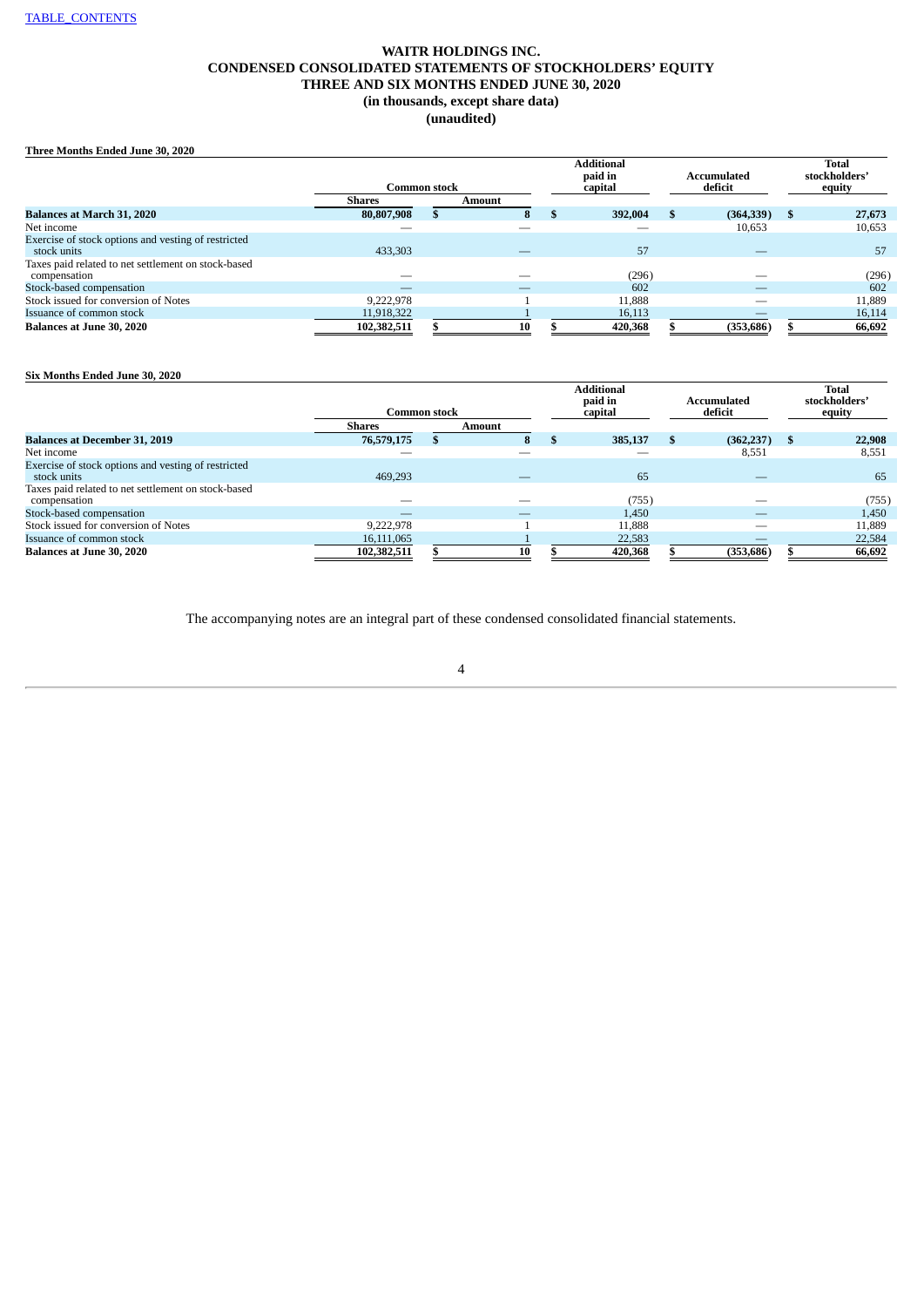# **WAITR HOLDINGS INC. CONDENSED CONSOLIDATED STATEMENTS OF STOCKHOLDERS' EQUITY THREE AND SIX MONTHS ENDED JUNE 30, 2019 (in thousands, except share data) (unaudited)**

| Three Months Ended June 30, 2019                                   |               |                     |        |                                  |    |                        |      |                                         |
|--------------------------------------------------------------------|---------------|---------------------|--------|----------------------------------|----|------------------------|------|-----------------------------------------|
|                                                                    |               | <b>Common stock</b> |        | Additional<br>paid in<br>capital |    | Accumulated<br>deficit |      | <b>Total</b><br>stockholders'<br>equity |
|                                                                    | <b>Shares</b> |                     | Amount |                                  |    |                        |      |                                         |
| <b>Balances at March 31, 2019</b>                                  | 69,368,381    |                     |        | 331,539                          | -5 | (95,680)               | - 56 | 235,866                                 |
| Net loss                                                           |               |                     |        |                                  |    | (24, 852)              |      | (24, 852)                               |
| Gain on debt extinguishment                                        |               |                     |        | 1,897                            |    |                        |      | 1,897                                   |
| Exercise of stock options and vesting of restricted<br>stock units | 8,713         |                     |        |                                  |    |                        |      |                                         |
| Stock-based compensation                                           |               |                     |        | 2,519                            |    | __                     |      | 2,519                                   |
| Equity issued in exchange for services                             |               |                     |        | 30                               |    |                        |      | 30                                      |
| Public Warrants exchanged for common stock                         |               |                     |        | (10)                             |    |                        |      | (10)                                    |
| Issuance of common stock                                           | 6,757,000     |                     |        | 46,425                           |    |                        |      | 46,426                                  |
| <b>Balances at June 30, 2019</b>                                   | 76,134,094    |                     |        | 382,402                          |    | (120, 532)             |      | 261,878                                 |

# **Six Months Ended June 30, 2019**

|                                                                             |              |        | <b>Additional</b>  |      |                        |      | <b>Total</b>            |
|-----------------------------------------------------------------------------|--------------|--------|--------------------|------|------------------------|------|-------------------------|
|                                                                             | Common stock |        | paid in<br>capital |      | Accumulated<br>deficit |      | stockholders'<br>equity |
|                                                                             | Shares       | Amount |                    |      |                        |      |                         |
| <b>Balances at December 31, 2018</b>                                        | 54,035,538   | 5.     | 200,417            | - \$ | (70, 931)              | - \$ | 129,491                 |
| Net loss                                                                    |              |        |                    |      | (49, 601)              |      | (49, 601)               |
| Gain on debt extinguishment                                                 |              |        | 1,897              |      | –                      |      | 1,897                   |
| Exercise of stock options and vesting of restricted<br>stock units          | 9,599        |        |                    |      |                        |      | 3                       |
| Taxes paid related to net settlement on stock-based                         |              |        |                    |      |                        |      |                         |
| compensation                                                                | (79,900)     |        | (799)              |      |                        |      | (799)                   |
| Stock-based compensation                                                    |              |        | 4,552              |      |                        |      | 4,552                   |
| Equity issued in exchange for services                                      |              |        | 60                 |      |                        |      | -60                     |
| Issuance of common stock in connection with<br><b>Additional Term Loans</b> | 325,000      |        | 3,884              |      |                        |      | 3,884                   |
| Public Warrants exchanged for common stock                                  | 4,494,889    |        | (610)              |      |                        |      | (609)                   |
| Stock issued as consideration in Bite Squad Merger                          | 10,591,968   |        | 126,573            |      |                        |      | 126,574                 |
| Issuance of common stock                                                    | 6,757,000    |        | 46,425             |      |                        |      | 46,426                  |
| <b>Balances at June 30, 2019</b>                                            | 76,134,094   |        | 382,402            |      | (120, 532)             |      | 261,878                 |

The accompanying notes are an integral part of these condensed consolidated financial statements.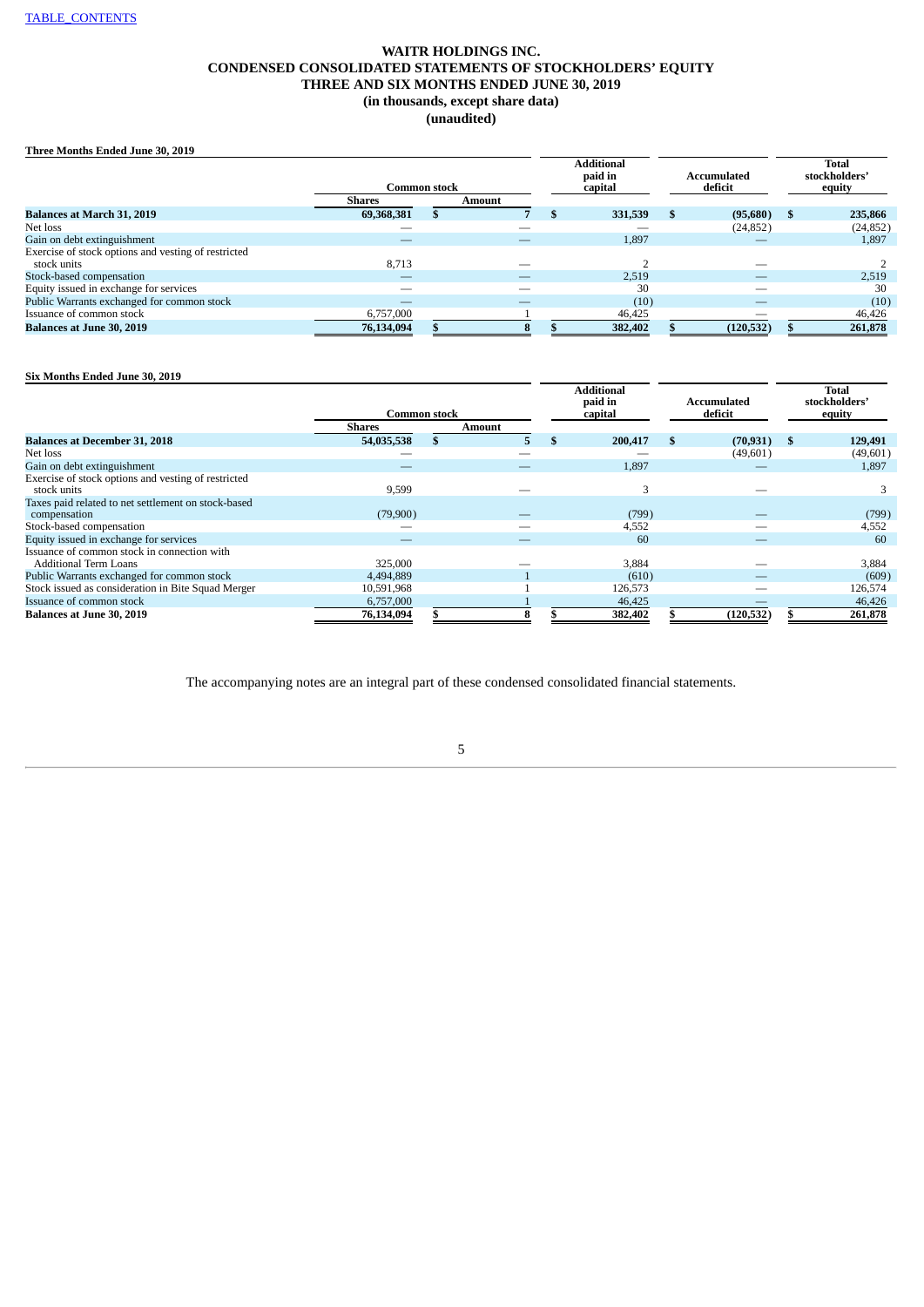## **WAITR HOLDINGS INC. NOTES TO THE CONDENSED CONSOLIDATED FINANCIAL STATEMENTS (in thousands, except share and per share data)**

# <span id="page-7-0"></span>**1. Organization**

Waitr Holdings Inc., a Delaware corporation, together with its wholly-owned subsidiaries (the "Company," "Waitr," "we," "us" and "our"), operates an online food ordering and delivery platform, connecting restaurants and diners in cities across the United States. On January 17, 2019, Waitr acquired BiteSquad.com, LLC ("Bite Squad"), which also operates an online food ordering and delivery platform. The Company connects diners and restaurants via Waitr's website and mobile application (the "Waitr Platform") and Bite Squad's website and mobile application (the "Bite Squad Platform" and together with the Waitr Platform, the "Platforms"). The Company's Platforms allow consumers to browse local restaurants and menus, track order and delivery status, and securely store previous orders for ease of use and convenience. Restaurants benefit from the online Platforms through increased exposure to consumers for expanded business in the delivery market and carryout sales.

### **2. Basis of Presentation and Summary of Significant Accounting Policies**

### **Basis of Presentation**

The unaudited interim condensed consolidated financial statements and accompanying notes have been prepared in accordance with generally accepted accounting principles in the United States of America ("GAAP") and in accordance with the rules and regulations of the United States Securities and Exchange Commission ("SEC") as they apply to interim financial information. Accordingly, the interim condensed consolidated financial statements do not include all of the information and notes required by GAAP for complete annual financial statements, although the Company believes that the disclosures made are adequate to make information not misleading.

The unaudited interim condensed consolidated financial statements should be read in conjunction with the consolidated financial statements and notes thereto, together with management's discussion and analysis of financial condition and results of operations, contained in our Annual Report on Form 10-K for the year ended December 31, 2019 (the "2019 Form 10-K"). The interim condensed consolidated financial statements are unaudited, but in the Company's opinion, include all adjustments that are necessary for a fair presentation of the results for the periods presented. The interim results are not necessarily indicative of results that may be expected for any other interim period or the fiscal year.

#### **Principles of Consolidation**

The accompanying unaudited condensed consolidated financial statements include the accounts of the Company and all wholly-owned subsidiaries. Intercompany transactions and balances have been eliminated upon consolidation.

### **Use of Estimates**

The preparation of the unaudited condensed consolidated financial statements in accordance with GAAP requires the Company to make estimates and assumptions that affect the amounts reported in the unaudited condensed consolidated financial statements and accompanying notes. Significant estimates and judgments relied upon in preparing these condensed consolidated financial statements affect the following items:

- determination of the nature and timing of satisfaction of revenue-generating performance obligations and the standalone selling price of performance obligations;
- variable consideration;
- other obligations such as product returns and refunds;
- allowance for doubtful accounts and chargebacks;
- incurred loss estimates under our insurance policies with large deductibles or retention levels;
- income taxes:
- useful lives of tangible and intangible assets;
- depreciation and amortization;
- equity compensation;
- contingencies;
- goodwill and other intangible assets, including the recoverability of intangible assets with finite lives and other long-lived assets;
- impairments; and
- fair value of assets acquired and liabilities assumed as part of a business combination.

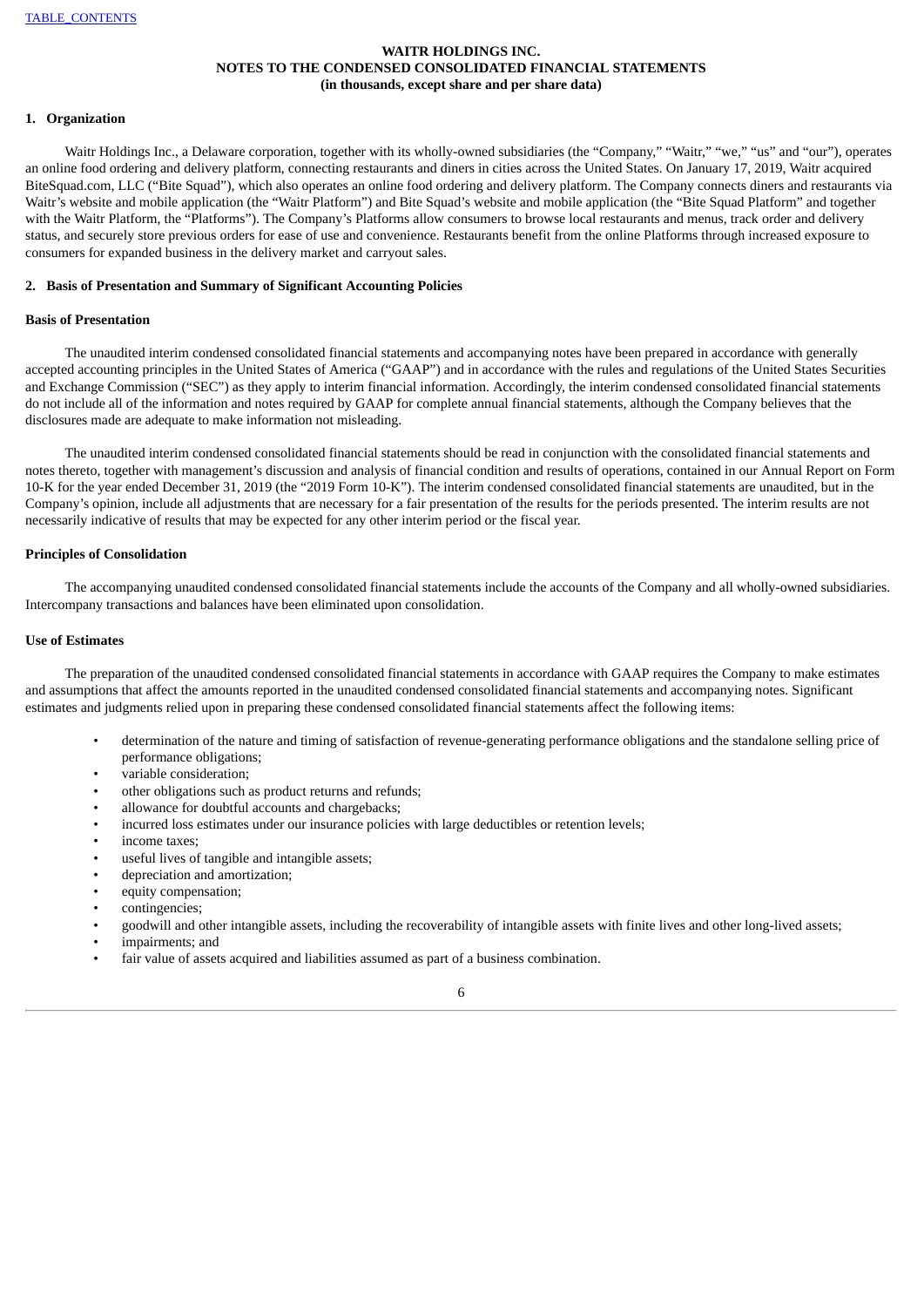The Company regularly assesses these estimates and records changes to estimates in the period in which they become known. The Company bases its estimates on historical experience and various other assumptions believed to be reasonable under the circumstances. Changes in the economic environment, financial markets, and any other parameters used in determining these estimates could cause actual results to differ from those estimates.

### **Liquidity and Capital Resources**

The Company sustained losses from its inception through the first quarter of 2020 and experienced declines in working capital through 2019, resulting from changes in market conditions in the online food ordering and delivery industry, particularly increased competition from other national delivery service providers. In addition, the Company invested heavily in sales and marketing efforts in 2019, further reducing its working capital and liquidity, until the suspension of such efforts in the fourth quarter of 2019.

Management implemented several initiatives in late fiscal 2019, into 2020, with a focus on improving revenue per order, cash flow, profitability and liquidity. These initiatives, which included reductions of staff in November 2019 and January 2020, modifications to the Company's fee structure in August 2019 and February 2020, the closures of approximately 60 unprofitable, non-core markets in December 2019 and January 2020, and the switch to an independent contractor model for delivery drivers, have resulted in the positive results for the six months ended June 30, 2020. Additionally, in March and May 2020, the Company entered into open market sale agreements with respect to at-the-market offering programs, pursuant to which the Company sold 16,111,065 shares of common stock during the six months ended June 30, 2020 for net proceeds of approximately \$22,584 (see *Note 12 – Stockholders' Equity*). As of June 30, 2020, cash on hand was \$66,702.

The Company's working capital and liquid asset (cash on hand) positions as of June 30, 2020 and December 31, 2019 are as follows (in thousands):

|                 | <b>June 30.</b><br>2020 | December 31,<br>2019 |
|-----------------|-------------------------|----------------------|
| Working capital | 34.343                  | 9,129                |
| Liquid assets   | 66,702                  | 29,317               |

We currently expect that our cash on hand and estimated cash flow from operations will be sufficient to meet our working capital needs beyond twelve months, however, there can be no assurance that we will generate cash flow at the levels we anticipate. We continually evaluate additional opportunities to strengthen our liquidity position, fund growth initiatives and/or combine with other businesses by issuing equity or equity-linked securities (in public or private offerings) and/or incurring additional debt.

### **Impact of COVID-19 on our Business**

In December 2019, an outbreak of a new strain of coronavirus ("COVID-19") began in Wuhan, Hubei Province, China. In March 2020, the World Health Organization declared COVID-19 a pandemic. The COVID-19 pandemic has negatively impacted the global economy, disrupted global supply chains and created significant volatility and disruption of financial markets. Waitr has thus far been able to operate effectively during the COVID-19 pandemic. However, the potential impacts and duration of the COVID-19 pandemic on the global economy and on the Company's business, in particular, are uncertain and may be difficult to assess or predict. The pandemic has resulted in, and may continue to result in, significant disruption of global financial markets, which may reduce the Company's ability to access capital and continue to operate effectively. The COVID-19 pandemic could also reduce the demand for the Company's services. In addition, a recession or further financial market correction resulting from the spread of COVID-19 could adversely affect demand for the Company's services. To the extent that the COVID-19 pandemic adversely impacts the Company's business, results of operations, liquidity or financial condition, it may also have the effect of heightening many of the other risks described in the risk factors in the Company's 2019 Form 10-K.

We have taken several steps to help protect and support our restaurant partners, diners, drivers and employees during the COVID-19 outbreak, including offering no-contact delivery for all restaurant delivery orders; offering no-contact grocery delivery in select markets; working with restaurant partners to waive diner delivery fees; deploying free marketing programs for restaurants; and providing masks, gloves and hand sanitizer to drivers. We are closely monitoring the impact of the COVID-19 global outbreak and lifting of any restrictions, although there remains significant uncertainty related to the public health situation globally.

# **Critical Accounting Policies and Estimates**

Except as set forth below, there has been no material change to our critical accounting policies and estimates described in the 2019 Form 10-K.

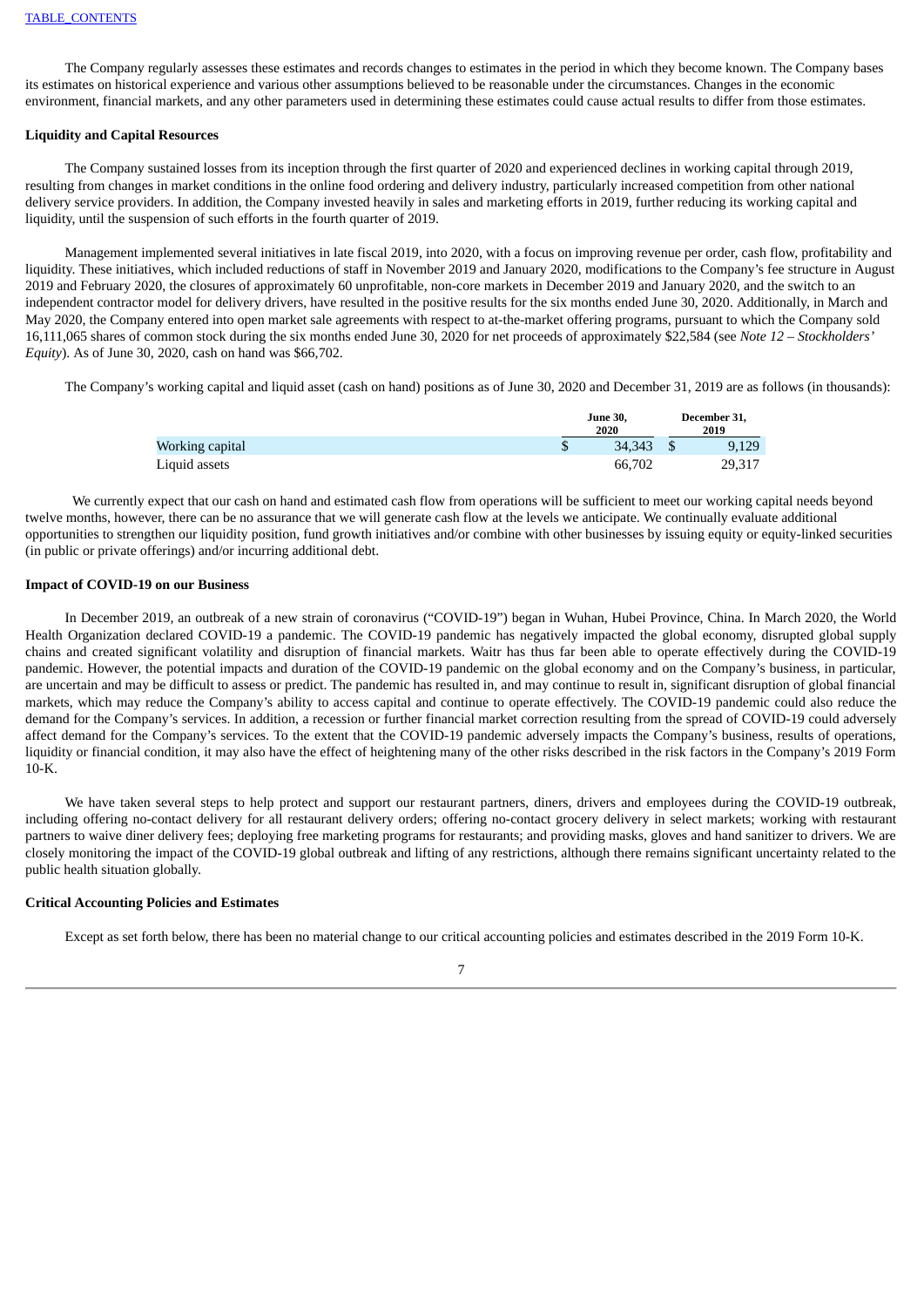#### [TABLE\\_CONTENTS](#page-1-0)

#### *Revenue*

The Company generates revenue ("transaction fees") primarily when diners place an order on one of the Platforms. In the case of diner subscription fees for unlimited delivery, revenue is recognized when payment for the monthly subscription is received. Revenue consists of the following for the periods indicated (in thousands):

|                            | Three Months Ended June 30, |  |        |  |         | Six Months Ended June 30, |        |
|----------------------------|-----------------------------|--|--------|--|---------|---------------------------|--------|
|                            | 2020                        |  | 2019   |  | 2020    |                           | 2019   |
| <b>Transaction fees</b>    | 60.422                      |  | 50,227 |  | 104,233 |                           | 97,195 |
| Setup and integration fees | 36                          |  | 1,081  |  | 414     |                           | 2,103  |
| Other                      | 48                          |  | 34     |  | 102     |                           | 76     |
| <b>Total Revenue</b>       | 60,506                      |  | 51,342 |  | 104,749 |                           | 99,374 |

Transaction fees represent the revenue recognized from the Company's obligation to process orders on the Platforms. The performance obligation is satisfied when the Company successfully processes an order placed on one of the Platforms and the restaurant receives the order at their location. The obligation to process orders on the Platforms represents a series of distinct performance obligations satisfied over time that the Company combines into a single performance obligation. Consistent with the recognition objective in Accounting Standards Codification ("ASC") Topic 606, *Revenue from Contracts with Customers*, the variable consideration due to the Company for processing orders is recognized on a daily basis. As an agent of the restaurant in the transaction, the Company recognizes transaction fees earned from the restaurant on the Platform on a net basis. Transaction fees also include a fee charged to the end user customer when they request the order be delivered to their location. Revenue is recognized for diner fees once the delivery service is completed. The contract period for substantially all restaurant contracts is one month as both the Company and the restaurant have the ability to unilaterally terminate the contract by providing notice of termination.

During the six months ended June 30, 2019, the Company received non-refundable upfront setup and integration fees for onboarding certain restaurants. Setup and integration activities primarily represented administrative activities that allowed the Company to fulfill future performance obligations for these restaurants and did not represent services transferred to the restaurant. However, the non-refundable upfront setup and integration fees charged to restaurants resulted in a performance obligation in the form of a material right related to the restaurant's option to renew the contract each day rather than provide a notice of termination. Revenue related to setup and integration fees was historically recognized ratably over a two-year period. In connection with modifications to the Company's fee structure in July 2019, the Company discontinued offering fee arrangements with the upfront, one-time setup and integration fee.

The Company sells gift cards on the Bite Squad Platform and recognizes revenue upon gift card redemption. Gift cards that have not yet been utilized amounted to \$754 as of June 30, 2020 and are included on the unaudited condensed consolidated balance sheet in other current liabilities.

#### *Significant Judgment*

Most of the Company's contracts with restaurants contain multiple performance obligations as described above. For these contracts, the Company accounts for individual performance obligations separately if they are both capable of being distinct, and distinct in the context of the contract. Determining whether products and services are considered distinct performance obligations that should be accounted for separately may require significant judgment.

Judgment is also required to determine the standalone selling price for each distinct performance obligation. The Company used the alternative approach in ASC 606 to allocate the upfront fee between the material right obligation and the transaction fee obligation, which resulted in all of the upfront non-refundable payment at inception of the contract being allocated to the material right obligation. When contracts with customers include other performance obligations, such as ancillary equipment, the Company establishes a single amount to estimate the standalone selling price for the goods or services. In instances where the standalone selling price is not directly observable, it is determined using observable inputs.

# *Contract Balances*

The timing of revenue recognition may differ from the timing of invoicing to restaurants. The Company records a receivable when it has an unconditional right to the consideration. Setup and integration fees were due at inception of the contract; in certain cases, extended payment terms may have been provided for up to six months and are included in accounts receivable. The opening balance of accounts receivable, net was \$3,272 and \$3,687 as of January 1, 2020 and 2019, respectively. At January 1, 2020, accounts receivable was comprised primarily of credit card receivables due from the credit card processor. Accounts receivable, net at June 30, 2020 totaled \$6,121 and was also comprised primarily of receivables from the credit card processor.

Payment terms and conditions on setup and integration fees varied by contract type, although terms typically included a requirement of payment within six months. The Company recorded a contract liability in deferred revenue for the unearned portion of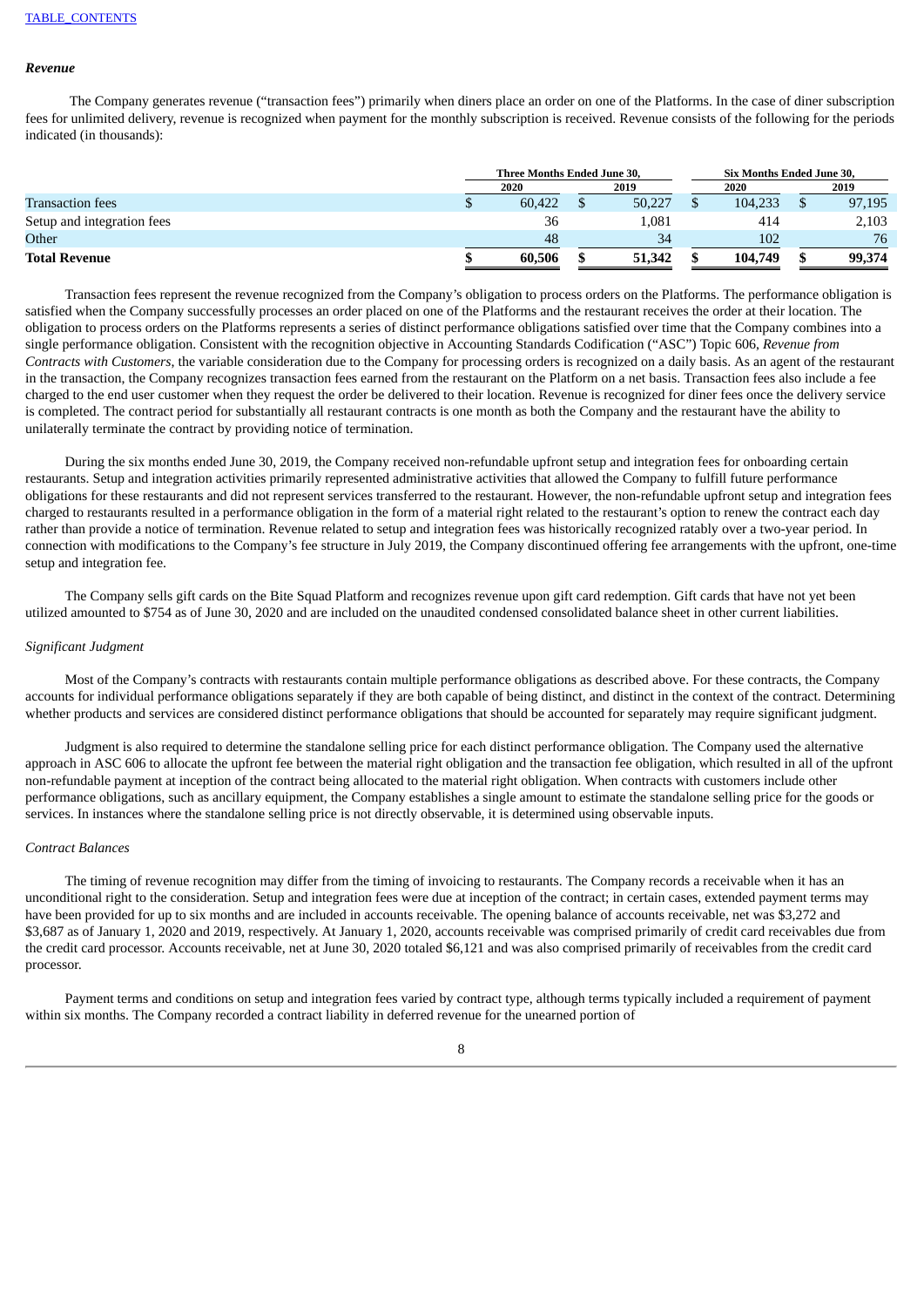the upfront non-refundable fee. In instances where the timing of revenue recognition differs from the timing of invoicing, the Company has determined its contracts do not include a significant financing component.

### *Costs to Obtain a Contract with a Customer*

The Company recognizes an asset for the incremental costs of obtaining a contract with a restaurant and recognizes the expense over the course of the period when the Company expects to recover those costs. The Company has determined that certain internal sales incentives earned at the time when an initial contract is executed meet these requirements. Capitalized sales incentives are amortized to sales and marketing expense on a straight-line basis over the period of benefit, which the Company has determined to be five years. The Company applies a practical expedient to expense costs as incurred for costs to obtain a contract with a customer when the amortization period would have been one year or less.

Deferred costs related to obtaining contracts with restaurants were \$2,051 and \$701 as of June 30, 2020 and December 31, 2019, respectively, out of which \$443 and \$143, respectively, was classified as current. Amortization of expense for the costs to obtain a contract were \$94 and \$242 for the three months ended June 30, 2020 and 2019, respectively, and \$147 and \$451 for the six months ended June 30, 2020 and 2019, respectively.

#### *Costs to Fulfill a Contract with a Customer*

The Company also recognizes an asset for the costs to fulfill a contract with a restaurant when they are specifically identifiable, generate or enhance resources used to satisfy future performance obligations, and are expected to be recovered. The Company has determined that certain costs related to setup and integration activities meet the capitalization criteria under ASC Topic 340-40, *Other Assets and Deferred Costs*. Costs related to these implementation activities are deferred and then amortized to operations and support expense on a straight-line basis over the period of benefit, which the Company has determined to be five years.

Deferred costs related to fulfilling contracts with restaurants were \$473 and \$270 as of June 30, 2020 and December 31, 2019, respectively, out of which \$103 and \$56, respectively, was classified as current. Amortization of expense for the costs to fulfill a contract were \$20 and \$425 for the three months ended June 30, 2020 and 2019, respectively, and \$35 and \$799 for the six months ended June 30, 2020 and 2019, respectively.

#### *Stock-Based Compensation*

The Company records stock-based compensation expense for stock-based compensation awards based on the fair value on the date of grant. The stock-based compensation expense is recognized in our statement of operations ratably over the course of the requisite service period and is recorded in either operations and support, sales and marketing, research and development, or general and administrative expense, depending on the department of the recipient. In the case of an award pursuant to which a performance condition must be met for the award to vest, no stock-based compensation cost is recognized until such time as the performance condition is considered probable of being met, if at all. If the assessment of probability of the performance condition changes, the impact of the change in estimate would be recognized in the period of change. Because of the non-cash nature of share-based compensation, it is added back to net income in arriving at net cash provided by operating activities in our statement of cash flows.

#### *Earnings Per Share*

Under GAAP, certain instruments granted in stock-based payment transactions are considered participating securities prior to vesting and are therefore required to be included in the earnings allocation in calculating earnings per share under the two-class method. Companies are required to treat unvested stock-based payment awards with a right to receive non-forfeitable dividends as a separate class of securities in calculating earnings per share, except in cases where the effect of the inclusion of the participating securities would be antidilutive.

#### *Fair Value Measurements*

Certain financial instruments are required to be recorded at fair value. Other financial instruments, including cash, are recorded at cost, which approximates fair value. Additionally, accounts receivable, accounts payable and accrued expenses approximate fair value because of the short-term nature of these financial instruments. As of June 30, 2020 and December 31, 2019, the Company held no financial instruments required to be measured at fair value on a recurring basis.

In addition to assets and liabilities that are recorded at fair value on a recurring basis, the Company is required to record certain assets and liabilities at fair value on a non-recurring basis. The Company generally applies fair value concepts in recording assets and liabilities acquired in acquisitions (see *Note 3 – Business Combinations*).

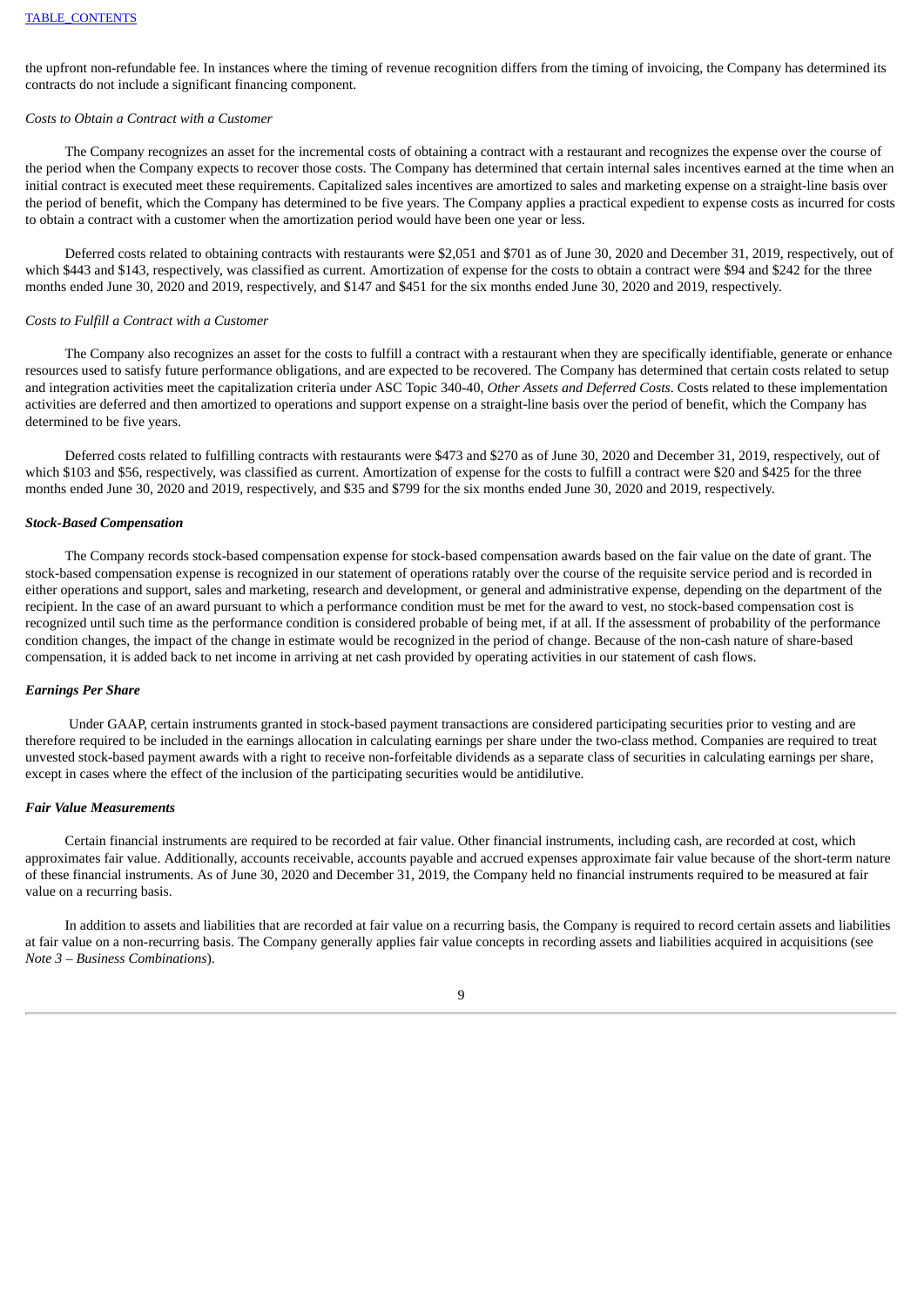#### **Recent Accounting Pronouncements**

Changes to GAAP are established by the Financial Accounting Standards Board (the "FASB"), in the form of Accounting Standards Updates ("ASUs"), to the FASB's ASCs.

The Company considered the applicability and impact of all ASUs. ASUs not listed below were assessed and determined to be either not applicable or are expected to have minimal impact on these unaudited condensed consolidated financial statements. As an emerging growth company, the Company has elected to use the extended transition period for complying with new or revised financial accounting standards provided pursuant to Section 13 (a) of the Securities Exchange Act of 1934, as amended (the "Exchange Act").

In December 2019, the FASB issued ASU 2019-12, *Income Taxes (Topic 740): Simplifying the Accounting for Income Taxes*, which simplifies the accounting for income taxes by removing certain exceptions to the general principles for income taxes and also improves consistent application by clarifying and amending existing guidance. ASU 2019-12 is effective for public business entities for fiscal years, and interim periods within those years, beginning after December 15, 2020. For all other entities, the amendments are effective for fiscal years beginning after December 15, 2021, and interim periods within fiscal years beginning after December 15, 2022. Early adoption is permitted, with the amendments to be applied on a retrospective, modified retrospective or prospective basis, depending on the specific amendment. The Company is currently evaluating the impact that adopting this ASU will have on the unaudited condensed consolidated financial statements.

In August 2018, the FASB issued ASU 2018-13, *Fair Value Measurement (Topic 820) – Disclosure Framework – Changes to the Disclosure Requirements for Fair Value Measurement*, which removes, modifies or adds disclosure requirements regarding fair value measurements. The amendments in this ASU are effective for all entities beginning after December 15, 2019, with amendments on changes in unrealized gains and losses, the range and weighted average of significant unobservable inputs used to develop Level 3 fair value measurements, and narrative description of measurement uncertainty requiring prospective adoption and all other amendments requiring retrospective adoption. The Company adopted ASU 2018-13 on January 1, 2020. The adoption of ASU 2018-13 did not have a material impact on the Company's disclosures or the unaudited condensed consolidated financial statements.

In June 2018, the FASB issued ASU No. 2018-07, *Compensation – Stock Compensation (Topic 718),* to simplify the accounting for share-based payments to non-employees by aligning it with the accounting for share-based payments to employees, with certain exceptions. Under the new standard, equity-classified non-employee awards will be initially measured on the grant date and re-measured only upon modification, rather than at each reporting period. Measurement will be based on an estimate of the fair value of the equity instruments to be issued. ASU 2018-07 is effective for public business entities in fiscal years beginning after December 15, 2018, including interim periods within those fiscal years. For all other entities, the standard is effective in fiscal years beginning after December 15, 2019 and interim periods within fiscal years beginning after December 15, 2020. Early adoption is permitted, including in an interim period for which financial statements have not been issued or made available for issuance but not before an entity adopts ASC 606. As an emerging growth company, the Company will not be subject to the requirements of ASU 2018-07 until December 31, 2020. The Company's adoption of this ASU will not have a material impact on the unaudited condensed consolidated financial statements.

In July 2017, the FASB issued ASU No. 2017-11, *Earnings Per Share (Topic 260), Distinguishing Liabilities from Equity (Topic 480) and* Derivatives and Hedging (Topic 815): I. Accounting for Certain Financial Instruments with Down Round Features; II. Replacement of the Indefinite Deferral for Mandatorily Redeemable Financial Instruments of Certain Nonpublic Entities and Certain Mandatorily Redeemable Noncontrolling Interests *with a Scope Exception*. Part I of ASU 2017-11 addresses the complexity of accounting for certain financial instruments with down round features. Down round features are features of certain equity-linked instruments (or embedded features) that result in the strike price being reduced based on the pricing of future equity offerings. Current accounting guidance creates cost and complexity for entities that issue financial instruments (such as warrants and convertible instruments) with down round features that require fair value measurement of the entire instrument or conversion option. Part II of ASU 2017- 11 addresses the difficulty of navigating ASC Topic 480, *Distinguishing Liabilities from Equity,* because of the existence of extensive pending content in ASC 480. This pending content is the result of the indefinite deferral of accounting requirements about mandatorily redeemable financial instruments of certain nonpublic entities and certain mandatorily redeemable noncontrolling interests. Part II of ASU 2017-11 does not have an accounting effect. ASU 2017-11 is effective for public business entities for fiscal years beginning after December 15, 2018, including interim periods within those fiscal years. For all other entities, the standard is effective for fiscal years beginning after December 15, 2019 and interim periods within fiscal years beginning after December 15, 2020. Early adoption is permitted. As an emerging growth company, the Company will not be subject to the requirements of ASU 2017-11 until December 31, 2020. The Company is currently evaluating the impact that adopting this ASU will have on the unaudited condensed consolidated financial statements.

In June 2016, the FASB issued ASU No. 2016-13, Financial Instruments - Credit Losses (Topic 326): Measurement of Credit Losses on Financial *Instruments,* to replace the incurred loss impairment methodology under current GAAP with a methodology that reflects expected credit losses and requires consideration of a broader range of reasonable and supportable information to inform credit loss estimates. The Company will be required to use a forwardlooking expected credit loss model for accounts receivables, loans, and other financial instruments. ASU 2016-13 is effective for public business entities for fiscal years beginning after December 15, 2019,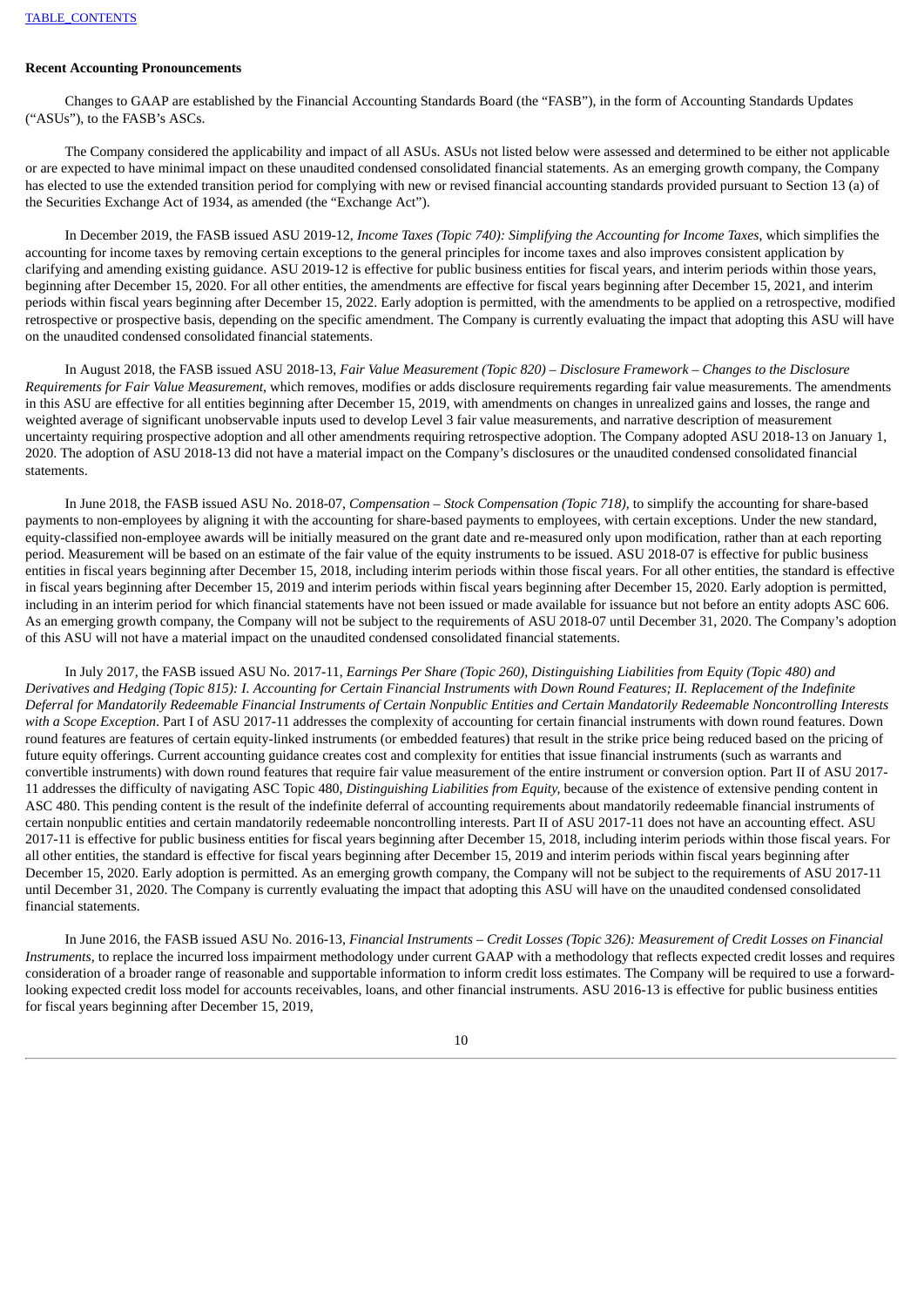including interim periods within those fiscal years. For all other entities, the standard is effective for fiscal years beginning after December 15, 2022, including interim periods within those fiscal years. Early adoption is permitted for all entities beginning after December 15, 2018, including interim periods within those fiscal years. The Company will no longer qualify as an emerging growth company on December 31, 2021 and will be subject to the requirements of ASU 2016-13 on January 1, 2021. The Company is currently evaluating the impact that adopting this ASU will have on the unaudited condensed consolidated financial statements.

In February 2016, the FASB issued ASU No. 2016-02, *Leases (Topic 842).* The principal objective of ASU 2016-02 is to increase transparency and comparability among organizations by recognizing lease assets and lease liabilities on the consolidated balance sheet. ASU 2016-02 continues to retain a distinction between finance and operating leases but requires lessees to recognize a right-of-use asset representing its right to use the underlying asset for the lease term and a corresponding lease liability on the balance sheet for all leases with terms greater than twelve months. In June 2020, the FASB issued ASU No. 2020-05, which amends the effective date of ASU No. 2016-02 to give immediate relief to certain entities as a result of the widespread adverse economic effects and business disruptions caused by the COVID-19 pandemic. The Company will no longer qualify as an emerging growth company on December 31, 2021, and as a result, the relief granted under ASU 2020-05 will not apply and ASU No. 2016-02 is now effective for the Company on January 1, 2021. The Company has not yet completed the process of evaluating the effects that will result from adopting ASU 2016-02.

### **3. Business Combinations**

On January 17, 2019, the Company completed the acquisition of Bite Squad (the "Bite Squad Merger"). Founded in 2012 and based in Minneapolis, Bite Squad operates an online food ordering and delivery platform, similar to Waitr's Platform, through the Bite Squad Platform. Total merger consideration was \$335,858, consisting of \$197,404 paid in cash, the pay down of \$11,880 of indebtedness of Bite Squad and an aggregate of 10,591,968 shares of the Company's common stock, par value \$0.0001 per share, valued at \$11.95 per share.

The Bite Squad Merger was considered a business combination in accordance with ASC 805, and was accounted for using the acquisition method. Under the acquisition method of accounting, total merger consideration, acquired assets and assumed liabilities are recorded based on their estimated fair values on the acquisition date, with the excess of the fair value of merger consideration over the fair value of the assets less liabilities acquired recorded as goodwill.

The results of operations of Bite Squad are included in our unaudited condensed financial statements beginning on the acquisition date, January 17, 2019. Revenue and net loss attributable to Bite Squad for the three months ended June 30, 2019 totaled approximately \$26,147 and \$7,368, respectively, and for the six months ended June 30, 2019 totaled approximately \$49,062 and \$11,951, respectively.

In connection with the Bite Squad Merger, the Company incurred direct and incremental costs of \$6,956, including debt modification expense of \$375, consisting of legal and professional fees, which are included in general and administrative expenses in the unaudited condensed consolidated statement of operations in the six months ended June 30, 2019.

#### *Pro-Forma Financial Information (Unaudited)*

The supplemental condensed consolidated results of the Company on an unaudited pro forma basis as if the Bite Squad Merger had been consummated on January 1, 2019 are as follows (in thousands):

|             | <b>Six Months</b>    |
|-------------|----------------------|
|             | Ended                |
|             | <b>June 30, 2019</b> |
| Net Revenue | 103,660              |
| Net Loss    | 51.262               |

These pro forma results were based on estimates and assumptions, which the Company believes are reasonable. They are not the results that would have been realized had the Company been a consolidated company during the periods presented and are not indicative of consolidated results of operations in future periods. The pro forma results include adjustments primarily related to acquisition accounting adjustments and interest expense associated with the related Additional Term Loans (see *Note 7 – Debt*) in connection with the Bite Squad Merger. Acquisition costs and other non-recurring charges incurred are included in the period presented.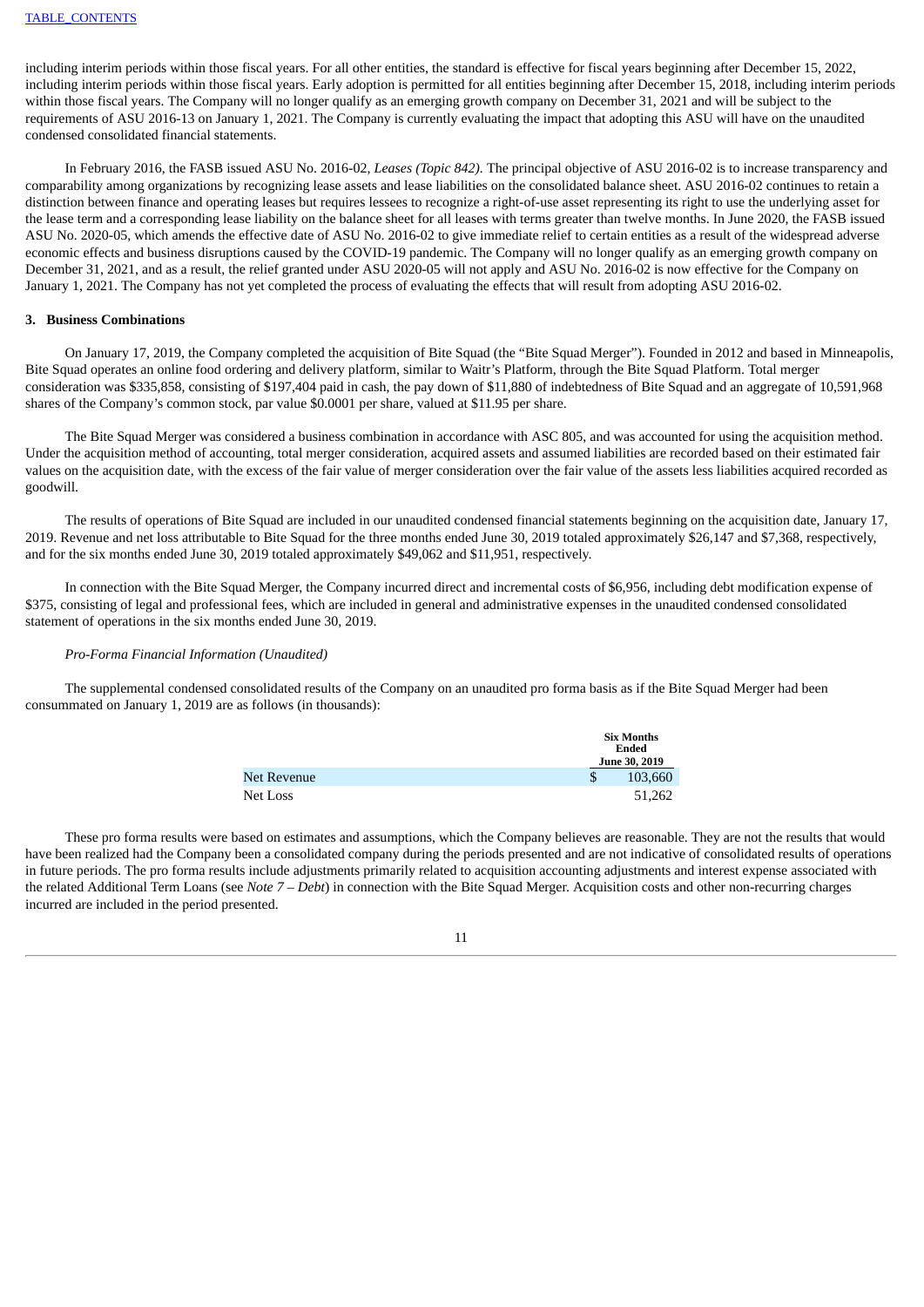# **4. Accounts Receivable, Net**

Accounts receivable consist of the following (in thousands):

|                                                       | <b>June 30,</b><br>2020 | December 31,<br>2019 |
|-------------------------------------------------------|-------------------------|----------------------|
| Credit card receivables                               | 6.277                   | 2,803                |
| Receivables from restaurants and customers            | 345                     | 950                  |
| Accounts receivable                                   | 6.622                   | 3,753                |
| Less: allowance for doubtful accounts and chargebacks | (501)                   | (481)                |
| Accounts receivable, net                              | 6,121                   | 3.272                |

# **5. Intangibles Assets and Goodwill**

# *Intangible Assets*

Intangible assets with finite useful lives are amortized using the straight-line method over their estimated useful lives and include internally developed software, as well as software to be otherwise marketed, and trademarks/trade name/patents and customer relationships. The Company has determined that the Waitr trademark intangible asset is an indefinite-lived asset and therefore is not subject to amortization but is evaluated annually for impairment. The Bite Squad trade name intangible asset, however, is being amortized over its estimated useful life.

Intangible assets are stated at cost or acquisition-date fair value less accumulated amortization and consist of the following (in thousands):

|                               | As of June 30, 2020             |         |                             |           |                           |                   |  |                           |
|-------------------------------|---------------------------------|---------|-----------------------------|-----------|---------------------------|-------------------|--|---------------------------|
|                               | <b>Gross Carrying</b><br>Amount |         | Accumulated<br>Amortization |           | Accumulated<br>Impairment |                   |  | Intangible<br>Assets, Net |
| Software                      |                                 | 22,556  |                             | (5,065)   |                           | (11, 823)         |  | 5,668                     |
| Trademarks/Trade name/Patents |                                 | 5,405   |                             | (2,627)   |                           | $\hspace{0.05cm}$ |  | 2,778                     |
| <b>Customer Relationships</b> |                                 | 82,320  |                             | (9,447)   |                           | (57, 378)         |  | 15,495                    |
| <b>Total</b>                  |                                 | 110,281 |                             | (17, 139) |                           | (69, 201)         |  | 23,941                    |

|                               | As of December 31, 2019         |         |                             |           |                           |           |  |                           |  |
|-------------------------------|---------------------------------|---------|-----------------------------|-----------|---------------------------|-----------|--|---------------------------|--|
|                               | <b>Gross Carrying</b><br>Amount |         | Accumulated<br>Amortization |           | Accumulated<br>Impairment |           |  | Intangible<br>Assets, Net |  |
| Software                      |                                 | 21.223  |                             | (4, 113)  |                           | (11,795)  |  | 5,315                     |  |
| Trademarks/Trade name/Patents |                                 | 5,405   |                             | (1,725)   |                           |           |  | 3,680                     |  |
| <b>Customer Relationships</b> |                                 | 82,343  |                             | (8, 199)  |                           | (57, 378) |  | 16,766                    |  |
| <b>Total</b>                  |                                 | 108,971 |                             | (14, 037) |                           | (69, 173) |  | 25,761                    |  |

During the six months ended June 30, 2020, the Company capitalized approximately \$1,335 of software costs related to the development of the Platforms. The estimated useful life of the Company's capitalized software costs is three years.

The Company recorded amortization expense of \$1,562 and \$4,310 for the three months ended June 30, 2020 and 2019, respectively, and \$3,102 and \$7,945 for the six months ended June 30, 2020 and 2019, respectively. Estimated future amortization expense of intangible assets is as follows (in thousands):

|                           | <b>Amortization</b> |
|---------------------------|---------------------|
| The remainder of 2020     | \$<br>3,794         |
| 2021                      | 6,663               |
| 2022                      | 4,371               |
| 2023                      | 2,834               |
| 2024                      | 2,635               |
| Thereafter                | 3,639               |
| Total future amortization | \$<br>23,936        |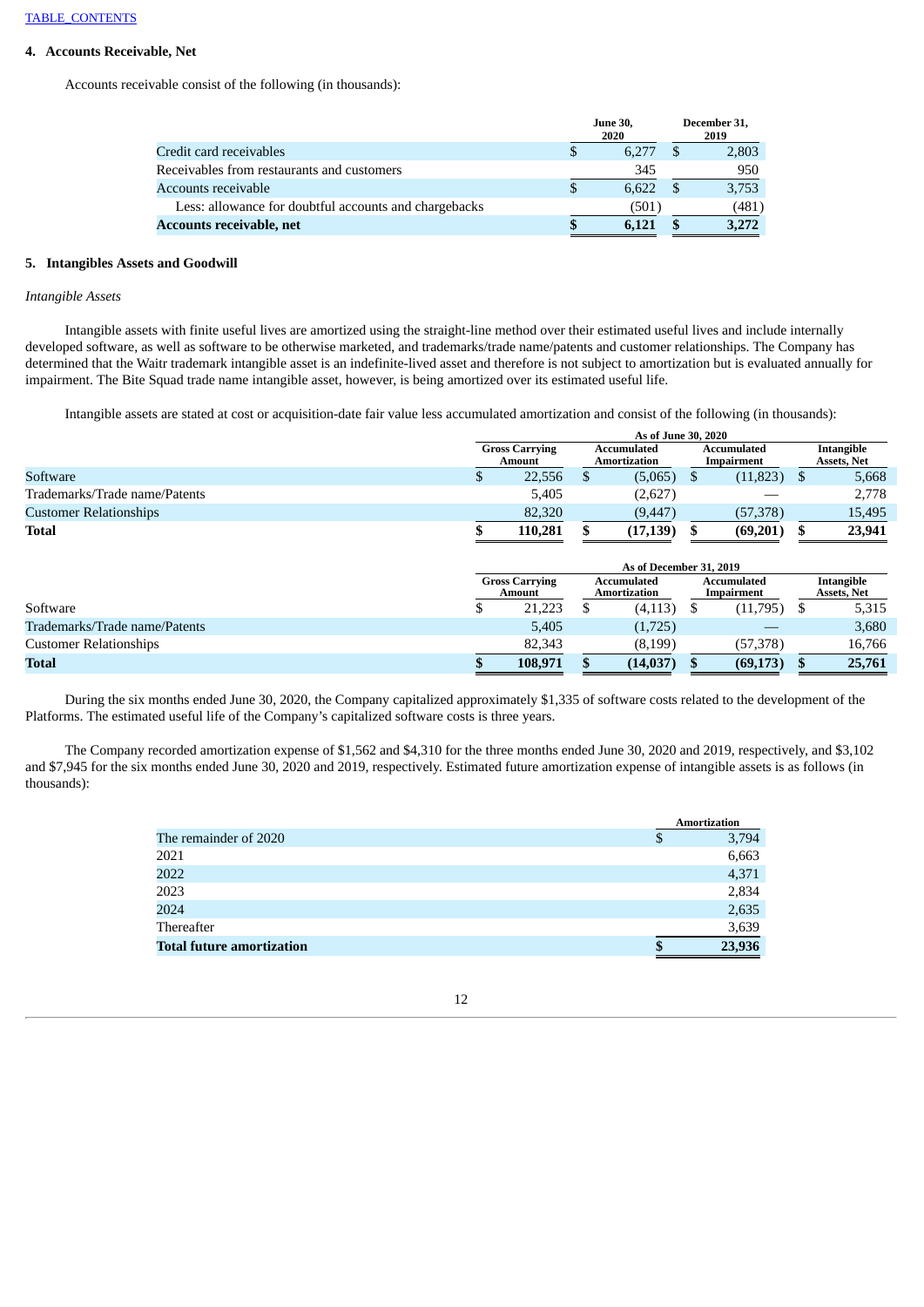### *Goodwill*

The Company's goodwill balance is as follows as of June 30, 2020 and December 31, 2019 (in thousands):

|                                     | <b>June 30,</b><br>2020 |     | December 31,<br>2019 |
|-------------------------------------|-------------------------|-----|----------------------|
| <b>Balance, beginning of period</b> | 106.734                 | -S  | 1,408                |
| Acquisitions during the period      |                         |     | 224.538              |
| Impairments during the period       |                         |     | (119,212)            |
| <b>Balance, end of period</b>       | 106,734                 | \$. | 106,734              |

# **6. Other Current Liabilities**

Other current liabilities consist of the following (in thousands):

|                                                  | <b>June 30,</b><br>2020 |     | December 31,<br>2019 |
|--------------------------------------------------|-------------------------|-----|----------------------|
| Accrued advertising expenses                     | \$<br>82                | -\$ | 451                  |
| Accrued insurance expenses                       | 2,049                   |     | 949                  |
| Accrued estimated workers' compensation expenses | 2,016                   |     | 2,355                |
| Accrued legal contingency                        | 2,000                   |     | 2,000                |
| Accrued sales tax payable                        | 622                     |     | 681                  |
| Accrued incentive compensation                   | 746                     |     |                      |
| Other accrued expenses                           | 3,592                   |     | 3,469                |
| Other current liabilities                        | 2,816                   |     | 2,725                |
| <b>Total other current liabilities</b>           | \$<br>13,923            | \$  | 12,630               |

### **7. Debt**

The Company's outstanding debt obligations are as follows (in thousands):

|                                                     | <b>June 30,</b><br>2020 |               | December 31,<br>2019 |
|-----------------------------------------------------|-------------------------|---------------|----------------------|
| <b>Term Loans</b>                                   | \$<br>59,573            | <sup>\$</sup> | 69,545               |
| <b>Notes</b>                                        | 49.645                  |               | 61,132               |
| Promissory notes                                    | 288                     |               | 284                  |
|                                                     | \$<br>109,506           | \$            | 130,961              |
| Less: unamortized debt issuance costs on Term Loans | (4, 434)                |               | (5, 115)             |
| Less: unamortized debt issuance costs on Notes      | (1,761)                 |               | (2,602)              |
| Total long-term debt                                | 103,311                 | \$            | 123,244              |
|                                                     |                         |               |                      |
| Current portion of Term Loans                       | 12,500                  |               |                      |
| Short-term loans                                    | 2,094                   |               | 3,612                |
| <b>Total outstanding debt</b>                       | 117,905                 | \$            | 126,856              |

The following discussion includes a description of the Company's outstanding debt at June 30, 2020 and December 31, 2019. Interest expense related to the Company's outstanding debt totaled \$2,490 and \$2,190 for the three months ended June 30, 2020 and 2019, respectively, and \$5,404 and \$3,795 for the six months ended June 30, 2020 and 2019, respectively. Interest expense includes interest on outstanding borrowings and amortization of debt issuance costs.

#### *Limited Waiver and Conversion Agreement*

On May 1, 2020, the Company, Waitr Inc., Intermediate Holdings, the lenders party thereto and Luxor Capital entered into a Limited Waiver and Conversion Agreement (the "Waiver and Conversion Agreement"), pursuant to which the lenders under the Credit Agreement agreed to waive the requirement to prepay the Term Loans arising as a result of the May 2020 ATM Offering (as defined in *Note 12 – Stockholders' Equity*). In consideration of the prepayment waiver, the Company agreed that, regardless of whether any shares of the Company's common stock were actually sold in the May 2020 ATM Offering, (i) the Company would prepay a portion of the Term Loans in the amount of \$12,500 on the date that is sixty days after the Effective Date (as defined in the Waiver and Conversion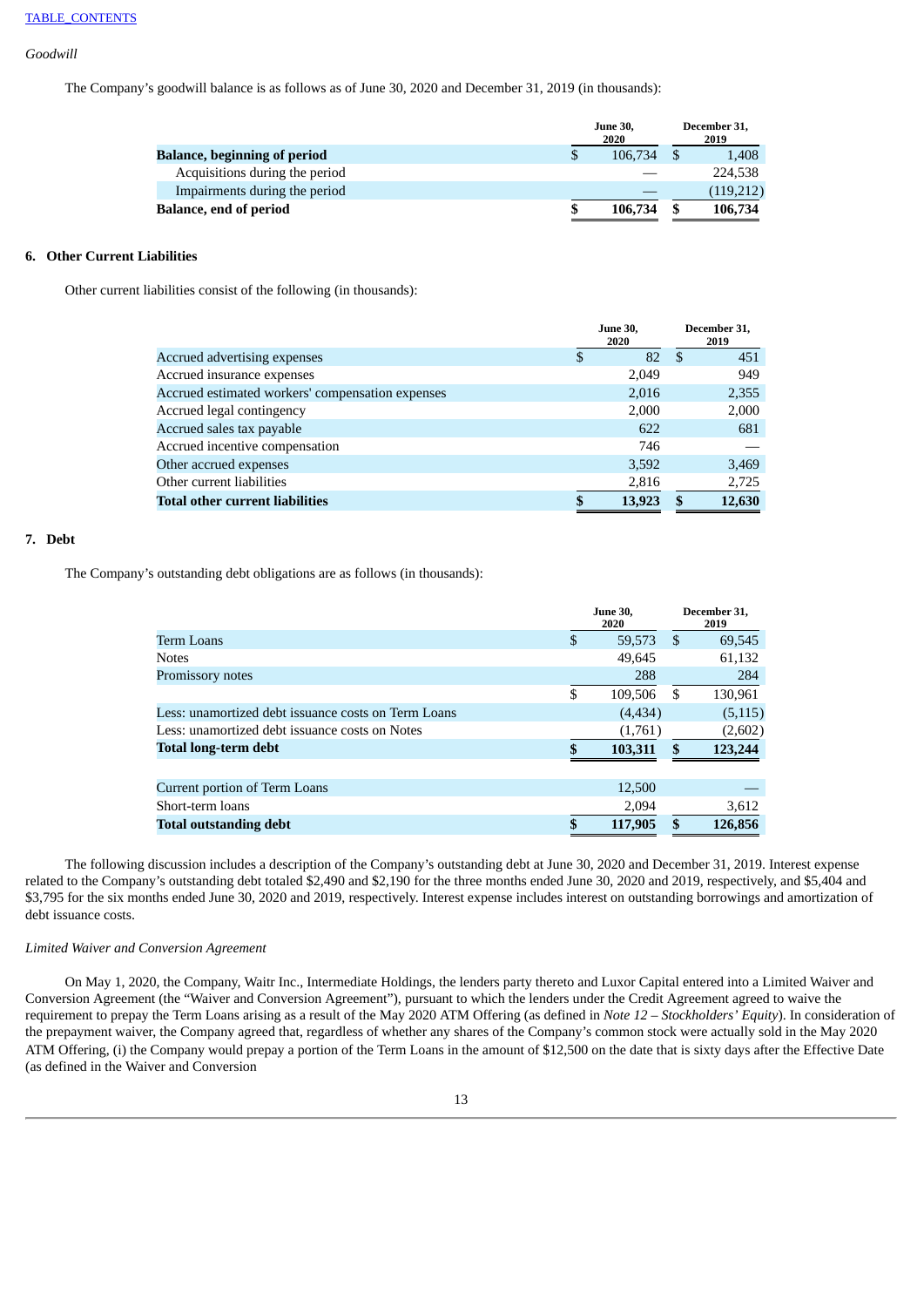Agreement) and (ii) the lenders under the Notes would be permitted to convert a portion of the outstanding principal amount of the Notes in the amount of \$12,500 into shares of the Company's common stock at a conversion rate of 746.269 shares of the Company's common stock per one thousand principal amount of the Notes (calculated based on the closing price of \$1.34 per share of the Company's common stock on Nasdaq on April 30, 2020, the date immediately preceding the date of the Waiver and Conversion Agreement), notwithstanding the conversion rate then in effect pursuant to the terms of the Notes. See *Debt Facility* and *Notes* below for definitions of certain capitalized terms included above and details on the prepayment of the Term Loans and conversion of Notes.

The Company evaluated the amendments in the Waiver and Conversion Agreement under ASC 470-50, "*Debt Modification and Extinguishment*", and concluded that the amendments did not meet the characteristics of debt extinguishments under ASC 470-50. Accordingly, the amendments were treated as a debt modification, and thus, no gain or loss was recorded. A new effective interest rate that equates the revised cash flows to the carrying amount of the original debt is computed and applied prospectively.

#### *Debt Facility*

On November 15, 2018, Waitr Inc., a Delaware corporation and wholly-owned indirect subsidiary of the Company, as borrower, entered into the Credit and Guaranty Agreement, dated as of November 15, 2018 (as amended or otherwise modified from time to time, the "Credit Agreement") with Luxor Capital Group, LP ("Luxor Capital"), as administrative agent and collateral agent, the various lenders party thereto, Waitr Intermediate Holdings, LLC, a Delaware limited liability company ("Intermediate Holdings") and wholly-owned direct subsidiary of the Company, and certain subsidiaries of Waitr Inc. as guarantors. The Credit Agreement provided for a senior secured first priority term loan facility (the "Debt Facility") to Waitr Inc. in the aggregate principal amount of \$25,000 (the "Original Term Loans"). An amendment to the Credit Agreement on January 17, 2019 provided an additional \$42,080 under the Debt Facility (the "Additional Term Loans" and together with the Original Term Loans, the "Term Loans"), the proceeds of which were used to consummate the Bite Squad Merger. The Term Loans are guaranteed by certain subsidiaries of the Company.

Interest on borrowings under the Debt Facility accrues at a rate of 7.125% per annum, payable quarterly, in cash or, at the election of the borrower, as a payment-in-kind. The interest payments due since September 30, 2019 have been paid in-kind and added to the aggregate principal balance. The aggregate principal amount of the Term Loans at June 30, 2020 totaled \$72,073. Of this amount, \$12,500 associated with the payment pursuant to the Waiver and Conversion Agreement was classified as current in the unaudited condensed consolidated balance sheet at June 30, 2020. The effective interest rate for borrowings on the Debt Facility, after considering the allocated discount, is approximately 10.59%.

See *Note 15 – Subsequent Events* for additional details on the \$12,500 Term Loan payment and on an additional payment on the Term Loans in connection with an amendment to the Credit Agreement on July 15, 2020, pursuant to which adjustments were made to the interest rate and maturity date of the Term Loans.

The Credit Agreement includes a number of customary covenants that, among other things, limit or restrict the ability of each of Intermediate Holdings, Waitr Inc. and its subsidiaries to incur additional debt, incur liens on assets, engage in mergers or consolidations, dispose of assets, pay dividends or repurchase capital stock and repay certain junior indebtedness. The aforementioned restrictions are subject to certain exceptions including the ability to incur additional indebtedness, liens, dividends, and prepayments of junior indebtedness subject, in each case, to compliance with certain financial metrics and/or certain other conditions and a number of other traditional exceptions that grant Waitr Inc. continued flexibility to operate and develop its business. The Credit Agreement also includes customary affirmative covenants, representations and warranties and events of default. We believe that we were in compliance with all covenants under the Credit Agreement as of June 30, 2020.

In connection with the Debt Facility, the Company issued to Luxor Capital warrants which are currently exercisable for 399,726 shares of the Company's common stock. See *Note 12 – Stockholders' Equity* for additional details.

#### *Notes*

On November 15, 2018, the Company entered into the Credit Agreement, dated as of November 15, 2018 (as amended or otherwise modified from time to time, the "Convertible Notes Agreement"), pursuant to which the Company issued unsecured convertible promissory notes to Luxor Capital Partners, LP, Luxor Capital Partners Offshore Master Fund, LP, Luxor Wavefront, LP and Lugard Road Capital Master Fund, LP (the "Luxor Entities") in the aggregate principal amount of \$60,000 (the "Notes").

The Notes originally had an interest rate of 1.0% per annum, paid quarterly in cash. Pursuant to an amendment to the Convertible Notes Agreement on May 21, 2019, the interest rate of the Notes was revised to 6.0% (half payable in cash and half as payment-in-kind). A portion of the interest payments due since June 30, 2019 have been paid in-kind and added to the aggregate principal balance. During the three months ended June 30, 2020, in connection with the Waiver and Conversion Agreement, Luxor converted \$12,359 of the Notes into 9,222,978 shares of the Company's common stock. The aggregate principal amount of the Notes, after considering the impact of interest paid-in-kind and the conversions, totaled \$49,645 as of June 30, 2020. The effective interest rate for borrowings on the Notes, after considering the allocated discount, is approximately 7.62%.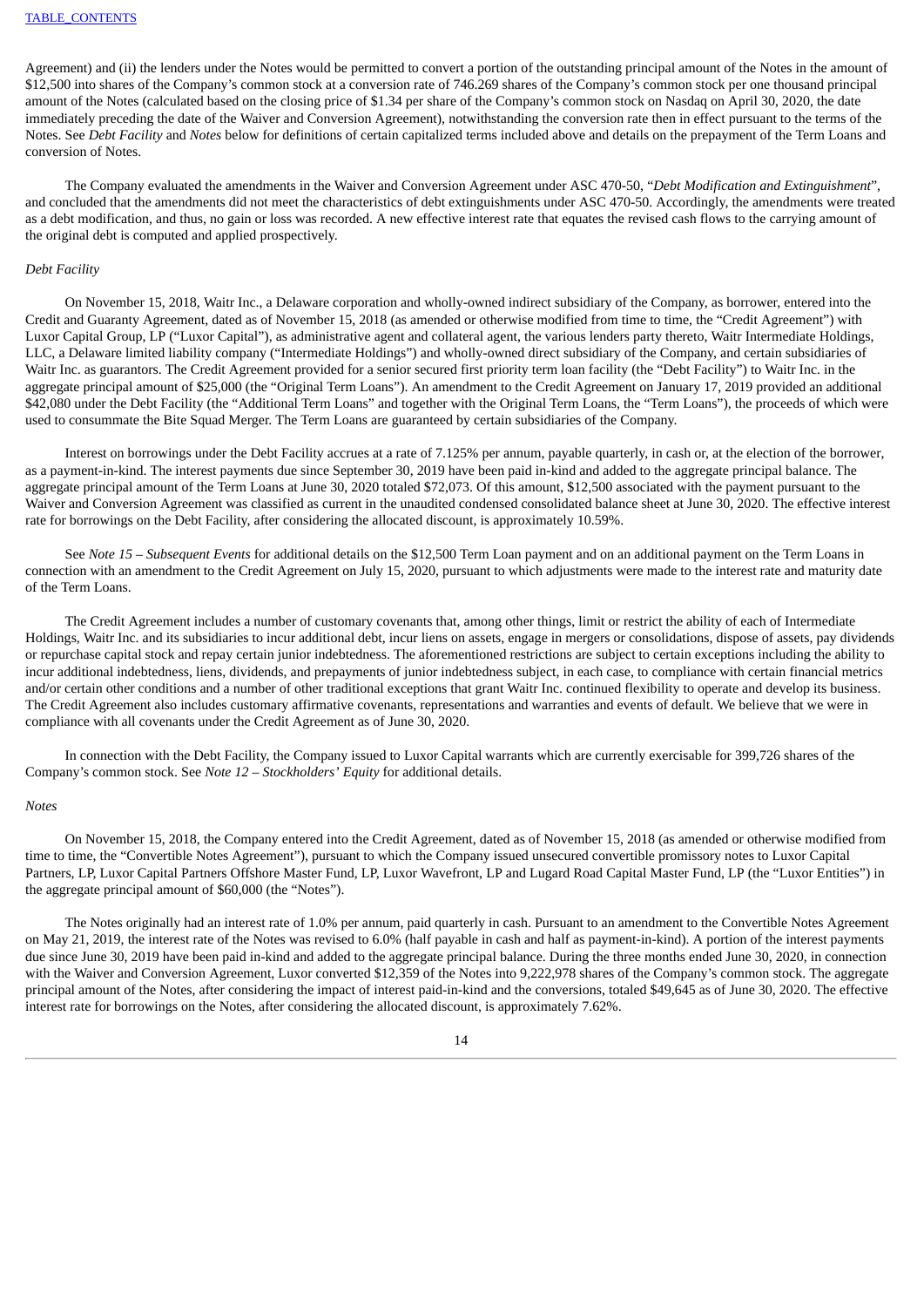See *Note 15 – Subsequent Events* for details on an additional conversion of the Notes and revisions to the interest rate and maturity date of the Notes in connection with an amendment to the Convertible Notes Agreement on July 15, 2020. Upon maturity, the outstanding Notes (and any accrued but unpaid interest) will be repaid in cash or converted into shares of common stock, at the holder's election.

The Notes include customary anti-dilution protection, including broad-based weighted average adjustments for issuances of additional shares (down-round features). The Notes are convertible at the holder's election into shares of the Company's common stock at a rate of \$12.51 per share.

The Company's payment obligations on the Notes are not guaranteed. The Convertible Notes Agreement contains negative covenants, affirmative covenants, representations and warranties and events of default that are substantially similar to those that are set forth in the Credit Agreement and applicable to Waitr Inc. and Intermediate Holdings (except those that relate to collateral and related security interests, which are not contained in the Convertible Notes Agreement or otherwise applicable to the Notes). We believe that we were in compliance with all covenants under the Convertible Notes Agreement as of June 30, 2020.

#### *Promissory Notes*

On September 27, 2019, the Company entered into an interest-free promissory note to fund a portion of an acquisition. The principal amount of the promissory note was initially \$500, payable in 24 monthly installments, with payments expected to begin shortly after integration of the acquired assets onto the Company's platform. The Company recorded the promissory note at its fair value of \$452 and will impute interest over the life of the note using an interest rate of 10%, representing the estimated effective interest rate at which the Company could obtain financing. On February 13, 2020, the Company entered into an amendment to the asset purchase agreement, whereby the promissory note was amended to \$600, payable in 30 monthly installments, commencing on March 1, 2020. The current portion of the promissory note of \$186 is included in other current liabilities in the unaudited condensed consolidated balance sheet at June 30, 2020.

On October 1, 2019, the Company entered into an interest-free promissory note to fund a portion of an additional acquisition. The principal amount of the promissory note is \$100, payable in 24 monthly installments. Payments commenced on January 15, 2020. The Company recorded the promissory note at its fair value of \$90 and will impute interest over the life of the note using an interest rate of 10%, representing the estimated effective interest rate at which the Company could obtain financing. The current portion of the promissory note of \$45 is included in other current liabilities in the unaudited condensed consolidated balance sheet at June 30, 2020.

#### *Short-Term Loans*

On June 26, 2019, the Company entered into a loan agreement with First Insurance Funding to finance a portion of its annual insurance premium obligation. The principal amount of the loan was \$5,032, payable in monthly installments, until maturity. The loan matured on April 1, 2020 and carried an annual interest rate of 4.08%. On May 16, 2020, the Company entered into an additional loan agreement with First Insurance Funding for \$362 in principal amount, payable in ten monthly installments until maturity on February 28, 2021. The loan carries an annual interest rate of 3.49% and had an outstanding principal balance at June 30, 2020 of \$291.

On November 15, 2019, the Company entered into a loan agreement with BankDirect Capital Finance to finance a portion of its annual directors and officers insurance premium obligation. The principal amount of the loan is \$1,993, payable in monthly installments, until maturity. The loan matures on August 15, 2020 and carries an annual interest rate of 4.15%. As of June 30, 2020, \$449 was outstanding under such loan.

On June 1, 2020, the Company entered into a loan agreement with IPFS Corporation to finance a portion of its annual general liability insurance premium obligation. The principal amount of the loan is \$1,354, payable in monthly installments beginning July 1, 2020, until maturity. The loan matures on May 31, 2021 and carries an annual interest rate of 3.99%.

### **8. Deferred Revenue**

Deferred revenue is comprised of unearned setup and integration fees. The Company's opening deferred revenue balance was \$459 and \$4,670 as of January 1, 2020 and January 1, 2019, respectively. The Company recognized \$36 and \$1,081 of setup and integration revenue during the three months ended June 30, 2020 and 2019, respectively, and \$414 and \$2,103 during the six months ended June 30, 2020 and 2019, respectively, which was included in the deferred revenue balances at the beginning of the respective periods.

#### *Transaction Price Allocated to the Remaining Performance Obligations*

As of June 30, 2020, \$47 of revenue is expected to be recognized from remaining performance obligations for setup and integration fees over the next 12 months.

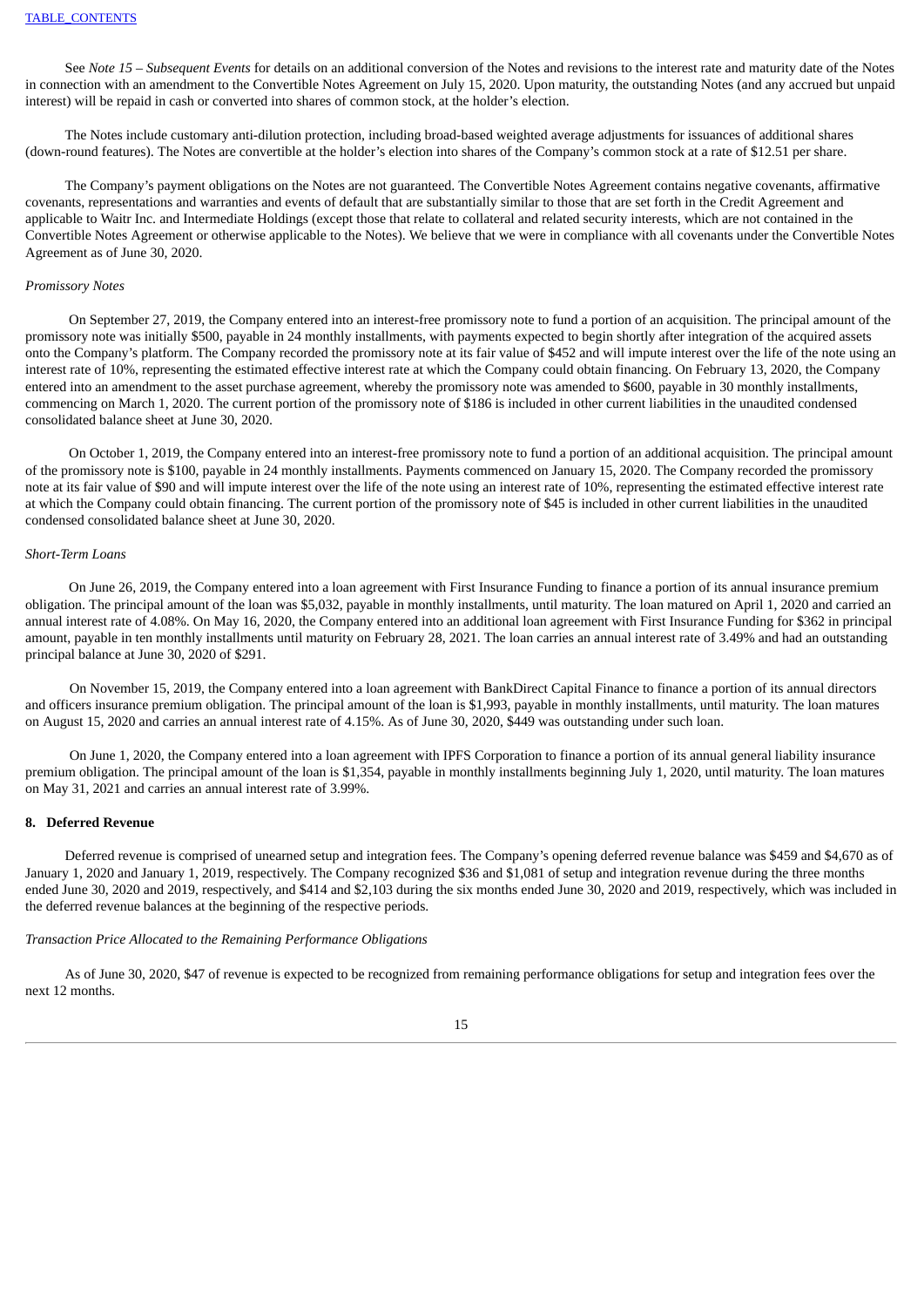#### **9. Income Taxes**

The Company provides for income taxes using an asset and liability approach under which deferred income taxes are provided for based upon enacted tax laws and rates applicable to periods in which the taxes become payable. The Company recorded income tax expense (benefit) of \$17 and \$(32) for the three months ended June 30, 2020 and 2019, respectively, and \$34 and \$30 for the six months ended June 30, 2020 and 2019, respectively. The Company's income tax expense is entirely related to taxes required on gross margins in Texas. A partial valuation allowance has been recorded as of June 30, 2020 and December 31, 2019 as the Company has historically generated net operating losses, and the Company did not consider future book income as a source of taxable income when assessing if a portion of the deferred tax assets is more likely than not to be realized.

On March 27, 2020, the Coronavirus Aid, Relief and Economic Security ("CARES") Act was enacted and signed into law and GAAP requires recognition of the tax effects of new legislation during the reporting period that includes the enactment date. The CARES Act includes changes to the tax provisions that benefit business entities and makes certain technical corrections to the Tax Cuts and Jobs Act of 2017. The tax relief measures for businesses include a five-year net operating loss carryback, suspension of annual deduction limitation of 80% of taxable income from net operating losses generated in a tax year beginning after December 31, 2017, changes in the deductibility of interest, acceleration of alternative minimum tax credit refunds, payroll tax relief, and a technical correction to allow accelerated deductions for qualified improvement property. The CARES Act also provides other nontax benefits to assist those impacted by the pandemic. The Company evaluated the impact of the CARES Act and determined that there was no significant impact to the income tax provision for the quarter.

As of June 30, 2020, the Company recognized \$187 in employer payroll tax deferrals under the CARES Act, of which 50% will be paid in 2021 and 50% will be paid in 2022. These amounts are reflected in other non-current liabilities in the accompanying unaudited condensed consolidated balance sheet.

#### **10. Commitments and Contingencies**

#### *Sales Tax Contingent Liability*

The Company received an assessment from the State of Mississippi Department of Revenue (the "MDR"), in connection with their audit of Waitr for the period from April 2017 through January 2019, claiming additional sales taxes due. The assessment relates to the MDR's assertion that sales taxes are due on the delivery fees charged to end user customers when an order is placed on the Waitr Platform. The total asserted claim, plus estimated accrued interest and penalties, amounts to approximately \$339 at June 30, 2020. We disagree with the MDR's assertion that our delivery fees are subject to sales tax and that we are liable for such sales taxes. We are in the process of appealing the MDR's assessment.

#### *Workers' Compensation Claim*

On November 27, 2017, Guarantee Insurance Company ("GIC"), the Company's former workers' compensation insurer, was ordered into receivership for purposes of liquidation by the Second Judicial Circuit Court in Leon County, Florida. At the time of the court order, GIC was administering the Company's outstanding workers' compensation claims. Upon entering receivership, the guaranty associations of the states where GIC operated began reviewing outstanding claims administered by GIC for continued claim coverage eligibility based on guaranty associations' eligibility criteria. The Company's net worth exceeded the threshold of \$25,000 established by the Louisiana Insurance Guaranty Association ("LIGA") when determining eligibility for claims coverage. As such, LIGA assessed the Company's outstanding claim as ineligible for coverage. As of June 30, 2020 and December 31, 2019, the Company had \$362 and \$641, respectively, in workers' compensation liabilities associated with the GIC claims. The Company recorded no general and administrative expense related to these liabilities during the three or six months ended June 30, 2020 or 2019.

#### *Legal Matters*

On July 14, 2016, Waiter.com, Inc. filed a lawsuit against Waitr Incorporated, the Company's wholly-owned subsidiary, in the United States District Court for the Western District of Louisiana, alleging trademark infringement based on Waitr's use of the "Waitr" trademark and logo, Civil Action No.: 2:16-CV-01041. Plaintiff seeks injunctive relief and damages relating to Waitr's use of the "Waitr" name and logo. The trial date has been postponed indefinitely due to the COVID-19 pandemic. Waitr believes that this case lacks merit and that it has strong defenses to all of the infringement claims alleged. Waitr intends to vigorously defend the suit.

In February 2019, the Company was named a defendant in a lawsuit titled Halley, et al vs. Waitr Holdings Inc. filed in the United States District Court for the Eastern District of Louisiana on behalf of plaintiff and similarly situated drivers alleging violations of the Fair Labor Standards Act ("FLSA"), and in March 2019, the Company was named a defendant in a lawsuit titled Montgomery v. Waitr Holdings Inc. filed in the United States District Court for the Eastern District of Louisiana on behalf of plaintiff and similarly situated drivers, alleging violations of FLSA and Louisiana Wage Payment Act. The parties to the Halley and Montgomery matters jointly filed with the court a motion for preliminary approval of a settlement agreement (the "Motion") whereby the Halley and Montgomery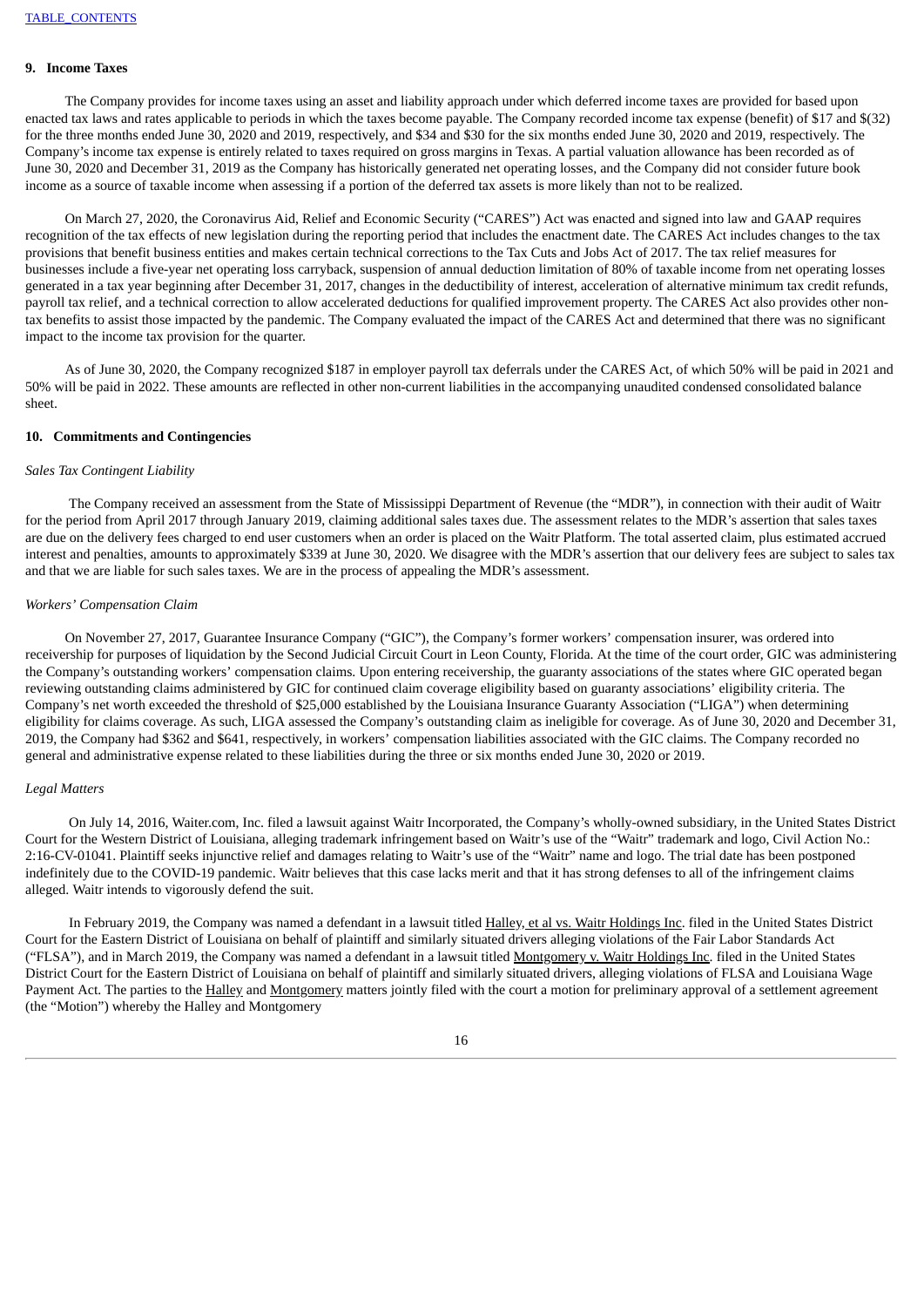plaintiffs, on behalf of themselves and similarly situated drivers, will dismiss the lawsuits against the Company in consideration for the Company issuing up to 1,556,420 shares of Waitr common stock to be allocated to participating class members pursuant to a formula set forth in the settlement agreement. On April 28, 2020, the court granted the Motion and scheduled a fairness hearing for August 19, 2020.

On September 26, 2019, Christopher Meaux, David Pringle, Jeff Yurecko, Tilman J. Fertitta, Richard Handler, Waitr Holdings Inc. f/k/a Landcadia Holdings Inc., Jefferies Financial Group, Inc. and Jefferies, LLC were named as defendants in a putative class action lawsuit entitled *Walter Welch,* Individually and on Behalf of all Others Similarly Situated vs. Christopher Meaux, David Pringle, Jeff Yurecko, Tilman J. Fertitta, Richard Handler, Waitr Holdings Inc. f/k/a Landcadia Holdings Inc., Jefferies Financial Group, Inc. and Jefferies, LLC. The case was filed in the Western District of Louisiana, Lake Charles Division. In the lawsuit, the plaintiff asserts putative class action claims alleging, inter alia, that various defendants made false and misleading statements in securities filings, engaged in fraud, and violated accounting and securities rules. A similar putative class action lawsuit, entitled Kelly Bates, Individually and on Behalf of all Others Similarly Situated vs. Christopher Meaux, David Pringle, Jeff Yurecko, Tilman J. Fertitta, Richard Handler, Waitr Holdings Inc. f/k/a Landcadia Holdings Inc., Jefferies Financial Group, Inc. and Jefferies, LLC, was filed in that same court on November 4, 2019. Waitr expects the court will determine a lead plaintiff and the two cases will be consolidated. Waitr believes that these cases lack merit and that it has strong defenses to all of the claims alleged. Waitr intends to vigorously defend both lawsuits.

In addition to the lawsuits described above, Waitr is involved in other litigation arising from the normal course of business activities, including, without limitation, lawsuits involving claims for personal injuries, physical damage and workers' compensation benefits suffered as a result of alleged Waitr drivers, independent contractors, and third-party negligence. Although Waitr believes that it maintains insurance that generally covers its liability for damages, if any, insurance coverage is not guaranteed, and Waitr could suffer material losses as a result of these claims or the denial of coverage for such claims.

### **11. Stock-Based Awards and Cash-Based Awards**

#### **Stock-Based Awards**

On June 16, 2020, the Company's stockholders approved the Waitr Holdings Inc. Amended and Restated 2018 Omnibus Incentive Plan (the "Amended 2018 Plan"), which is an amendment and restatement of the Waitr Holdings Inc. 2018 Omnibus Incentive Plan (the "2018 Incentive Plan"). The Amended 2018 Plan permits the granting of awards in the form of incentive stock options, non-qualified stock options, stock appreciation rights, restricted stock, restricted stock units, performance-based awards, and other stock-based or cash-based awards. The Amended 2018 Plan was adopted principally to serve as a successor plan to the 2018 Incentive Plan, and to increase the number of shares of common stock reserved for issuance of equity-based awards by 13,500,000 shares, which is in addition to the share reserve amount that remained available under the 2018 Incentive Plan prior to the adoption of the Amended 2018 Plan. Additionally, the Amended 2018 Plan extended the provision for automatic increases in shares reserved for issuance on January 1st of each year to January 1, 2030. The automatic increases each year are equal to 5% of the total number of outstanding shares of the Company's common stock on December 31st of the preceding calendar year. As of June 30, 2020, there were 7,675,686 shares of common stock available for future grants pursuant to the Amended 2018 Plan. The Company also has outstanding equity awards under the 2014 Stock Plan (as amended in 2017, the "Amended 2014 Plan").

Total compensation expense related to awards under the Company's incentive plans was \$602 and \$2,519 for the three months ended June 30, 2020 and 2019, respectively, and \$1,450 and \$4,552 for the six months ended June 30, 2020 and 2019, respectively.

### *Stock Options*

On January 3, 2020, 9,572,397 stock options were granted under the 2018 Incentive Plan to the Company's chief executive officer (the "Grimstad Option"), with an aggregate grant date fair value of \$2,297. The exercise price of the options is \$0.37, and the options will vest 50% on each of the first two anniversaries of the grant date. The options have a five-year exercise term. The fair value of the Grimstad Option was estimated as of the grant date using an option-pricing model with the following assumptions:

|                                      | <b>Three Months Ended</b><br><b>June 30,</b> |
|--------------------------------------|----------------------------------------------|
|                                      | 2020                                         |
| Weighted-average fair value at grant | 0.24                                         |
| Risk free interest rate              | 1.54%                                        |
| <b>Expected volatility</b>           | 100.6%                                       |
| Expected option life (years)         | 3.25                                         |

The Grimstad Option was not exercisable upon vesting unless the stockholders of the Company approved an amendment to the 2018 Incentive Plan to increase the number of shares of common stock available for award under such plan by an amount at least equal to the number of shares of common stock underlying the Grimstad Option, subject to certain provisions. On June 16, 2020, as discussed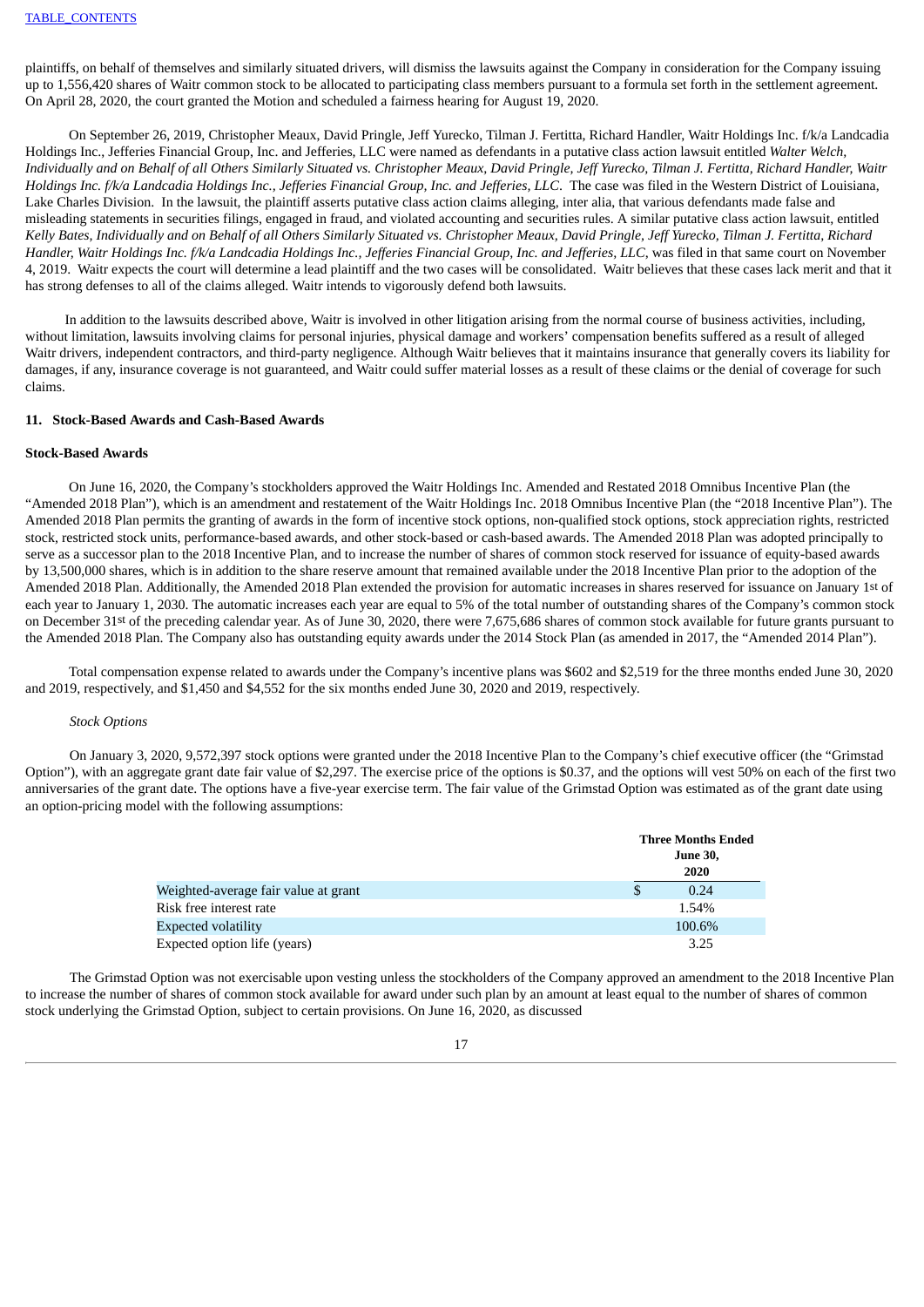above, the Company's stockholders approved the Amended 2018 Plan, which included a 13,500,000 increase in common shares reserved for issuance of equity-based awards under such plan.

As of June 30, 2020, there were 9,789,600 stock options outstanding under the Company's incentive plans. Unrecognized compensation cost related to unvested stock options as of June 30, 2020 totaled \$2,135, with a weighted average remaining vesting period of approximately 1.51 years.

### *Performance-Based Restricted Stock Units ("RSUs")*

On April 23, 2020, 3,134,325 performance based RSUs were granted (the "Grimstad RSU Grant") under the 2018 Incentive Plan to Mr. Grimstad, with an aggregate grant date fair value of \$3,542. The Grimstad RSU Grant vests in full in the event of a Corporate Change, as defined in Mr. Grimstad's employment agreement with the Company (the "Employment Agreement"), subject to his continuous employment with the Company through the date of a Corporate Change; provided, however, that the Grimstad RSU Grant shall fully vest in the event that Mr. Grimstad terminates his employment for Good Reason (as defined therein) or he is terminated by the Company for reason other than Misconduct (as defined therein) prior to a Corporate Change. No stock-based compensation expense will be recognized for the Grimstad RSU Grant until such time that is probable that the performance goal will be achieved, or at the time that Mr. Grimstad terminates his employment for Good Reason or he is terminated by the Company for reason other than Misconduct, should either occur.

#### *Restricted Stock Units with Time-Based Vesting*

During the six months ended June 30, 2020, 2,754,501 RSUs were granted to certain employees and certain members of the board of directors of the Company pursuant to the 2018 Incentive Plan and the Amended 2018 Plan, with an aggregate grant date fair value of \$5,376. The RSU grants vest in various manners in accordance with the terms specified in the applicable RSU award agreements, with 1,400,000 RSUs granted to certain non-employee directors vesting upon the earlier of June 30, 2021 and the date of the 2021 annual meeting of the Company's stockholders and 1,354,501 RSUs granted to employees vesting generally between one to three years from the date of grant, all of which accelerate and vest upon a change of control.

A total of 545,319 RSUs vested during the six months ended June 30, 2020 and 1,459,580 RSUs were forfeited prior to vesting. As of June 30, 2020, there were 3,932,241 unvested time-based RSUs outstanding under the Company's incentive plans. Unrecognized compensation cost related to unvested time-based RSUs as of June 30, 2020 totaled \$6,466, with a weighted average remaining vesting period of approximately 1.41 years.

### **Cash-Based Awards**

### *Performance Bonus Agreement*

On April 23, 2020, the Company entered into a performance bonus agreement with Mr. Grimstad (the "Bonus Agreement"). Pursuant to the Bonus Agreement, upon the occurrence of a Corporate Change (as defined in the Employment Agreement) in which the holders of the Company's common stock receive per share consideration that is equal to or greater than \$2.00, subject to adjustment in accordance with the 2018 Incentive Plan, the Company shall pay Mr. Grimstad an amount equal to \$5,000 (the "Bonus"). In order to receive the Bonus, Mr. Grimstad must remain continuously employed with the Company through the date of the Corporate Change; provided, however, that in the event Mr. Grimstad terminates his employment for Good Reason (as defined in the Employment Agreement) or the Company terminates his employment other than for Misconduct (as defined in the Employment Agreement), Mr. Grimstad will be entitled to receive the Bonus provided the Corporate Change occurs on or before January 3, 2022. Expense related to the Bonus Agreement will not be recognized until such time that is probable that the performance goal will be achieved.

### **12. Stockholders' Equity**

#### *Common Stock*

At June 30, 2020 and December 31, 2019, there were 249,000,000 shares of common stock authorized and 102,382,511 and 76,579,175 shares of common stock issued and outstanding, respectively, with a par value of \$0.0001. The Company did not hold any shares as treasury shares as of June 30, 2020 or December 31, 2019. The Company's common stockholders are entitled to one vote per share.

#### *Preferred Stock*

At June 30, 2020 and December 31, 2019, the Company was authorized to issue 1,000,000 shares of preferred stock (\$0.0001 par value per share). There were no issued or outstanding preferred shares as of June 30, 2020 or December 31, 2019.

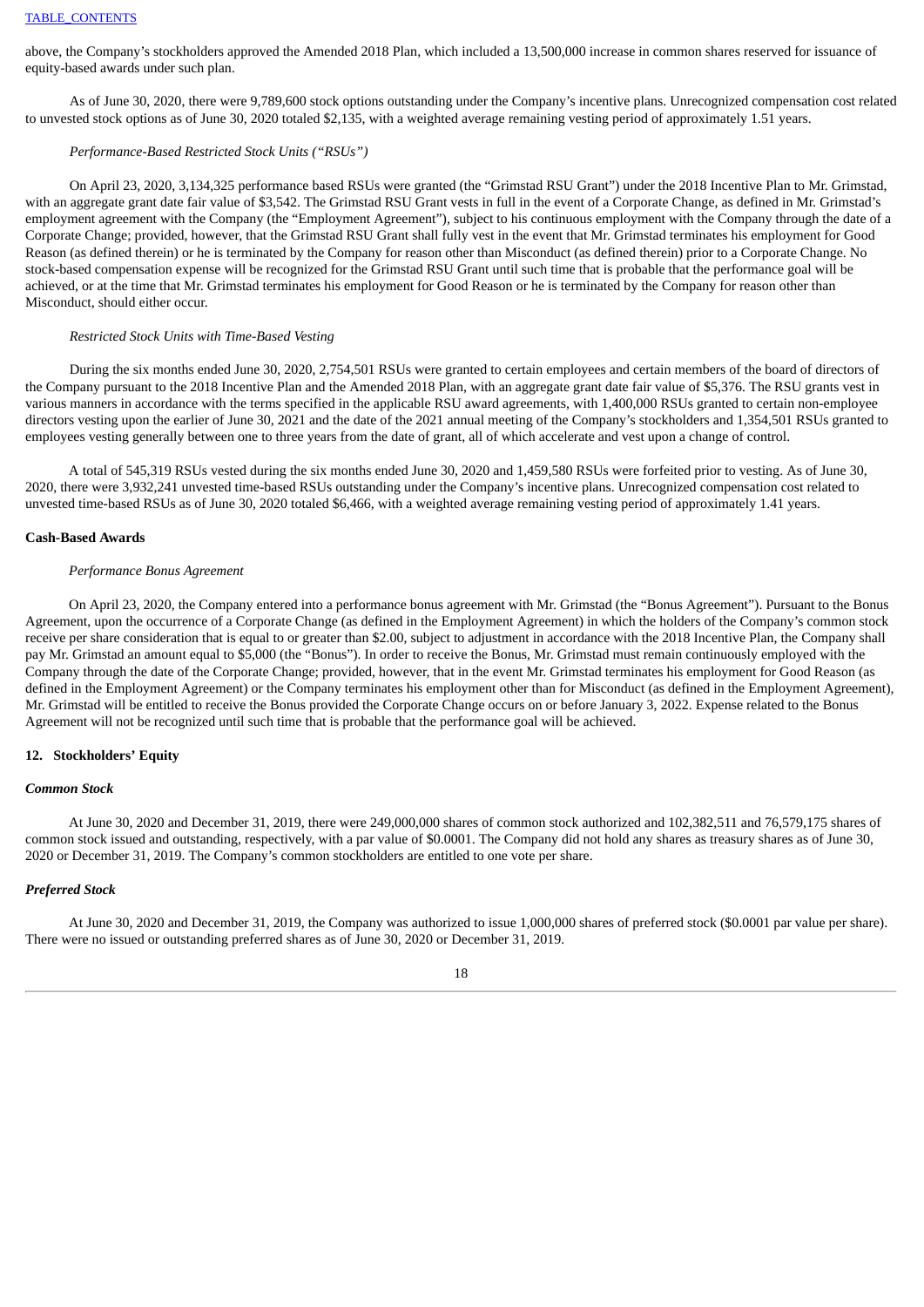#### *At-the-Market Offerings*

On March 20, 2020, the Company entered into an open market sale agreement with respect to an at-the-market offering program (the "ATM Program") under which the Company could offer and sell, from time to time at its sole discretion, shares of its common stock, having an aggregate offering price of up to \$25,000 through Jefferies LLC as its sales agent. The issuance and sale of shares by the Company under the agreement were made pursuant to the Company's effective registration statement on Form S-3 which was filed on April 4, 2019. From March 20, 2020 through June 30, 2020, the Company sold 14,262,305 shares of common stock under the ATM Program at an average price of \$1.28 per share, for gross proceeds of \$18,314. Net proceeds, after deducting sales commissions, totaled \$18,024. The ATM Program was terminated on May 1, 2020 when the Company entered into the May 2020 ATM Program (defined below), with approximately \$6,686 out of the aggregate \$25,000 remaining unsold.

On May 1, 2020, the Company entered into an amendment and restatement of the open market sale agreement associated with its March 20, 2020 ATM Program, with respect to an at-the-market offering program (the "May 2020 ATM Program"), under which the Company could offer and sell, from time to time at its sole discretion, shares of its common stock, having an aggregate offering price of up to \$30,000 through Jefferies LLC as its sales agent. The issuance and sale of shares by the Company under the amended and restated agreement were made pursuant to the Company's registration statement on Form S-3 described above. From May 1, 2020 through June 30, 2020, the Company sold 1,848,760 shares of common stock under the May 2020 ATM Program at an average price of \$2.50 per share, for gross proceeds of \$4,630. Net proceeds, after deducting sales commissions, totaled \$4,560. The remaining \$25,370 under the May 2020 ATM Program was sold in early July 2020 (see *Note 15 – Subsequent Events*).

#### *Conversion of Notes*

During the three months ended June 30, 2020, in connection with the Waiver and Conversion Agreement, Luxor converted \$12,359 of the Notes into 9,222,978 shares of the Company's common stock (see *Note 7 – Debt*). Luxor converted additional Notes in July 2020 (see *Note 15 – Subsequent Events*).

#### *Warrants*

In connection with the Debt Facility, the Company issued to Luxor Capital warrants (the "Debt Warrants") which are currently exercisable for 399,726 shares of the Company's common stock with an exercise price of \$12.51 per share. The Debt Warrants expire on November 15, 2022 and include customary anti-dilution protection, including broad-based weighted average adjustments for issuances of additional shares (down-round features). Additionally, holders of the Debt Warrants have customary registration rights with respect to the shares underlying the Debt Warrants.

#### **13. Earnings (Loss) Per Share Attributable to Common Stockholders**

Basic earnings (loss) per share is computed by dividing net income (loss) attributable to common stockholders by the weighted-average number of common stock outstanding during the period, without consideration for common stock equivalents. Diluted earnings (loss) per share attributable to common stockholders is computed by dividing net income (loss) by the weighted-average number of common stock outstanding during the period and potentially dilutive common stock equivalents, including stock options, restricted stock awards, restricted stock units and warrants, except in cases where the effect of the common stock equivalent would be antidilutive.

During 2019, the Company calculated basic and diluted earnings per share using the two-class method. Participating securities during 2019 consisted of restricted stock awards which contained rights to receive non-forfeitable dividends. The Company had net losses during the three and six months ended June 30 2019, and accordingly, pursuant to the guidance under ASC 260, a portion of the net losses was not allocated to such securities under the two-class method. During 2020, there were no remaining outstanding restricted stock awards and no other securities classified as participating securities.

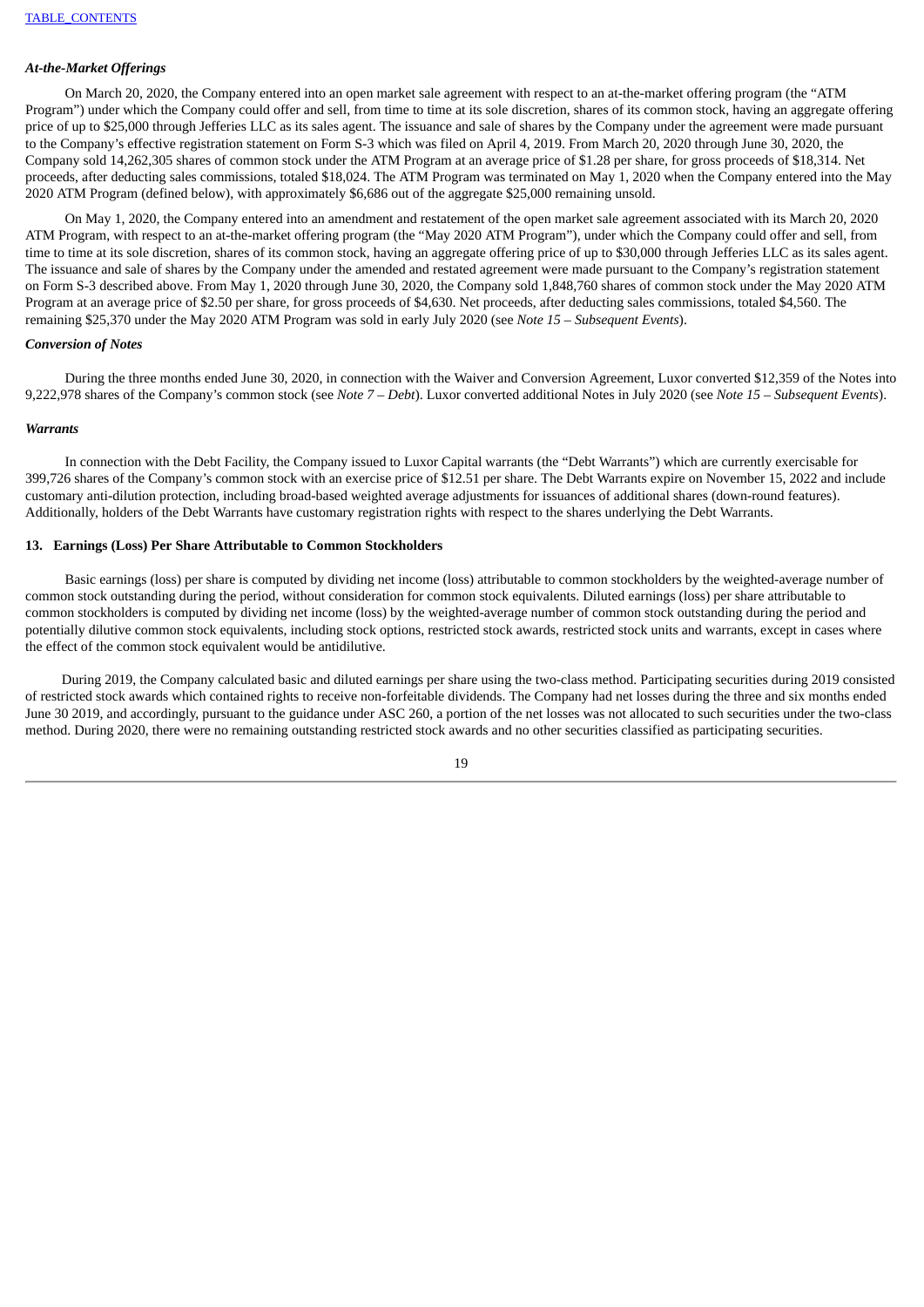The calculation of basic and diluted earnings (loss) per share attributable to common stockholders for the three and six months ended June 30, 2020 and 2019 is as follows (in thousands, except share and per share data):

|                                                                   | <b>Three Months Ended June 30,</b> |    |                |      |            | <b>Six Months Ended June 30,</b> |            |
|-------------------------------------------------------------------|------------------------------------|----|----------------|------|------------|----------------------------------|------------|
|                                                                   | 2020                               |    | 2019           |      | 2020       |                                  | 2019       |
| <b>Basic Earnings per Share:</b>                                  |                                    |    |                |      |            |                                  |            |
| Net income (loss)                                                 | \$<br>10,653                       | \$ | (24, 852)      | - \$ | 8,551      | S                                | (49,601)   |
| Gain on debt extinguishment recorded as a capital<br>contribution |                                    |    | 1,897          |      |            |                                  | 1,897      |
| Net income (loss) attributable to common stockholders - basic     | 10,653                             |    | (22, 955)      |      | 8,551      |                                  | (47, 704)  |
| Weighted average number of shares outstanding - basic             | 95,053,207                         |    | 72,416,614     |      | 85,968,962 |                                  | 68,492,911 |
| Basic earnings (loss) per common share                            | \$<br>0.11                         | S. | $(0.32)$ \$    |      | 0.10       | S                                | (0.70)     |
| <b>Diluted Earnings per Share:</b>                                |                                    |    |                |      |            |                                  |            |
| Net income (loss)                                                 | \$<br>10,653                       | S  | $(24, 852)$ \$ |      | 8,551      | \$                               | (49,601)   |
| Gain on debt extinguishment recorded as a capital<br>contribution |                                    |    | 1,897          |      |            |                                  | 1,897      |
| Net income (loss) attributable to common stockholders - diluted   | 10,653                             |    | (22, 955)      |      | 8,551      |                                  | (47, 704)  |
| Weighted average number of shares outstanding – diluted           | 105,951,232                        |    | 72,416,614     |      | 91,769,460 |                                  | 68,492,911 |
| Diluted earnings (loss) per common share                          | \$<br>0.10                         | \$ | $(0.32)$ \$    |      | 0.09       | S                                | (0.70)     |

During the three and six months ended June 30, 2019, the Company recorded a gain on debt extinguishment of \$1,897 as a capital contribution in accordance with the guidance in ASC 470-50.

The Company has outstanding Notes which are convertible into shares of the Company's common stock. See *Note 7 – Debt* for additional details on the Notes.

The following table includes potentially dilutive common stock equivalents as of June 30, 2020 and 2019. The Company generated a net loss attributable to the Company's common stockholders for the three and six months ended June 30, 2019. Accordingly, the effect of dilutive securities is not considered in the loss per share for such periods because their effect would be antidilutive on the net loss. For the three and six months ended June 30, 2020, 86,747 stock options were considered anti-dilutive because the exercise price of the options exceeded the average market price of the Company's common stock for such periods, and as a result, the effect of these options in not considered in the diluted earnings per share for such periods. At June 30, 2020, antidilutive restricted stock units of 1,917,091 were excluded from the computation of diluted earnings per share based on the treasury stock method.

|                                               | As of June 30, |           |  |  |
|-----------------------------------------------|----------------|-----------|--|--|
|                                               | 2020           | 2019      |  |  |
| <b>Potentially dilutive securities:</b>       |                |           |  |  |
| <b>Stock Options</b>                          | 9,789,600      | 846,919   |  |  |
| <b>Restricted Stock Units</b>                 | 7,066,566      | 580,991   |  |  |
| Warrants $(1)$                                | 399.726        | 399,726   |  |  |
| Potentially dilutive securities at period end | 17,255,892     | 1,827,636 |  |  |

(1) Includes the Debt Warrants as of June 30, 2020 and 2019. See *Note 12 – Stockholders' Equity* for additional details.

#### **14. Related-Party Transactions**

On November 15, 2018, the Company entered into the Credit Agreement, and on January 17, 2019, in connection with the Bite Squad Merger, the Company entered into an amendment to the Credit Agreement with Luxor Capital and an amendment to the Convertible Notes Agreement with the Luxor Entities. On May 21, 2019, in connection with the Offering, the Company entered into a second amendment to the Credit Agreement with Luxor Capital and a second amendment to the Convertible Notes Agreement with the Luxor Entities. Additionally, on May 1, 2020, the Company entered into the Waiver and Conversion Agreement with respect to the Credit Agreement and Convertible Notes Agreement. See *Note 7 – Debt* for additional details regarding these transactions. Jonathan Green, a board member of the Company, is a partner at Luxor Capital.

During the period from January 1, 2020 through July 31, 2020, the Company reimbursed C Grimstad and Associates, a company owned by our chief executive officer ("CGA"), \$247 for certain of its consultants that provided consulting services to the Company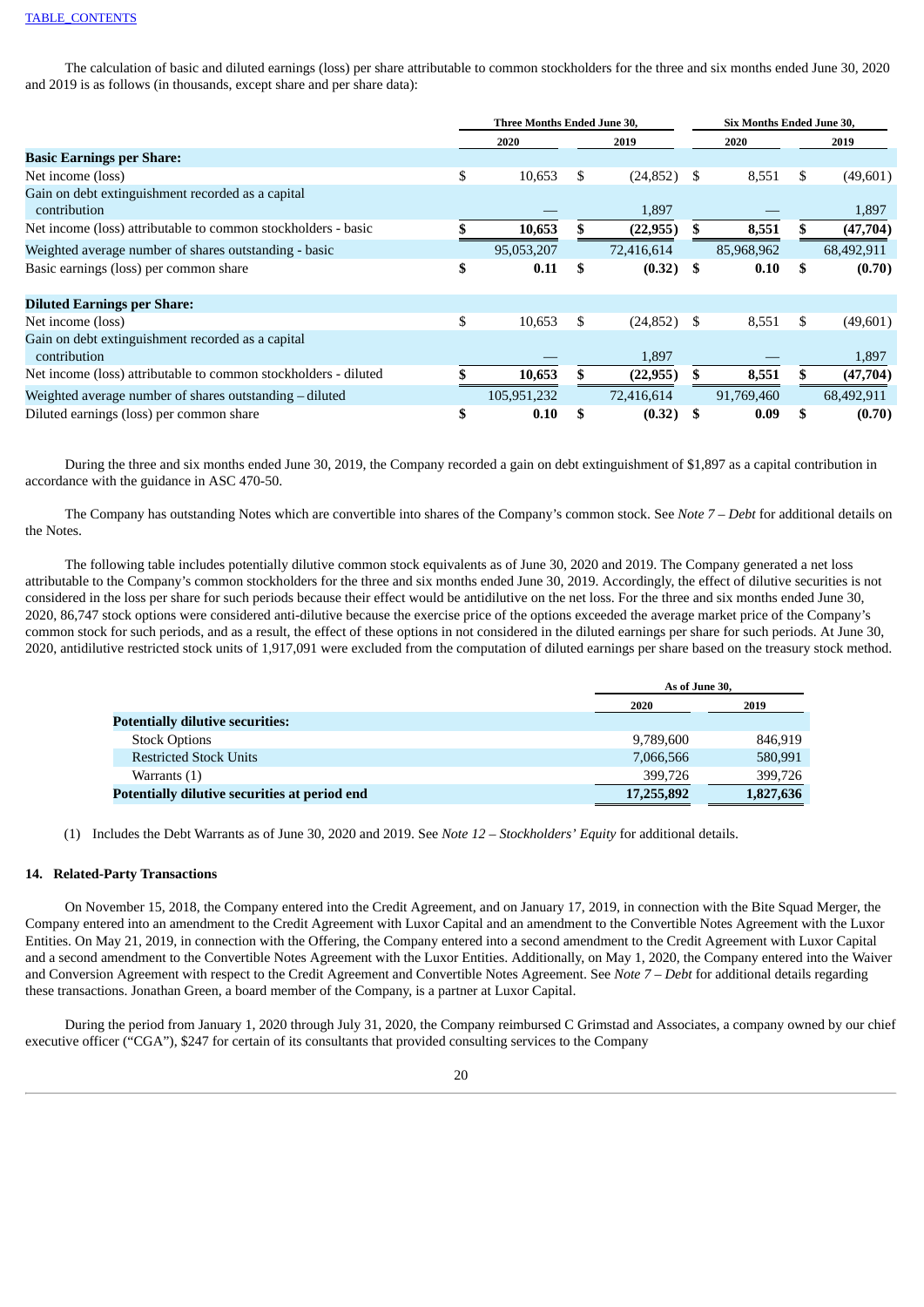during this period. As of July 1, 2020, CGA is no longer providing consulting services and CGA did not mark-up or profit from these reimbursement transactions.

### **15. Subsequent Events**

#### *At-the-Market Offering*

During the period from July 1, 2020 through July 10, 2020, the Company sold 7,587,655 shares of common stock under the May 2020 ATM Program at an average price of \$3.34 per share, for gross proceeds of \$25,370. Net proceeds, after deducting sales commissions, totaled \$24,990. This marked the completion of the May 2020 ATM Program.

### *Limited Waiver and Conversion Agreement*

In connection with the Waiver and Conversion Agreement (see *Note 7 – Debt*), the \$12,500 payment on the Term Loans, classified as a current liability in the accompanying unaudited condensed consolidated balance sheet at June 30, 2020, was made on July 2, 2020.

Additionally, on July 16, 2020, \$141 of Notes were converted into 105,384 shares of the Company's common stock, representing the final conversion of Notes pursuant to the Waiver and Conversion Agreement.

#### *Amended Loan Agreements*

On July 15, 2020, the Company entered into an amendment to the Credit Agreement and an amendment to the Convertible Notes Agreement (together, the "Amended Loan Agreements"), pursuant to which each of the Loan Agreements was amended to provide that, upon the prepayment of \$10,500 of the Term Loans under the Credit Agreement, the interest rate under such Loan Agreements will be reduced by 200 basis points for a oneyear period, so that the interest rate under the Credit Agreement will be 5.125% per annum and the interest rate under the Convertible Notes Agreement will be 4.0% per annum during such period, and the maturity date under such Loan Agreements will be extended by one year to November 15, 2023. The \$10,500 payment on the Term Loans was made on August 3, 2020.

#### *Issuances of Restricted Stock Units*

During the period from July 1, 2020 through August 6, 2020, the Company granted 1,240,000 restricted stock units pursuant to the Amended 2018 Plan, with an aggregate grant date fair value of approximately \$3,267. The majority of such restricted stock units are scheduled to vest over a three-year period, with accelerated vesting upon a change of control.

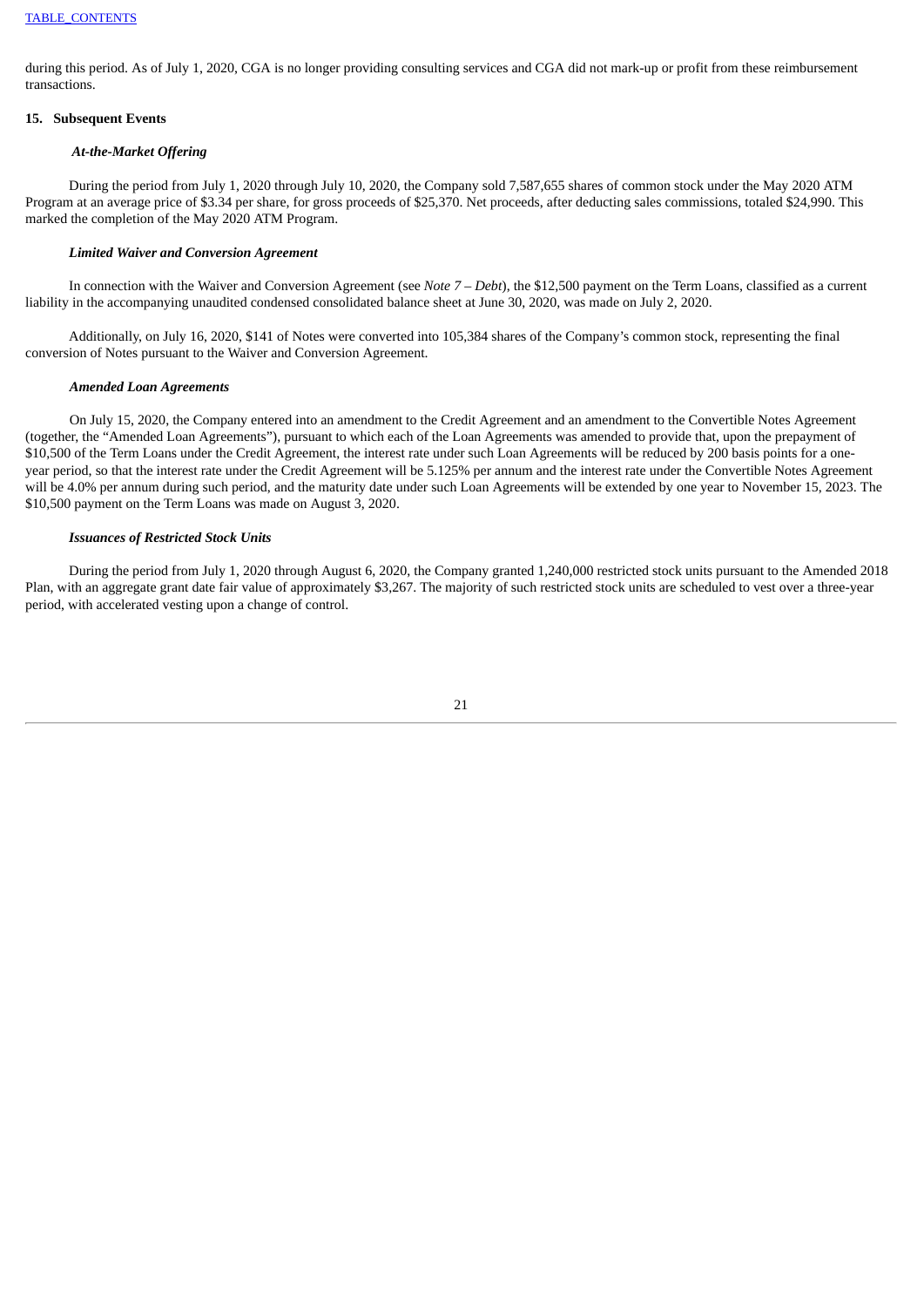# <span id="page-23-0"></span>**Item 2. Management's Discussion and Analysis of Financial Condition and Results of Operations**

The following Management's Discussion and Analysis of Financial Condition and Results of Operations should be read in conjunction with the unaudited condensed consolidated financial statements and related notes thereto included elsewhere in this Ouarterly Report on Form 10-O (the "Form 10-Q") and with the audited consolidated financial statements included in the Company's 2019 Form 10-K filed with the SEC on March 16, 2020. Dollar *amounts in this discussion are expressed in thousands, except as otherwise noted.*

# **Cautionary Statement Regarding Forward-Looking Statements**

This Form 10-Q contains forward-looking statements within the meaning of Section 27A of the Securities Act of 1933, as amended, and Section 21E of the Exchange Act. All statements, other than statements of historical or current facts, that reflect future plans, estimates, beliefs and expected performance are forward-looking statements. In some cases, you can identify forward-looking statements because they are preceded by, followed by or include words such as "may," "can," "should," "will," "estimate," "plan," "project," "forecast," "intend," "expect," "anticipate," "believe," "seek," "target" or similar expressions. These forward-looking statements are based on information available as of the date of this Form 10-Q and our management's current expectations, forecasts and assumptions, and involve a number of judgments, risks and uncertainties, including the following factors, in addition to the factors discussed elsewhere in this Form 10-Q, and the factors discussed in our 2019 Form10-K (Part I, Item 1A, *Risk Factors*), and in our subsequent quarterly reports (Part II, Item 1A. *Risk Factors*):

- general economic and business risks affecting our industry that are largely beyond our control;
- our limited operational history and development risks associated with the development of any new business;
- failure to retain existing diners or add new diners or our diners decreasing their number of orders or order sizes on the Platforms;
- loss of restaurants on the Platforms, including due to changes in our fee structure;
- declines in our delivery service levels or lack of increases in business for restaurants;
- inability to maintain and enhance our brands or occurrence of events that damage our reputation and brands, including unfavorable media coverage;
- failure of restaurants in our networks to maintain their service levels;
- seasonality and the impact of inclement weather;
- inability to grow at historical growth rates or achieve profitability;
- inability to manage growth and meet demand;
- economic downturns or other events (such as the scope, scale and duration of the impact of COVID-19, or similar widespread health/pandemic outbreaks);
- prioritization of experience of restaurants and diners over short-term profitability;
- slower than anticipated growth in the use of the Internet via websites, mobile devices and other platforms;
- changes in our products or to operating systems, hardware, networks or standards that our operations depend on;
- potential liability and expenses for legal claims;
- dependence of our business on our ability to maintain and scale our technical infrastructure;
- personal data, internet security breaches or loss of data provided by our diners, drivers or restaurants on our Platforms;
- inability to comply with applicable law or standards if we become a payment processor at some point in the future;
- risks related to the credit card and debit card payments we accept;
- reliance on third-party vendors to provide products and services;
- the highly competitive and fragmented nature of our industry;
- substantial competition in technology innovation and distribution and inability to continue to innovate and provide technology desirable to diners and restaurants;
- dependence on search engines, display advertising, social media, email, content-based online advertising and other online sources to attract diners to the Platforms;
- inability to attract diners and convert them into Active Diners (as defined under Key Business Metrics below) making orders in a costeffective manner;
- loss of senior management or key operating personnel and dependence on skilled personnel to grow and operate our business;
- driver shortages and increases in driver compensation;
- major hurricanes, tropical cyclones, and other instances of severe weather and other natural phenomena;
- increases in food, labor, fuel and other costs;
- plans to make acquisitions;
- federal, state, and foreign laws and regulations regarding privacy, data protection, and other matters;
- failure to protect our intellectual property;
- patent lawsuits and other intellectual property rights claims;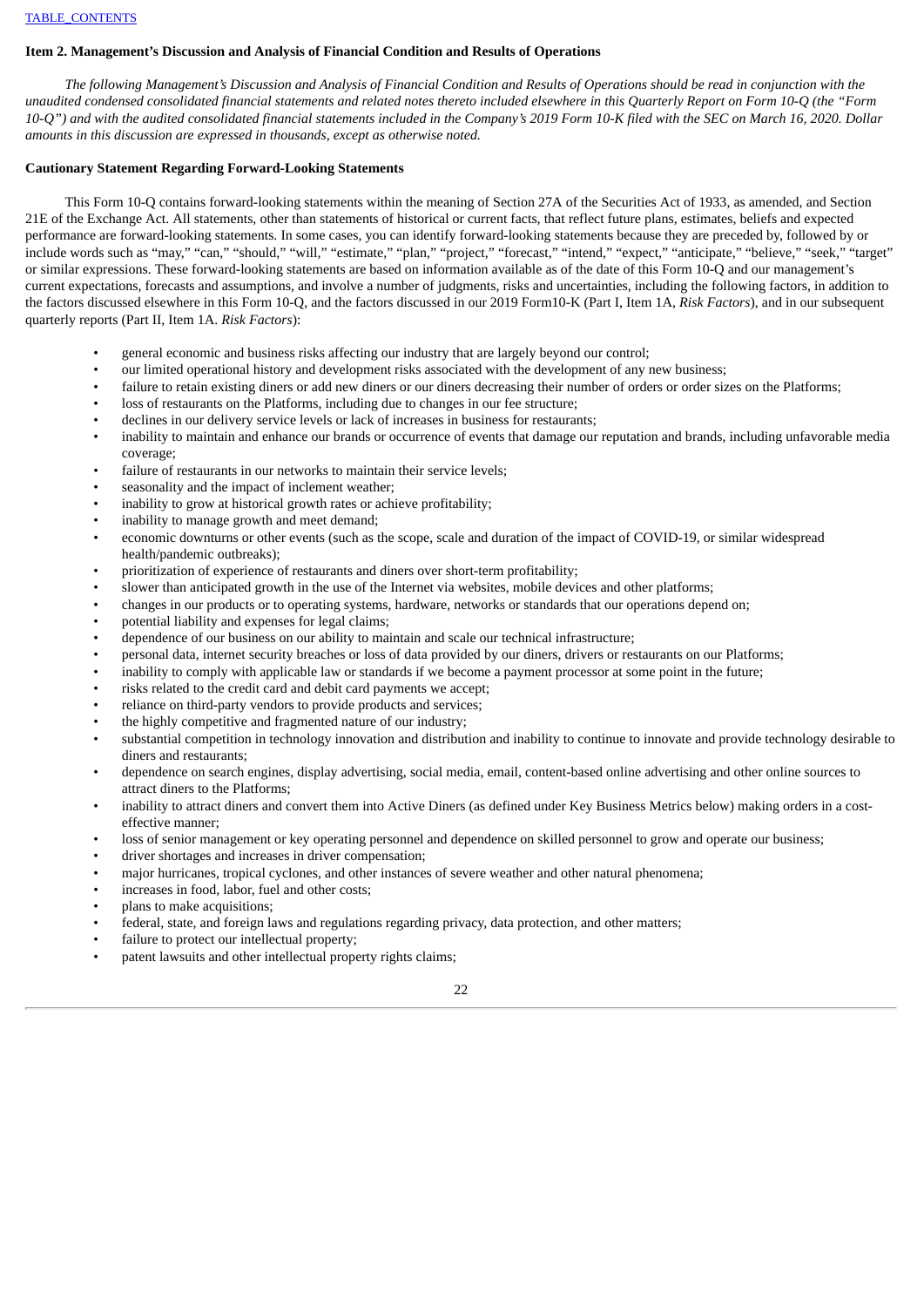- our use of open source software;
- insufficient capital to pursue business objectives and respond to business opportunities, challenges or unforeseen circumstances;
- unionization of our employees;
- failure of our independent contract drivers to meet our contractual obligations or otherwise perform in a manner consistent with our requirements;
- determination by regulators or judicial process that our independent contractors are our employees;
- requirements of being a public company;
- changes to the Fair Labor Standards Act of 1938 and state minimum wage laws raising minimum wages or eliminating tip credit in calculating wages;
- risks related to the Bite Squad Merger; and
- the impact of the COVID-19 pandemic, including the potential recession or further financial market corrections resulting from the spread of COVID-19.

These risks and uncertainties may be outside of our control. Forward-looking statements should not be relied upon as representing our views as of any subsequent date. We do not undertake any obligation to update forward-looking statements to reflect events or circumstances after the date they were made, whether as a result of new information, future events or otherwise, except as may be required under applicable securities laws. Our actual results could differ materially from those discussed in these forward-looking statements.

#### **Overview**

Waitr operates an online food ordering and delivery platform, connecting local restaurants and diners in cities across the United States. Our strategy is to bring delivery and carryout infrastructure to underserved populations of restaurants and diners and establish market leadership positions in the markets in which we operate. On January 17, 2019, we completed the acquisition of Bite Squad, an online food ordering and delivery platform with operations similar to those of Waitr. Our business has been built with a restaurant-first philosophy by providing differentiated and brand additive services to the restaurants on the Platforms. Our Platforms allow consumers to browse local restaurants and menus, track order and delivery status, and securely store previous orders for ease of use and convenience. Restaurants benefit from the online Platforms through increased exposure to consumers for expanded business in the delivery market and carryout sales.

At June 30, 2020, we had approximately 18,000 restaurants, in over 700 cities, on the Platforms. Average Daily Orders for the three months ended June 30, 2020 and 2019 were approximately 44,241 and 55,728, respectively, and revenue was \$60,506 and \$51,342, respectively. For the six months ended June 30, 2020 and 2019, Average Daily Orders were 40,909 and 54,269, respectively, and revenue was \$104,749 and \$99,374, respectively.

During the second quarter of 2020, we continued implementing various initiatives, with a focus on improving revenue per order, costs per order, cash flow, profitability and liquidity. One of the major initiatives we successfully completed was switching to an independent contractor model for delivery drivers. Additionally, we continued to focus efforts on operational improvements through the streamlining of operations, support and sales and marketing functions and offered new and enhanced service offerings to our restaurant partners. The implementation of these initiatives resulted in revenue growth and profitable results for the three and six months ended June 30, 2020.

Sales of our common stock pursuant to at-the-market offerings launched in March and May 2020, along with the implementation of the initiatives discussed above, resulted in increases in our working capital and liquid assets as of June 30, 2020. At the completion of our at-the-market offering programs on July 10, 2020, we had sold a total of 23,698,720 shares of common stock for net proceeds of approximately \$47,575. We continue to evaluate additional opportunities to further strengthen our liquidity position, fund growth initiatives and/or combine with other businesses to complement our operating cash flows as we pursue our long-term growth plans.

#### *Management Appointments*

On May 22, 2020, the board appointed Leonid (Leo) Bogdanov to the position of Chief Financial Officer. Mr. Bogdanov previously had been serving as Director of Financial Planning & Analysis of the Company. Additional management appointments made during the second quarter of 2020 through the filing of this Form 10-Q included the appointment on May 22, 2020 of Mark D'Ambrosio to the position of Chief Sales Officer and the appointments on July 1, 2020 of Thomas C. Pritchard to the position of General Counsel and David Cronin to the position of Chief Engagement Officer.

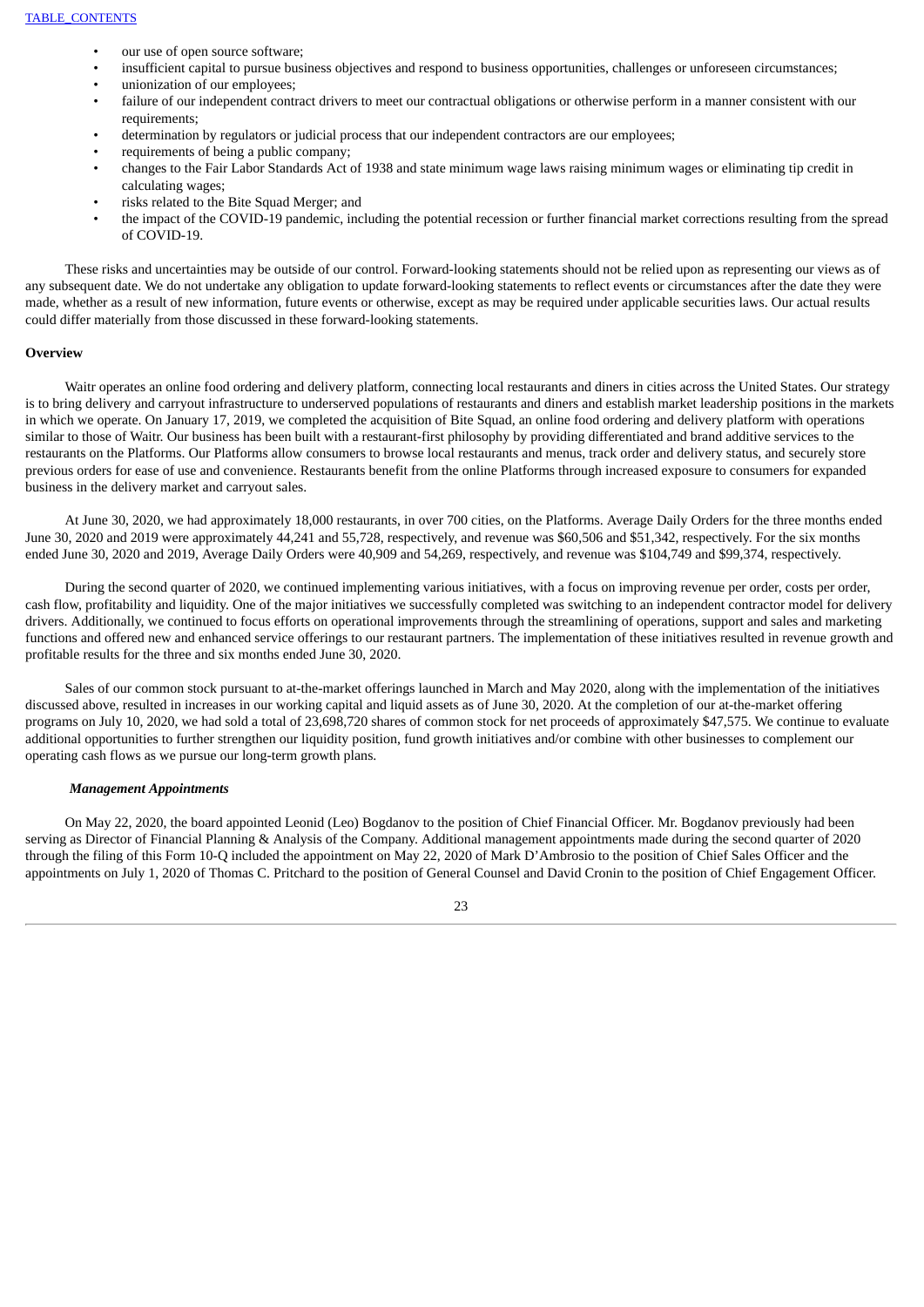### *COVID-19 Update*

In March 2020, as the COVID-19 pandemic became more widespread in the U.S., we launched several initiatives to help protect and support our restaurant partners, diners, drivers and employees during these unprecedented times, including offering no-contact delivery for all restaurant delivery orders; offering no-contact grocery delivery in select markets; working with restaurant partners to waive diner delivery fees; deploying free marketing programs for restaurants; and providing masks, gloves and hand sanitizer to drivers. Additionally, in early April 2020, we expanded our delivery areas to further support our restaurant partners and diners. We have experienced a significant increase in the number of new independent contractor driver applications, providing us the capacity to satisfy additional delivery and carryout demand from restaurant partners and diners.

We have thus far been able to operate effectively during the COVID-19 pandemic. In early March 2020, we initially experienced declines in order volumes over an approximate three-week period, as restaurant and diner routines were disrupted by state-mandated stay-at-home orders and business closures. In mid-to-late-March, however, we began to experience steady improvements in our order volumes. Average Daily Orders for the second quarter of 2020 exceeded first quarter 2020 volumes by approximately 18%.

The potential impacts and duration of the COVID-19 pandemic on the global economy and on the Company's business, in particular, are uncertain and may be difficult to assess or predict. The pandemic has resulted in, and may continue to result in, significant disruption of global financial markets, which may reduce the Company's ability to access capital and continue to operate effectively. The COVID-19 pandemic could also reduce the demand for the Company's services. In addition, a recession or further financial market correction resulting from the spread of COVID-19 could adversely affect demand for the Company's services. To the extent that the COVID-19 pandemic adversely impacts the Company's business, results of operations, liquidity or financial condition, it may also have the effect of heightening many of the other risks described in the risk factors in the Company's 2019 Form 10-K. Management continues to monitor the impact of the COVID-19 outbreak closely.

#### **Significant Accounting Policies and Critical Estimates**

The preparation of financial statements in accordance with GAAP requires us to make estimates and assumptions that affect the reported amounts of assets and liabilities, the disclosure of contingent assets and liabilities at the date of the financial statements and the reported amounts of revenues and expenses during the reporting period, along with related disclosures. We regularly assess these estimates and record changes to estimates in the period in which they become known. We base our estimates on historical experience and various other assumptions believed to be reasonable under the circumstances. Changes in the economic environment, financial markets, and any other parameters used in determining these estimates could cause actual results to differ from estimates. Significant estimates and judgements relied upon in preparing these condensed consolidated financial statements affect the following items:

- determination of the nature and timing of satisfaction of revenue-generating performance obligations and the standalone selling price of performance obligations;
- variable consideration;
- other obligations such as product returns and refunds;
- allowance for doubtful accounts and chargebacks;
- incurred loss estimates under our insurance policies with large deductibles or retention levels;
- income taxes;
- useful lives of tangible and intangible assets;
- depreciation and amortization;
- equity compensation;
- contingencies;
- goodwill and other intangible assets, including the recoverability of intangible assets with finite lives and other long-lived assets;
- impairments; and
- fair value of assets acquired and liabilities assumed as part of a business combination.

Other than the changes disclosed in Part I, Item 1, *Note 2* – *Basis of Presentation and Summary of Significant Accounting Policies* to our unaudited condensed consolidated financial statements in this Form 10-Q, there have been no material changes to our significant accounting policies and estimates described in the 2019 Form 10-K.

#### **New Accounting Pronouncements and Pending Accounting Standards**

See Part I, Item 1, *Note 2* – *Basis of Presentation and Summary of Significant Accounting Policies* for a description of accounting standards adopted during the six months ended June 30, 2020. Also described in Note 2 are pending standards and their estimated effect on our unaudited condensed consolidated financial statements.

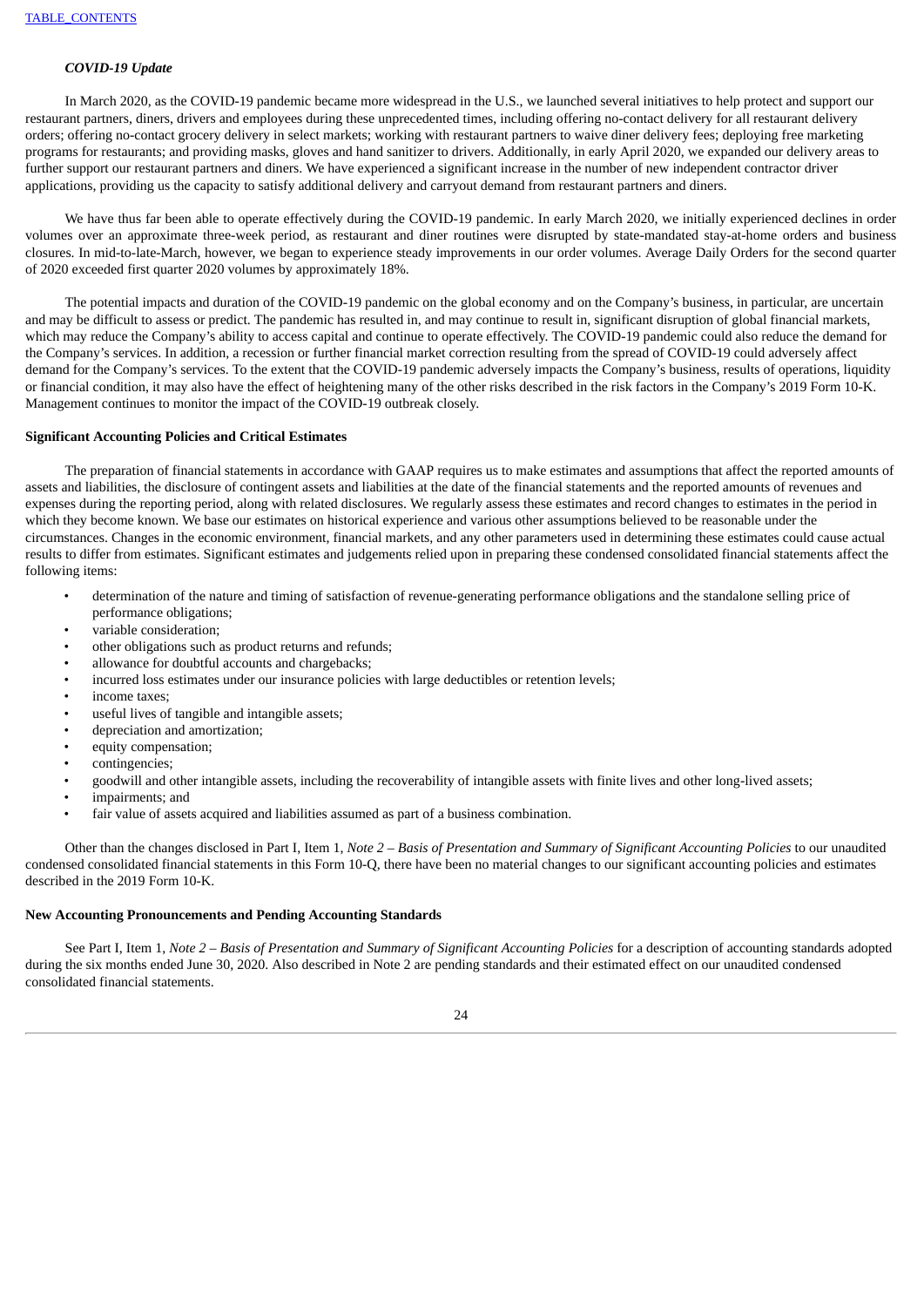We currently qualify as an "emerging growth company" pursuant to the provisions of the JOBS Act. For as long as we are an "emerging growth company," we may take advantage of certain exemptions from various reporting requirements that are applicable to other public companies that are not "emerging growth companies," including not being required to comply with the auditor attestation requirements of Section 404(b) of the Sarbanes-Oxley Act, reduced disclosure obligations regarding executive compensation in our periodic reports and proxy statements, reduced disclosure obligations relating to the presentation of financial statements in Management's Discussion and Analysis of Financial Condition and Results of Operations, exemptions from the requirements of holding advisory "say-on-pay" votes on executive compensation and stockholder advisory votes on golden parachute compensation. In addition, an emerging growth company can delay its adoption of certain accounting standards until those standards would otherwise apply to private companies. Although we have the ability to "opt out" of this extended transition period, we are choosing not to do so. Section 107 of the JOBS Act provides that a decision to opt out of the extended transition period for complying with new or revised accounting standards is irrevocable.

#### **Factors Affecting the Comparability of Our Results of Operations**

*Bite Squad Merger.* The Bite Squad Merger was considered a business combination in accordance with ASC 805, and has been accounted for using the acquisition method. Under the acquisition method of accounting, total merger consideration, acquired assets and assumed liabilities are recorded based on their estimated fair values on the acquisition date. The excess of the fair value of merger consideration over the fair value of the assets less liabilities acquired has been recorded as goodwill. The results of operations of Bite Squad are included in our unaudited condensed consolidated financial statements beginning on the acquisition date, January 17, 2019.

In connection with the Bite Squad Merger, we incurred direct and incremental costs during the six months ended June 30, 2019 of approximately \$6,956, consisting of legal and professional fees, which are included in general and administrative expenses in the unaudited condensed consolidated statement of operations in such period. During the six months ended June 30, 2020, we have eliminated certain duplicative costs and achieved synergies associated with the Bite Squad Merger, however, we may not continue to achieve this result at levels anticipated, resulting in higher general and administrative expenses in future periods.

*Changes in Fee Structure.* Since 2017, our fee structure evolved gradually from a per transaction fee plus a percentage of the food sale amount to one based exclusively on a percentage of the food sale amount. In early 2018, we also established a multi-tier fee structure, allowing restaurants to elect to pay a higher fee rate in lieu of paying a one-time set-up and integration fee. Additionally, we initiated modifications to our fee structure in July 2019 with a majority of restaurants on the Waitr Platform, which became effective in August 2019, and in January 2020, with the majority of our remaining restaurants, which became effective throughout February 2020. We continue to review and update our rate structure, as we look to offer new and enhanced valueadding services to our restaurant partners.

*Seasonality and Holidays.* Our business tends to follow restaurant closure and diner behavior patterns. In many of our markets, we generally experience a relative increase in order frequency from September to March and a relative decrease in diner activity from April to August primarily as a result of weather patterns, summer breaks and other vacation periods. In addition, restaurants tend to close on certain holidays, including Thanksgiving and Christmas Eve-Day, in our key markets. Further, diner activity may be impacted by unusually cold, rainy, or warm weather. Cold weather and rain typically drive increases in order volume, while unusually warm or sunny weather typically drives decreases in orders. Furthermore, snowstorms, hurricanes and tropical storms have adverse effects on order volume. Consequently, our results between quarters, or between periods may vary as a result of prolonged periods of unusually cold, warm, inclement, or otherwise unexpected weather and the timing of certain holidays.

*Acquisition Pipeline.* We actively maintain and evaluate a pipeline of potential acquisitions and may be acquisitive in the future. Potentially significant future business acquisitions may impact the comparability of our results in future periods with those for prior periods.

#### **Key Factors Affecting Our Performance**

*Efficient Market Expansion and Penetration.* Our continued revenue growth and path to improved cash flow and profitability is dependent on successful penetration of our markets and achieving our targeted scale in current and future markets. Delay or failure in achieving positive market-level operating margins (exclusive of indirect and corporate overhead costs) could adversely affect our working capital, which in turn, could slow our growth plans.

We typically target markets that we estimate could achieve sustainable, positive market-level operating margins that support market operating cash flows and profits, improve efficiency, and appropriately leverage the scale of our advertising, marketing, research and development, and other corporate resources. Our financial condition, cash flows, and results of operations depend, in significant part, on our ability to achieve and sustain our target profitability thresholds in our markets.

*Waitr's Restaurant and Diner Network.* A significant part of our growth is our ability to successfully expand our network of restaurants and diners using the Platforms. If we fail to retain existing restaurants and diners using the Platforms, or to add new restaurants and diners to the Platforms, our revenue, financial results and business may be adversely affected.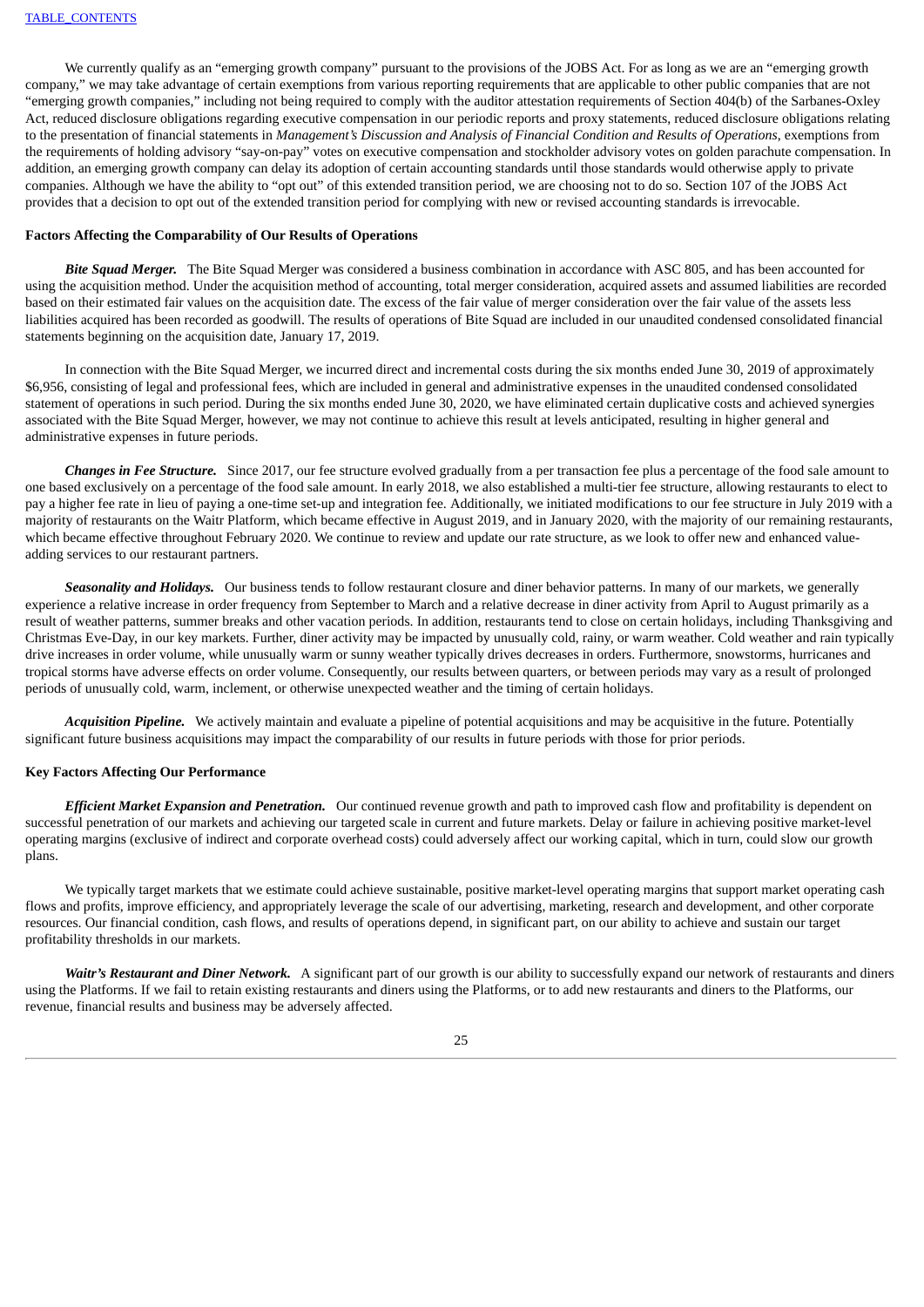#### **Key Business Metrics**

Defined below are the key business metrics that we use to analyze our business performance, determine financial forecasts, and help develop longterm strategic plans:

*Active Diners.* We count Active Diners as the number of diner accounts from which an order has been placed through the Platforms during the past twelve months (as of the end of the relevant period) and consider Active Diners an important metric because the number of diners using our Platforms is a key revenue driver and a valuable measure of the size of our engaged diner base.

*Average Daily Orders.* We calculate Average Daily Orders as the number of orders during the period divided by the number of days in that period. Average Daily Orders is an important metric for us because the number of orders processed on our Platforms is a key revenue driver and, in conjunction with the number of Active Diners, a valuable measure of diner activity on our Platforms for a given period.

*Gross Food Sales.* We calculate Gross Food Sales as the total food and beverage sales, sales taxes, prepaid gratuities, and diner fees processed through the Platforms during a given period. Gross Food Sales are different than the order value upon which we charge our fee to restaurants, which excludes gratuities and diner fees. Prepaid gratuities, which are not included in our revenue, are determined by diners and may differ from order to order. Gratuities other than prepaid gratuities, such as cash tips, are not included in Gross Food Sales. Gross Food Sales is an important metric for us because the total volume of food sales transacted through our Platforms is a key revenue driver.

*Average Order Size.* We calculate Average Order Size as Gross Food Sales for a given period divided by the number of orders during the same period. Average Order Size is an important metric for us because the average value of food sales on our Platforms is a key revenue driver.

|                                         | Three Months Ended June 30, |  |           | Six Months Ended June 30, |  |           |
|-----------------------------------------|-----------------------------|--|-----------|---------------------------|--|-----------|
| <b>Key Business Metrics (1)</b>         | 2020                        |  | 2019      | 2020                      |  | 2019      |
| Active Diners (as of period end)        | 2,109,353                   |  | 2,362,290 | 2,109,353                 |  | 2,362,290 |
| Average Daily Orders                    | 44.241                      |  | 55.728    | 40.909                    |  | 54.269    |
| Gross Food Sales (dollars in thousands) | 175.044                     |  | 183,042   | 308,557                   |  | 353,445   |
| Average Order Size (in dollars)         | 43.48                       |  | 36.09     | 41.44                     |  | 35.98     |

(1) The key business metrics include the operations of Bite Squad beginning on the acquisition date, January 17, 2019.

#### **Basis of Presentation**

#### *Revenue*

We generate revenue primarily when diners place an order on one of the Platforms. We recognize revenue from diner orders when orders are delivered. Our revenue consists primarily of transaction fees, comprised of fees received from restaurants (determined as a percentage of the total food sales, net of any diner promotions or refunds to diners) and diner fees. During a portion of the periods presented in this Form 10-Q, we also generated revenue from setup and integration fees collected from certain restaurants to onboard them onto the Platforms (these are recognized on a straight-line basis over the anticipated period of benefit) and subscription fees from restaurants that opt to pay a monthly fee in lieu of a lump sum setup and integration fee. Additionally, we sell gift cards and recognize revenue upon gift card redemption. Revenue also includes fees for restaurant marketing and data services.

#### *Cost and Expenses:*

*Operations and Support.* Operations and support expense consists primarily of salaries, benefits, stock-based compensation, and bonuses for employees and contractors engaged in operations and customer service, including drivers, as well as city/market managers, restaurant onboarding, photography, and driver logistics personnel, and payment processing costs for customer orders.

*Sales and Marketing.* Sales and marketing expense consists primarily of salaries, commissions, benefits, stock-based compensation and bonuses for sales and sales support personnel, including restaurant business development managers, marketing employees and contractors, and third-party marketing expenses such as social media and search engine marketing, online display, team sponsorships (the costs of which are recognized on a straight line basis over the useful period of the contract) and print marketing.

*Research and Development.* Research and development expense consists primarily of salaries, benefits, stock-based compensation and bonuses for employees and contractors engaged in the design, development, maintenance and testing of the Platforms.

*General and Administrative.* General and administrative expense consists primarily of salaries, benefits, stock-based compensation and bonuses for executive, finance and accounting, human resources and administrative employees, third-party legal,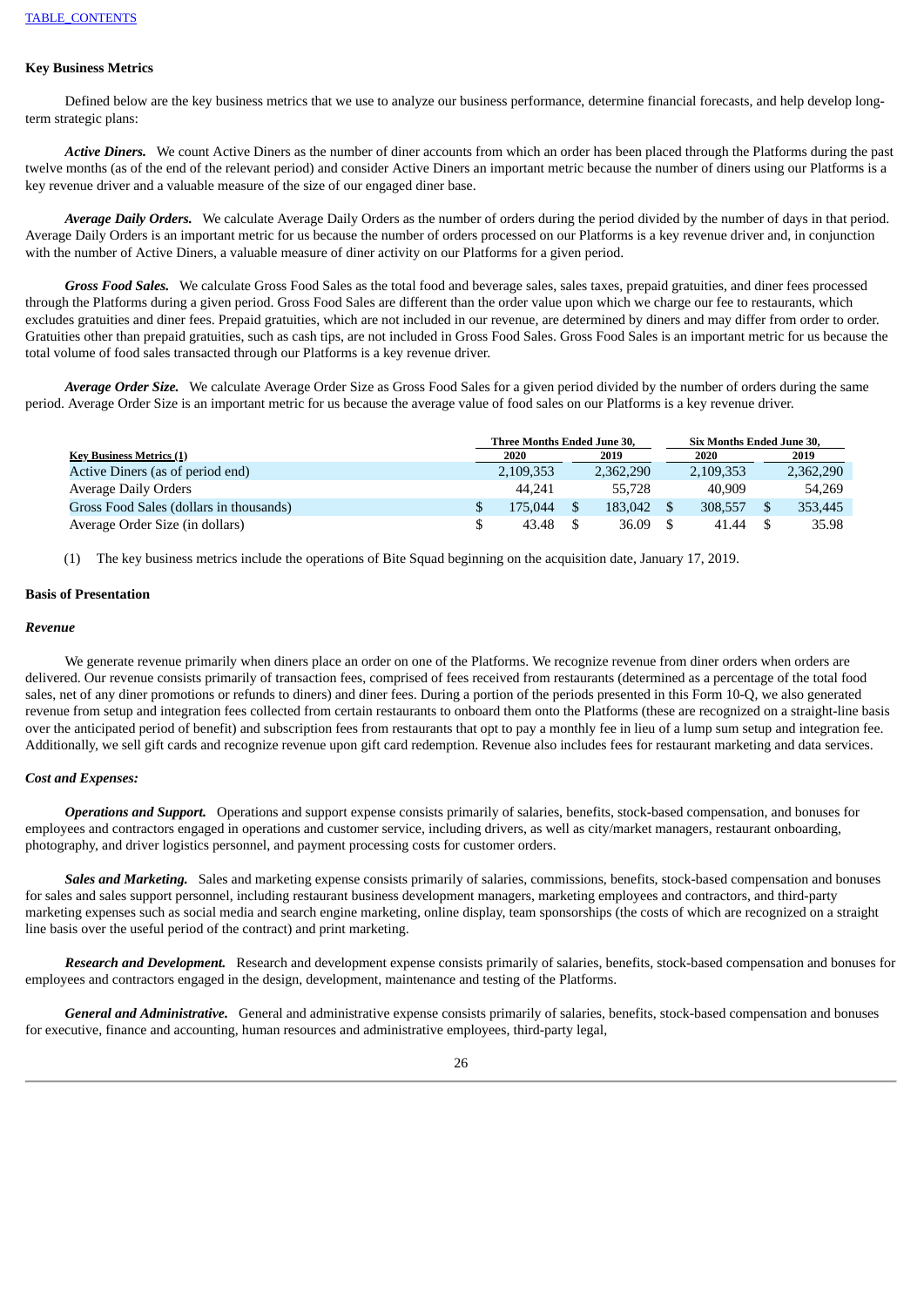accounting, and other professional services, insurance (including workers' compensation, auto liability and general liability), travel, facilities rent, and other corporate overhead costs.

*Depreciation and Amortization.* Depreciation and amortization expense consists primarily of amortization of capitalized costs for software development, trademarks and customer relationships and depreciation of leasehold improvements, furniture, and equipment, primarily tablets deployed in restaurants. We do not allocate depreciation and amortization expense to other line items.

*Intangible and Other Asset Impairments.* Intangible and other asset impairments include write-downs of intangible assets and minor impairments related to the replacement of internally developed software code.

*Other Expenses (Income) and Losses (Gains), Net.* Other expenses (income) and losses (gains), net, primarily includes interest expense on outstanding debt and interest income on cash and money market deposits.

#### **Results of Operations**

The following table sets forth our results of operations for the periods indicated, with line items presented in thousands of dollars and as a percentage of our revenue:

|                                             | Three Months Ended June 30, |            |            | <b>Six Months Ended June 30,</b> |           |                          |             |                   |
|---------------------------------------------|-----------------------------|------------|------------|----------------------------------|-----------|--------------------------|-------------|-------------------|
| (in thousands, except percentages (1))      | $%$ of<br>2020<br>Revenue   |            | 2019       | $%$ of<br>Revenue                | 2020      | $%$ of<br><b>Revenue</b> | 2019        | $%$ of<br>Revenue |
| <b>Revenue</b>                              | \$60,506                    | $100\%$ \$ | 51,342     | 100%                             | \$104,749 | $100\%$ \$               | 99,374      | 100%              |
| <b>Costs and expenses:</b>                  |                             |            |            |                                  |           |                          |             |                   |
| Operations and support                      | 30,547                      | 50%        | 39,698     | 77%                              | 56,912    | 54%                      | 75,881      | 76%               |
| Sales and marketing                         | 2,740                       | 5%         | 15,339     | 30%                              | 5,566     | 5%                       | 25,662      | 26%               |
| Research and development                    | 1,167                       | 2%         | 2,149      | 4%                               | 2,637     | 3%                       | 4,089       | 4%                |
| General and administrative                  | 10,094                      | 17%        | 12,380     | 24%                              | 20,872    | 20%                      | 31,298      | 31%               |
| Depreciation and amortization               | 2,075                       | 3%         | 4,824      | 9%                               | 4,139     | 4%                       | 8,940       | 9%                |
| Intangible and other asset impairments      | 29                          | $0\%$      |            | $0\%$                            | 29        | $0\%$                    | 18          | 0%                |
| Loss on disposal of assets                  | 3                           | $0\%$      | 10         | $0\%$                            | 11        | $0\%$                    | 15          | 0%                |
| <b>Total costs and expenses</b>             | 46,655                      | 77%        | 74,400     | 145%                             | 90,166    | 86%                      | 145,903     | 147%              |
| <b>Income (loss) from operations</b>        | 13,851                      | 23%        | (23,058)   | (45%)                            | 14,583    | 14%                      | (46, 529)   | (47%)             |
| Other expenses (income) and losses (gains), |                             |            |            |                                  |           |                          |             |                   |
| net:                                        |                             |            |            |                                  |           |                          |             |                   |
| Interest expense                            | 2,490                       | 4%         | 2,190      | $4\%$                            | 5,404     | 5%                       | 3,795       | 4%                |
| Interest income                             | (21)                        | $0\%$      | (241)      | $0\%$                            | (81)      | $0\%$                    | (580)       | (1%)              |
| Other expense (income)                      | 712                         | $1\%$      | (123)      | $0\%$                            | 675       | $1\%$                    | (173)       | 0%                |
| Net income (loss) before income taxes       | 10,670                      | 18%        | (24, 884)  | (48%)                            | 8,585     | 8%                       | (49, 571)   | $(50\%)$          |
| Income tax expense (benefit)                | 17                          | $0\%$      | (32)       | $0\%$                            | 34        | $0\%$                    | 30          | 0%                |
| Net income (loss)                           | 10,653                      | 18%        | \$(24,852) | (48%)                            | 8,551     | 8%                       | \$ (49,601) | $(50\%)$          |

(1) Percentages may not foot due to rounding

### **Three Months Ended June 30, 2020 Compared to Three Months Ended June 30, 2019**

#### *Revenue*

Revenue increased by \$9,164, or 18%, to \$60,506 in the three months ended June 30, 2020 from \$51,342 in the three months ended June 30, 2019, primarily as a result of improved revenue per order.

Average Daily Orders and Gross Food Sales decreased in the three months ended June 30, 2020 to 44,241 and \$175,044, respectively, from 55,728 and \$183,042, respectively, in the three months ended June 30, 2019. Average Order Size increased in the three months ended June 30, 2020 to \$43.48 from \$36.09 in the three months ended June 30, 2019, an uplift of 20%.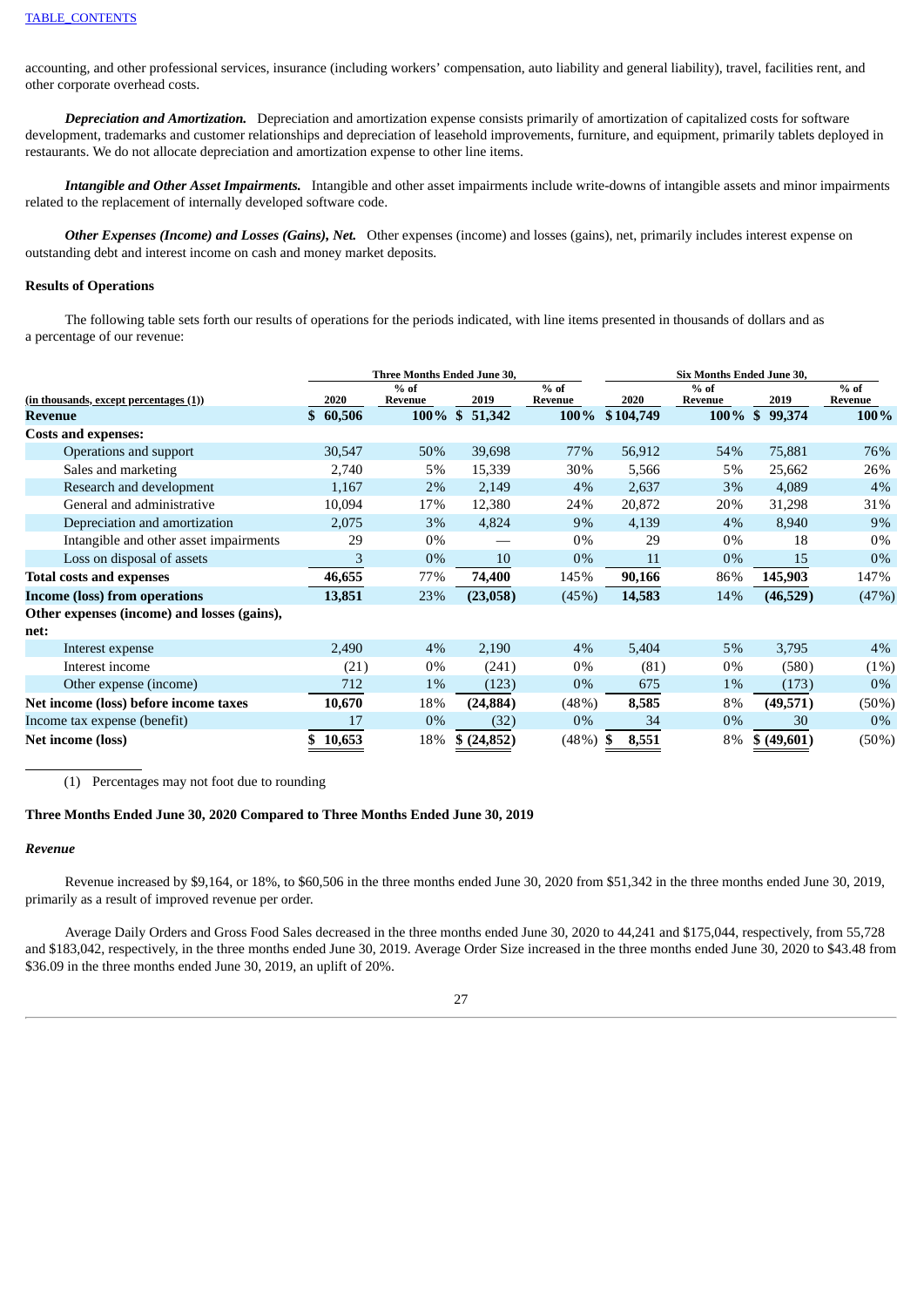#### *Operations and Support*

Operations and support expense decreased by \$9,151, or 23%, to \$30,547 in the three months ended June 30, 2020 from \$39,698 in the three months ended June 30, 2019. As a percentage of revenue, operations and support expense decreased to 50% in the three months ended June 30, 2020 from 77% in the same period in 2019. The decreases are primarily the result of the implementation of initiatives to realize synergies from the Bite Squad Merger, including staff reductions and the consolidation of operations and support functions.

#### *Sales and Marketing*

Sales and marketing expense decreased by \$12,599, or 82%, to \$2,740 in the three months ended June 30, 2020 from \$15,339 in the three months ended June 30, 2019, primarily as a result of decreased advertising spend of approximately \$8,699. As a percentage of revenue, sales and marketing expense decreased to 5% in the three months ended June 30, 2020 from 30% in the three months ended June 30, 2019, reflecting the lower advertising spend in the second quarter of 2020.

#### *Research and Development*

Research and development expense decreased by \$982, or 46%, to \$1,167 in the three months ended June 30, 2020 from \$2,149 in the three months ended June 30, 2019, primarily due to increased software development activities during the second quarter of 2020, the costs for which were capitalized. As a percentage of revenue, research and development expense was 2% and 4%, respectively, in the three months ended June 30, 2020 and 2019.

#### *General and Administrative*

General and administrative expense decreased by \$2,286, or 18%, to \$10,094 in the three months ended June 30, 2020 from \$12,380 in the three months ended June 30, 2019, primarily due to decreased stock-based compensation expenses. As a percentage of revenue, general and administrative expense decreased to 17% in the three months ended June 30, 2020 compared to 24% in the three months ended June 30, 2019, primarily due to decreased stock-based compensation expenses as well as corporate synergies associated with the Bite Squad Merger.

#### *Depreciation and Amortization*

Depreciation and amortization expense decreased by \$2,749, or 57%, to \$2,075 in the three months ended June 30, 2020 compared to \$4,824 in the three months ended June 30, 2019, primarily as a result of the write-down of the carrying value of intangible assets to their implied fair values in September 2019 in connection with the Company's goodwill impairment analysis. As a percentage of revenue, depreciation and amortization expense decreased to 3% in the three months ended June 30, 2020 from 9% in the three months ended June 30, 2019.

### *Other Expenses (Income) and Losses (Gains), Net*

Other expenses (income) and losses (gains), net totaled \$3,181 in the three months ended June 30, 2020, primarily reflecting \$2,465 of interest expense associated with the Term Loans and Notes, \$712 of other expense and \$21 of interest income. Other expenses (income) and losses (gains), net, totaled \$1,826 in the three months ended June 30, 2019, primarily reflecting \$2,188 of interest expense associated with the Term Loans and Notes and \$241 of interest income.

### *Income Tax Expense*

Income tax expense (benefit) was \$17 and \$(32) in the three months ended June 30, 2020 and 2019, respectively, entirely related to taxes required on gross margins in Texas. We have historically generated net operating losses; therefore, a valuation allowance has been recorded on our net deferred tax assets.

#### *Net Income (Loss)*

Net income for the three months ended June 30, 2020 was \$10,653 compared to a net loss for the three months ended June 30, 2019 of \$24,852. See the revenue and expense variance analyses above for the components of net income and net loss for the respective periods.

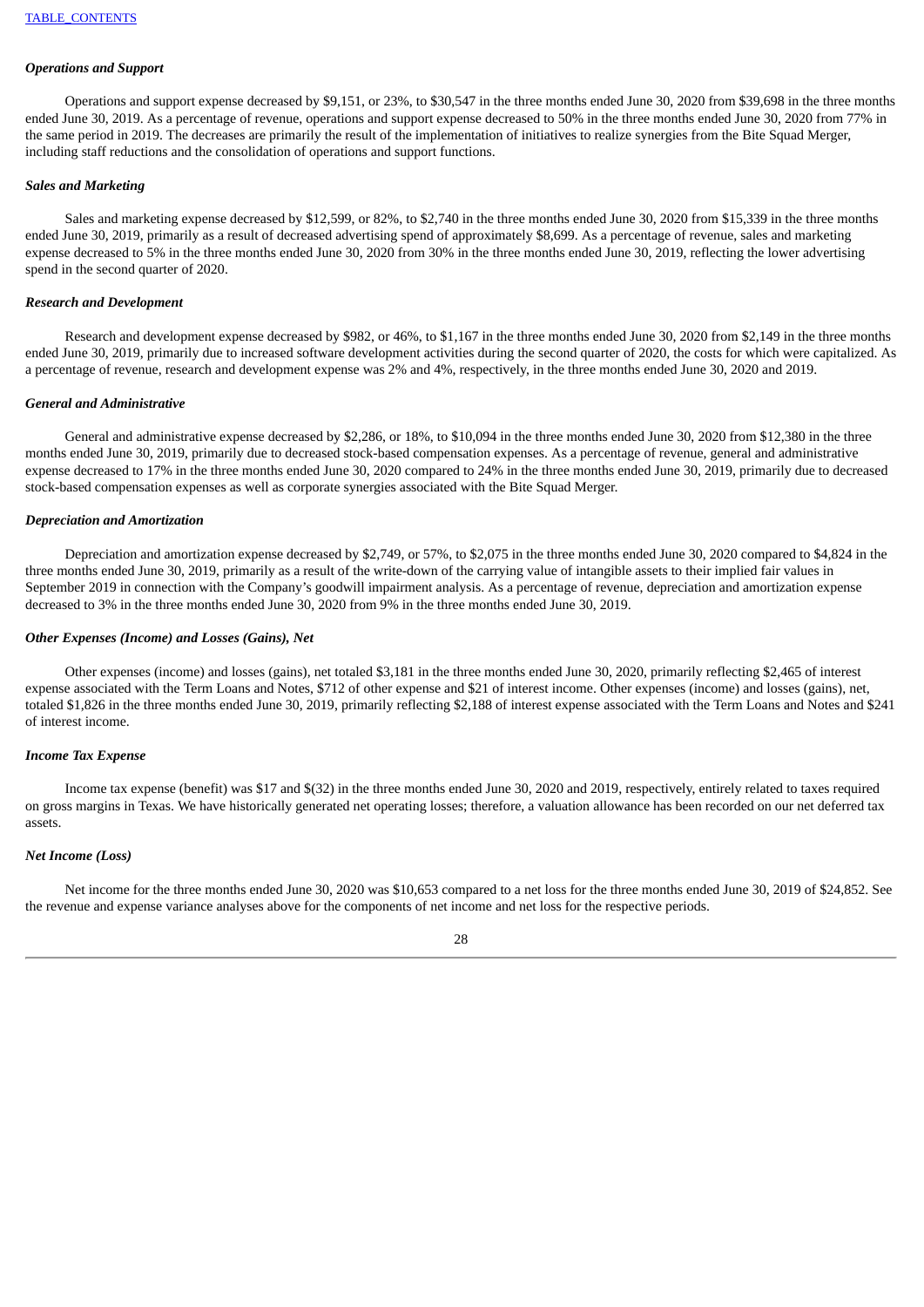# **Six Months Ended June 30, 2020 Compared to Six Months Ended June 30, 2019**

# *Revenue*

Revenue increased by \$5,375, or 5%, to \$104,749 in the six months ended June 30, 2020 from \$99,374 in the six months ended June 30, 2019, as a result of improved revenue per order. The results of operations of Bite Squad are included in our unaudited condensed consolidated financial statements beginning on the acquisition date, January 17, 2019 (see Part I, Item 1, *Note 3 – Business Combinations*).

Average Daily Orders and Gross Food Sales decreased in the six months ended June 30, 2020 to 40,909 and \$308,557, respectively, from 54,269 and \$353,445, respectively, in the six months ended June 30, 2019. Average Order Size increased in the six months ended June 30, 2020 to \$41.44 from \$35.98 in the six months ended June 30, 2019, an uplift of 15%.

# *Operations and Support*

Operations and support expense decreased by \$18,969, or 25%, to \$56,912 in the six months ended June 30, 2020 from \$75,881 in the six months ended June 30, 2019. As a percentage of revenue, operations and support expense decreased to 54% in the six months ended June 30, 2020 from 76% in the same period of 2019. The decreases are primarily the result of the implementation of initiatives to realize synergies from the Bite Squad Merger, including staff reductions and the consolidation of operations and support functions, as well as the closures of approximately 60 unprofitable, non-core markets in December 2019 and January 2020.

# *Sales and Marketing*

Sales and marketing expense decreased by \$20,096, or 78%, to \$5,566 in the six months ended June 30, 2020 from \$25,662 in the six months ended June 30, 2019, primarily as a result of decreased advertising spend of approximately \$13,458 as well as staff reductions and the consolidation of sales and marketing functions in the second half of 2019 and early 2020. As a percentage of revenue, sales and marketing expense decreased to 5% in the six months ended June 30, 2020 from 26% in the six months ended June 30, 2019, reflecting the lower advertising spend in the first half of 2020.

#### *Research and Development*

Research and development expense decreased by \$1,452, or 36%, to \$2,637 in the six months ended June 30, 2020 from \$4,089 in the six months ended June 30, 2019, primarily due to increased software development activities during the first half of 2020, the costs for which were capitalized. As a percentage of revenue, research and development expense was 3% for the six months ended June 30, 2020 and 4% for the six months ended June 30, 2019.

#### *General and Administrative*

General and administrative expense decreased by \$10,426, or 33%, to \$20,872 in the six months ended June 30, 2020 from \$31,298 in the six months ended June 30, 2019. General and administrative expense in the six months ended June 30, 2019 included \$6,956 of business combination-related professional and other costs associated with the Bite Squad Merger. The decrease in general and administrative expenses during the six months ended June 30, 2020 was also due to decreased stock-based compensation expenses. As a percentage of revenue, general and administrative expense decreased to 20% in the six months ended June 30, 2020 compared to 31% in the six months ended June 30, 2019, primarily due to the above mentioned business combination expenses in the first half of 2019 as well as corporate synergies associated with the Bite Squad Merger.

#### *Depreciation and Amortization*

Depreciation and amortization expense decreased by \$4,801, or 54%, to \$4,139 in the six months ended June 30, 2020 compared to \$8,940 in the six months ended June 30, 2019, primarily as a result of the write-down of the carrying value of intangible assets to their implied fair values in September 2019 in connection with the Company's goodwill impairment analysis. As a percentage of revenue, depreciation and amortization expense decreased to 4% in the six months ended June 30, 2020 from 9% in the six months ended June 30, 2019.

#### *Other Expenses (Income) and Losses (Gains), Net*

Other expenses (income) and losses (gains), net totaled \$5,998 in the six months ended June 30, 2020, primarily reflecting \$5,325 of interest expense associated with the Term Loans and Notes and \$81 of interest income. Other expenses (income) and losses (gains), net, totaled \$3,042 in the six months ended June 30, 2019, reflecting \$3,782 of interest expense associated with the Term Loans and Notes and \$580 of interest income.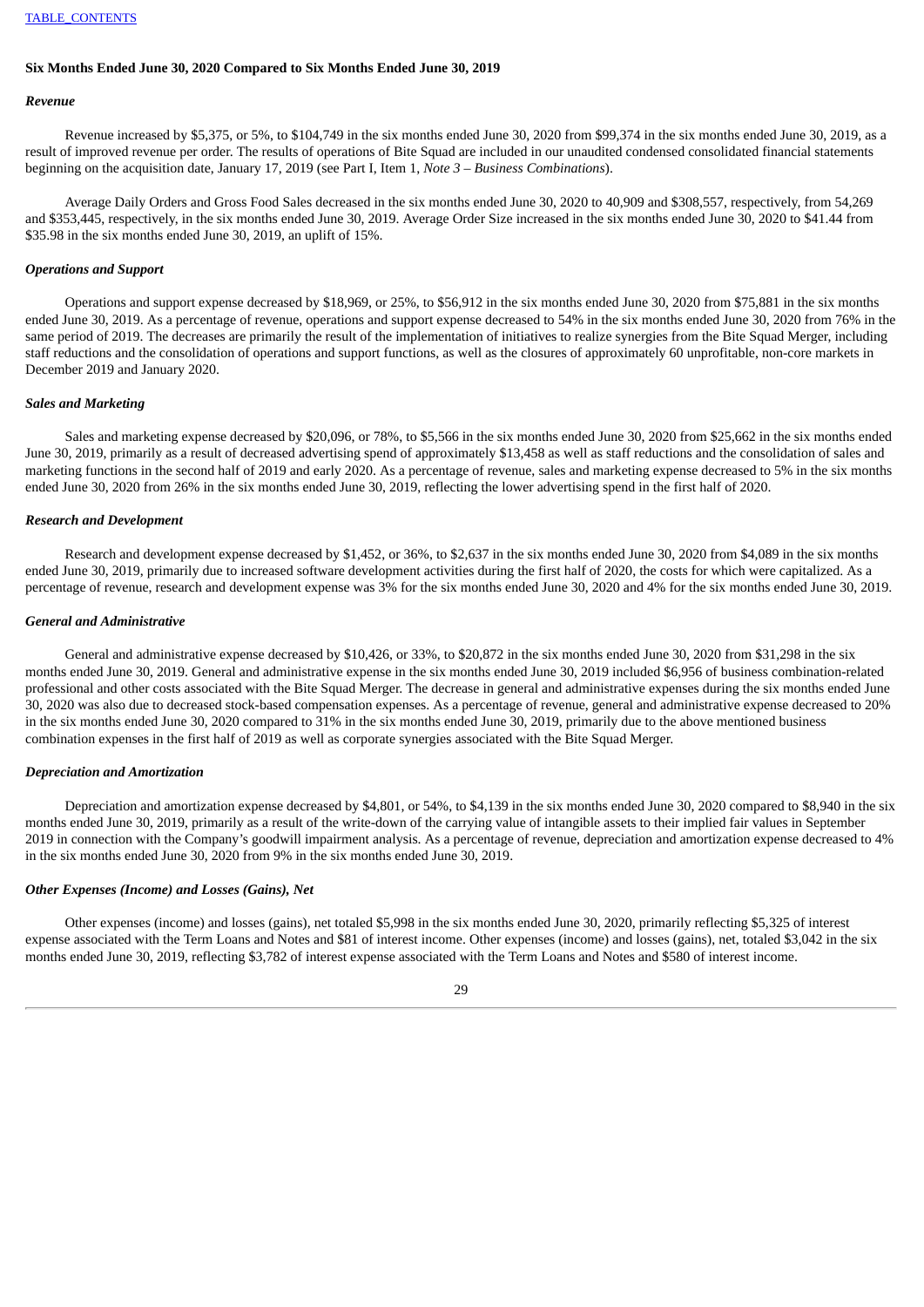#### *Income Tax Expense*

Income tax expense was \$34 and \$30 in the six months ended June 30, 2020 and 2019, respectively, entirely related to taxes required on gross margins in Texas. We have historically generated net operating losses; therefore, a valuation allowance has been recorded on our net deferred tax assets.

#### *Net Income (Loss)*

Net income for the six months ended June 30, 2020 was \$8,551 compared to a net loss of \$49,601 in the six months ended June 30, 2019. See the revenue and expense variance analyses above for the components of net income and net loss for the respective periods.

### **Liquidity and Capital Resources**

#### *Overview*

As of June 30, 2020, we had cash on hand of approximately \$66,702, consisting primarily of cash and money market deposits, and approximately \$3,191 of our cash balance was reserved under a compensating balance arrangement with our bank, pertaining to an outstanding letter of credit. Our primary sources of liquidity to date have been proceeds from the issuance of stock, long-term convertible debt, term loans and the cash assumed in connection with the business combination with Landcadia Holdings, Inc. in November 2018. We had total outstanding long-term debt of \$109,506 as of June 30, 2020, consisting of \$59,573 of Term Loans, \$49,645 of Notes and \$288 of promissory notes. Short-term debt as of June 30, 2020 included the current portion of the Term Loans of \$12,500 and \$2,094 of short-term loans for insurance financing.

During the second quarter of 2020, we continued implementing various initiatives, with a focus on improving revenue per order, costs per order, cash flow, profitability and liquidity. Additionally, on May 1, 2020, we entered into an amendment and restatement of the open market sale agreement associated with our original ATM Program, pursuant to which the Company could offer and sell shares of our common stock having an aggregate offering price of \$30,000 (see Part I, Item 1, *Note 12 – Stockholders' Equity*). Upon entering into the May 2020 ATM Program, we terminated the prior ATM Program.

We sold a total of 11,918,322 shares of our common stock pursuant to the original ATM Program and May 2020 ATM Program during the second quarter of 2020 for net proceeds of approximately \$16,114. In July 2020, we sold an additional 7,587,655 shares of common stock pursuant to the May 2020 ATM Program for net proceeds of approximately \$24,990, resulting in the completion of the May 2020 ATM Program. As discussed below, we used a portion of the proceeds from the at-the-market offering programs to repay debt and intend to use the remaining proceeds for working capital and general corporate purposes, and to further enhance our ability to resume execution of our operational and growth initiatives.

We made payments on the Term Loans of \$12,500 on July 2, 2020 pursuant to the Waiver and Conversion Agreement and \$10,500 on August 3, 2020 pursuant to an amendment to the Credit Agreement. At the time of the payment in connection with the amendment to the Credit Agreement, the interest rates under the Term Loans and Notes were reduced by 200 basis points for a one-year period, and the maturity dates of the Term Loans and Notes were extended by one year. See "*Indebtedness*" below for additional details of the Waiver and Conversion Agreement, Term Loans, Notes and promissory notes.

We currently expect that our cash on hand and estimated cash flow from operations will be sufficient to meet our working capital needs beyond twelve months, however, there can be no assurance that we will generate cash flow at the levels we anticipate. We expect to continue to utilize proceeds from our at-the-market offering programs to support our ongoing working capital requirements. We may also use a portion of the net proceeds to repay additional debt or to acquire or invest in businesses, products and technologies that are complementary to our own, although we have no current commitments or agreements with respect to any acquisitions as of the date of this filing. We continually evaluate additional opportunities to strengthen our liquidity position, fund growth initiatives and/or combine with other businesses by issuing equity or equity-linked securities (in public or private offerings) and/or incurring additional debt. However, market conditions, our future financial performance or other factors may make it difficult or impossible for us to access sources of capital, on favorable terms or at all, should we determine in the future to raise additional funds.

We are continuously reviewing our liquidity and anticipated working capital needs, particularly in light of the uncertainty created by the COVID-19 pandemic. Thus far, Waitr has been able to operate effectively during the pandemic, however, the potential impacts and duration of the COVID-19 pandemic on the economy and on Waitr's business, in particular, may be difficult to assess or predict.

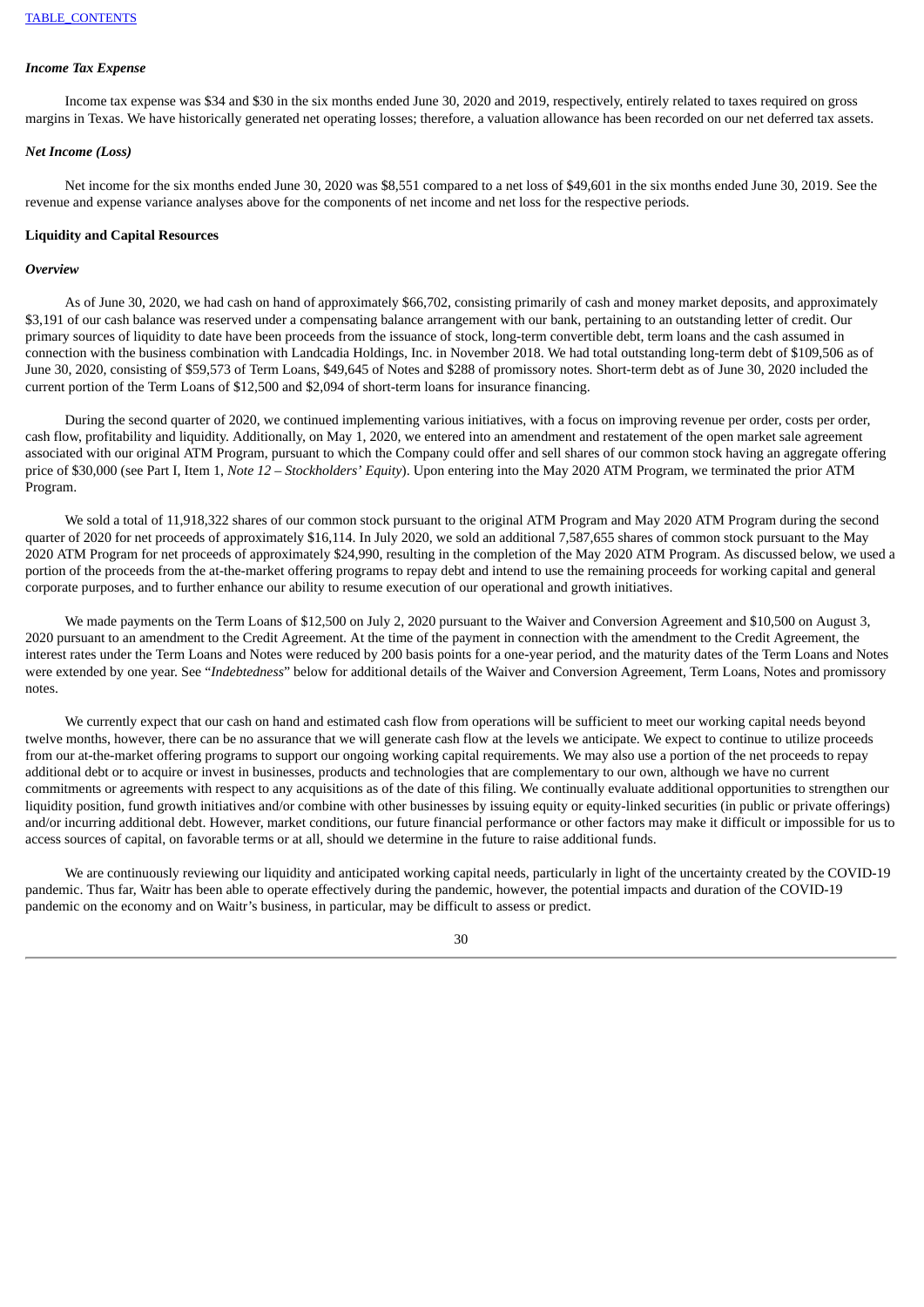#### *Indebtedness*

### *Limited Waiver and Conversion Agreement*

On May 1, 2020, we, Waitr Inc., Intermediate Holdings, the lenders party thereto and Luxor Capital entered into the Waiver and Conversion Agreement, pursuant to which the lenders under the Credit Agreement agreed to waive the requirement to prepay the Term Loans arising as a result of the May 2020 ATM Offering. In consideration of the prepayment waiver, we agreed that, regardless of whether any shares of our common stock were actually sold in the May 2020 ATM Offering, (i) we would prepay a portion of the Term Loans in the amount of \$12,500 on the date that is 60 days after the Effective Date (as defined in the Waiver and Conversion Agreement) and (ii) the lenders under the Notes would be permitted to convert a portion of the outstanding principal amount of the Notes in the amount of \$12,500 into shares of our common stock at a conversion rate of 746.269 shares of common stock per one thousand principal amount of the Notes (calculated based on the closing price of \$1.34 per share of the Company's common stock on Nasdaq on April 30, 2020, the date immediately preceding the date of the Waiver and Conversion Agreement), notwithstanding the conversion rate then in effect pursuant to the terms of the Notes. The converted shares will be subject to a customary lock-up for a period of 45 days.

The Company evaluated the amendments in the Waiver and Conversion Agreement and concluded that the amendments did not meet the characteristics of debt extinguishments under ASC 470-50. Accordingly, the amendments were treated as a debt modification, and thus, no gain or loss was recorded. See *Term Loans under the Debt Facility* and *Notes* below for a discussion of the prepayment made on the Term Loans and the conversion of **Notes** 

#### *Term Loans under the Debt Facility*

On November 15, 2018, Waitr Inc. entered into the Credit Agreement, which provides for a senior secured first priority term loan in the aggregate principal amount of \$67,080. The quarterly interest payments due since September 30, 2019 have been paid-in-kind, resulting in an aggregate principal amount of outstanding Term Loans at June 30, 2020 of \$72,073. On July 2, 2020, the Company repaid \$12,500 of the Term Loans pursuant to the Waiver and Conversion Agreement. Pursuant to the amendment of the Credit Agreement on July 15, 2020, the Company repaid \$10,500 of the Term Loans on August 3, 2020. On such date, the interest rate under the Credit Agreement was reduced by 200 basis points to 5.125% for a one-year period and the maturity date was extended by one year to November 15, 2023. The aggregate principal amount of outstanding Term Loans totaled \$49,073 at August 6, 2020. For additional details, see Part I, Item 1, *Note 7 – Debt* and *Note 15 – Subsequent Events*, to our unaudited condensed consolidated financial statements in this Form 10-Q. We believe that we were in compliance with all covenants under the Credit Agreement as of June 30, 2020.

#### *Notes*

On November 15, 2018, the Company entered into the Convertible Notes Agreement, pursuant to which the Company issued unsecured convertible promissory notes in the aggregate principal amount of \$60,000. A portion of the quarterly interest payments due since June 30, 2019 have been paid in-kind and added to the aggregate principal amount of the Notes. During the second quarter of 2020, \$12,359 of the Notes were converted into 9,222,978 shares of the Company's common stock pursuant to the Waiver and Conversion Agreement. The outstanding aggregate principal amount of the Notes at June 30, 2020 totaled \$49,645.

On July 16, 2020, \$141 of the Notes were converted into 105,384 shares of the Company's common stock. Additionally, on August 3, 2020, in connection with the \$10,500 Term Loan payment discussed above, the interest rate under the Convertible Notes Agreement was reduced by 200 basis points to 4.0% for a one-year period and the maturity date was extended by one year to November 15, 2023. The outstanding aggregate principal amount of the Notes totaled \$49,504 at August 6, 2020. For additional details on the Notes, see Part I, Item 1, *Note 7 – Debt* and *Note 15 – Subsequent Event*s, to our unaudited condensed consolidated financial statements in this Form 10-Q. We believe that we were in compliance with all covenants under the Convertible Notes Agreement as of June 30, 2020.

#### *Promissory Notes*

On September 27, 2019, the Company entered into an interest-free promissory note to fund a portion of an acquisition. The principal amount of the promissory note was initially \$500, payable in 24 monthly installments, with payments expected to begin shortly after integration of the acquired assets onto the Company's platform. The Company recorded the promissory note at its fair value of \$452 and will impute interest over the life of the note using an interest rate of 10%, representing the estimated effective interest rate at which the Company could obtain financing. On February 13, 2020, the Company entered into an amendment to the asset purchase agreement, whereby the promissory note was amended to \$600, payable in 30 monthly installments, commencing on March 1, 2020. The current portion of the promissory note of \$186 is included in other current liabilities in the unaudited condensed consolidated balance sheet at June 30, 2020.

On October 1, 2019, the Company entered into an interest-free promissory note to fund a portion of an additional acquisition. The principal amount of the promissory note is \$100, payable in 24 monthly installments. Payments commenced on January 15, 2020. The

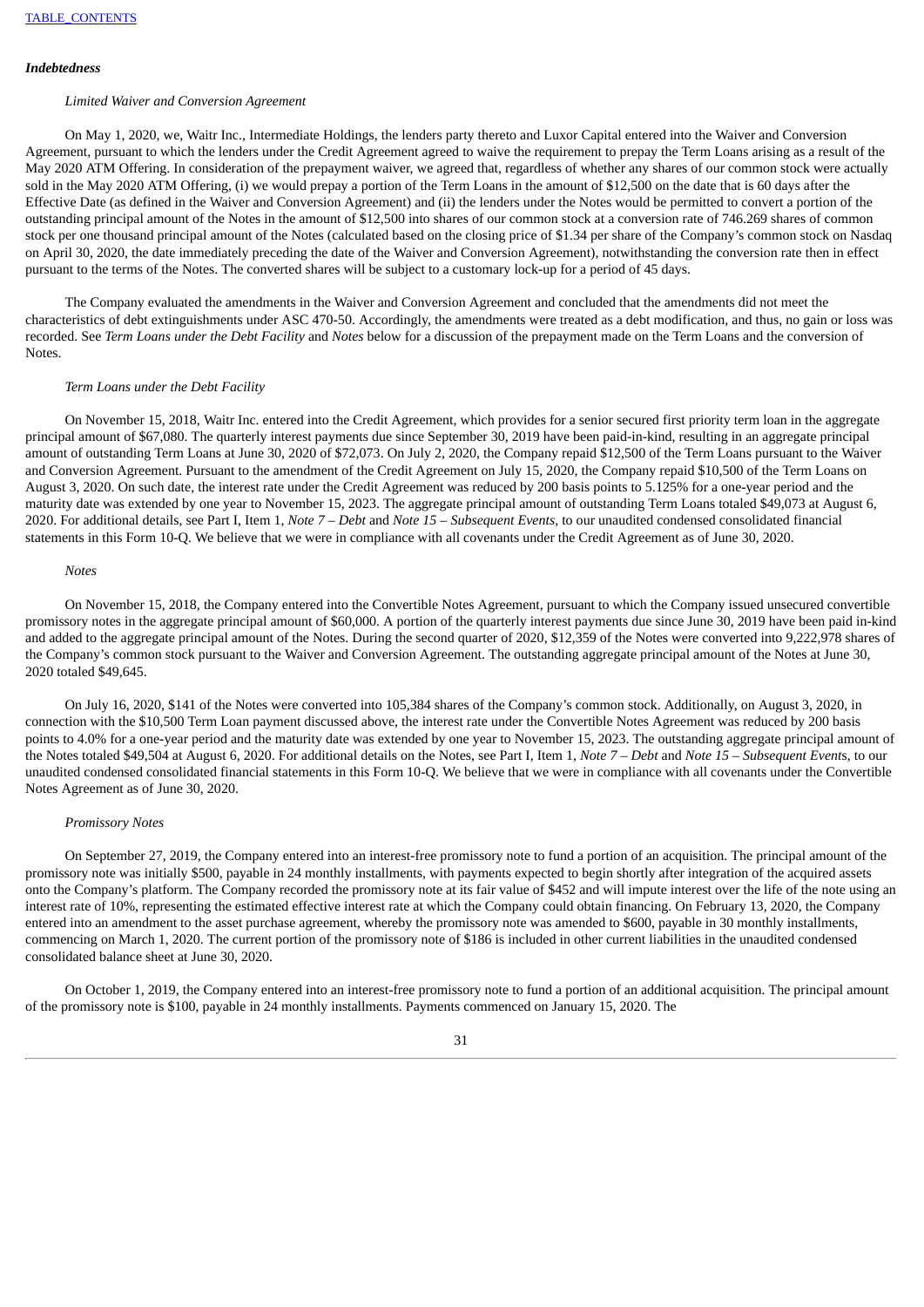Company recorded the promissory note at its fair value of \$90 and will impute interest over the life of the note using an interest rate of 10%, representing the estimated effective interest rate at which the Company could obtain financing. The current portion of the promissory note of \$45 is included in other current liabilities in the unaudited condensed consolidated balance sheet at June 30, 2020.

#### *Short-Term Loans*

On May 16, 2020, the Company entered into a loan agreement with First Insurance Funding to finance a portion of its annual insurance premium obligation. The principal amount of the loan is \$362, payable in ten monthly installments until maturity on February 28, 2021. The loan carries an annual interest rate of 3.49% and had an outstanding principal balance at June 30, 2020 of \$291.

On November 15, 2019, the Company entered into a loan agreement with BankDirect Capital Finance to finance a portion of its annual directors and officers insurance premium obligation. The principal amount of the loan is \$1,993, payable in monthly installments, until maturity. The loan matures on August 15, 2020 and carries an annual interest rate of 4.15%. As of June 30, 2020, \$449 was outstanding under such loan.

On June 1, 2020, the Company entered into a loan agreement with IPFS Corporation to finance a portion of its annual general liability insurance premium obligation. The principal amount of the loan is \$1,354, payable in monthly installments beginning July 1, 2020, until maturity. The loan matures on May 31, 2021 and carries an annual interest rate of 3.99%.

### *Capital Expenditures*

Our main capital expenditures relate to the purchase of tablets for restaurants on the Platforms and investments in the development of the Platforms, which are expected to increase as we continue to grow our business. Our future capital requirements and the adequacy of available funds will depend on many factors, including those set forth under "Risk Factors" in our 2019 Form 10-K, as such factors may be updated in our quarterly reports on Form 10-Q. If we are unable to obtain needed additional funds, we will have to reduce our operating costs, which would impair our growth prospects and could otherwise negatively impact our business.

#### *Cash Flow*

The following table sets forth our summary cash flow information for the periods indicated:

|                                                     | <b>Six Months Ended June 30,</b> |            |          |
|-----------------------------------------------------|----------------------------------|------------|----------|
| (in thousands)                                      | 2019<br>2020                     |            |          |
| Net cash provided by (used in) operating activities | 18.961                           |            | (34,351) |
| Net cash used in investing activities               | (1,963)                          | (193, 637) |          |
| Net cash provided by financing activities           | 20,387                           | 91.475     |          |

#### *Cash Flows Provided By (Used In) Operating Activities*

For the six months ended June 30, 2020, net cash provided by operating activities was \$18,961, compared to net cash used in operating activities of \$34,351 for the six months ended June 30, 2019, primarily reflecting the effects of the implementation of various initiatives aimed at improving costs and profitability. Additionally, operating activities during the six months ended June 30, 2019 included the payment of business combination-related expenses of \$6,956.

### *Cash Flows Used In Investing Activities*

For the six months ended June 30, 2020 and 2019, net cash used in investing activities was \$1,963 and \$193,637, respectively. Investing activities included the purchase of property and equipment of \$381 and \$990 for the six months ended June 30, 2020 and 2019, respectively, and costs associated with internally developed software of \$1,335 and \$155 for the six months ended June 30, 2020 and 2019, respectively. During the six months ended June 30, 2019, investing activities also included of \$192,568 for the acquisition of Bite Squad.

Property and equipment is comprised primarily of computer tablets for restaurants on the Platforms. The tablets remain our property. We control software applications and updates on the tablets, and the tablets are devoted exclusively to the Platforms. We also periodically purchase office furniture, equipment, computers and software and leasehold improvements.

### *Cash Flows Provided by Financing Activities*

For the six months ended June 30, 2020, net cash provided by financing activities was \$20,387, primarily reflecting \$22,944 of proceeds from the sales of common stock under the company's at-the-market offering programs, \$1,906 of proceeds from short-term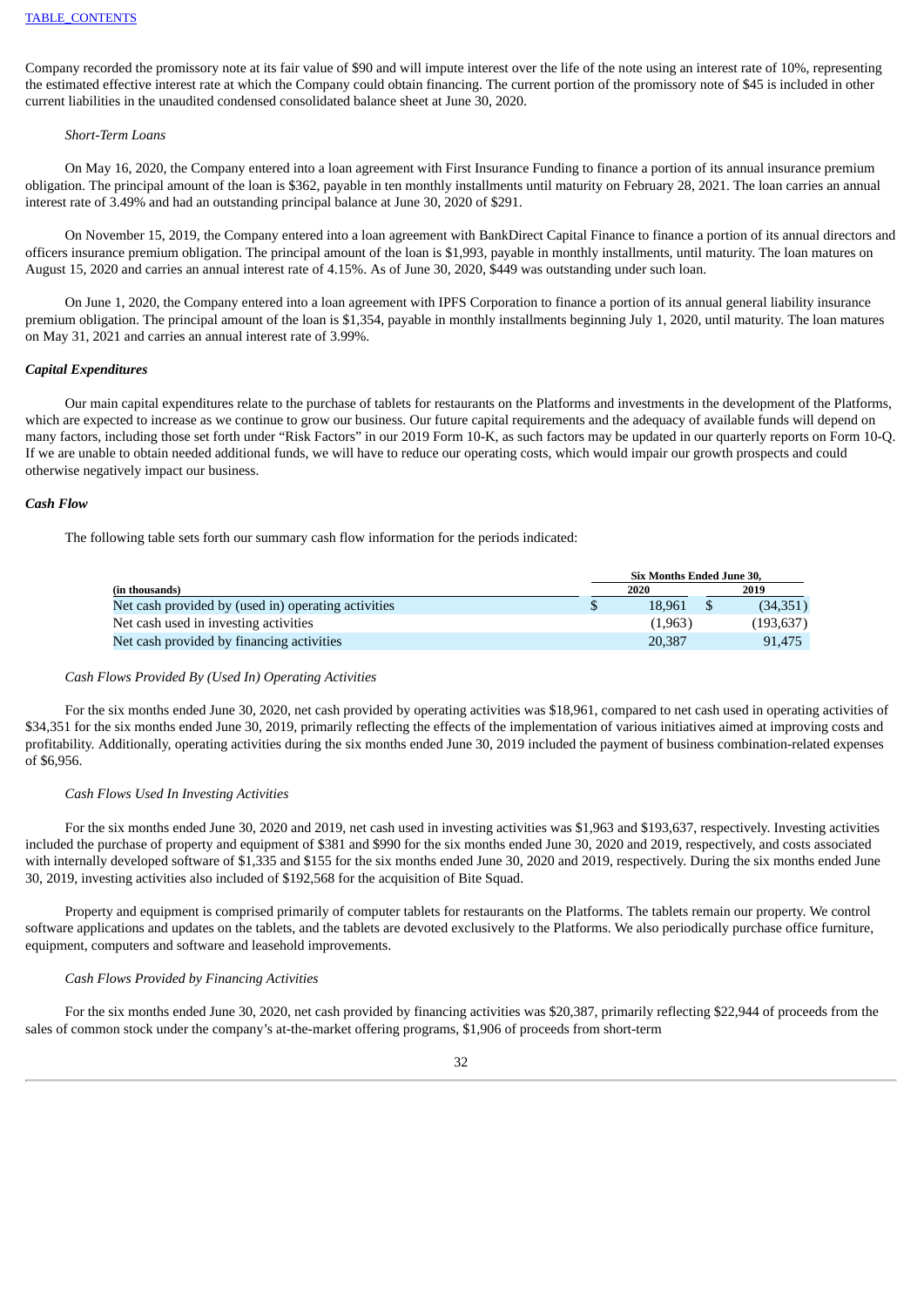loans and \$3,415 of payments on short-term loans. For the six months ended June 30, 2019, net cash provided by financing activities was \$91,475, primarily reflecting gross proceeds from the issuance of common stock of \$50,002, proceeds from the issuance of the Additional Term Loans of \$42,080 and \$5,032 of proceeds from a short-term loan for the Company's annual insurance premium financing, less \$4,175 of equity issuance costs and \$658 of payments on short-term loans.

#### **Contractual Obligations and Other Commitments**

During the six months ended June 30, 2020, the Company's outstanding debt obligations were reduced by approximately \$12,359 in connection with the conversion of Notes pursuant to the Waiver and Conversion Agreement. Additionally, in July 2020, the Company paid \$12,500 of the Term Loans and converted \$141 of the Notes in connection with the Waiver and Conversion Agreement. On August 3, 2020, the Company paid \$10,500 of the Term Loans pursuant to the Amended Loan Agreements, resulting in a reduction of the interest rates under the Term Loans and Notes by 200 basis points for a one-year period, to 5.125% and 4.0%, respectively, and the extension of the maturity dates under such Loan Agreements by one year to November 15, 2023.

As of the date of the filing of this Form 10-Q, other than the aforementioned Term Loan payments, Notes conversions and interest rate and maturity date revisions, there have been no significant changes to the Company's total contractual obligations disclosed in the 2019 Form 10-K.

#### **Off-Balance Sheet Arrangements**

We did not have any off-balance sheet arrangements as of June 30, 2020.

#### <span id="page-34-0"></span>**Item 3. Quantitative and Qualitative Disclosures about Market Risk**

We are exposed to interest rate risk and certain other market risks in the ordinary course of our business.

### *Interest Rate Risk*

As of August 6, 2020, we had outstanding interest-bearing long-term debt totaling \$98,577, consisting of \$49,073 of Term Loans and \$49,504 of Notes. The interest rates under the Term Loans and Notes were reduced by 200 basis points for a one-year period, effective August 3, 2020, in connection with the amendments discussed under "Liquidity and Capital Resources". Although the interest rates decreased on August 3, 2020, we are not currently exposed to interest rate risk on our outstanding debt, as the new rates are set to revert back to the rates in effect prior to the amendments. If we enter into variable-rate debt in the future, we may be subject to increased sensitivity to interest rate movements.

We invest excess cash primarily in bank accounts and money market accounts, on which we earn interest. Our current investment strategy is to preserve principal and provide liquidity for our operating and market expansion needs. Since our investments have been and are expected to remain mainly short-term in nature, we do not believe that changes in interest rates would have a material effect on the fair market value of our investments or our operating results.

### *Inflation Risk*

We do not believe that inflation has had a material effect on our business, results of operations or financial condition.

### <span id="page-34-1"></span>**Item 4. Controls and Procedures**

#### *Evaluation of Disclosure Controls and Procedures*

As required by Rule 13a-15(b) of the Exchange Act, we have evaluated, under the supervision and with the participation of our management, including our principal executive officer and principal financial officer, the effectiveness of the design and operation of our disclosure controls and procedures (as defined in Rules 13a-15(e) and 15d-15(e) of the Exchange Act) as of the end of the period covered by this Form 10-Q. Our disclosure controls and procedures are designed to provide reasonable assurance that the information required to be disclosed by us in reports that we file or submit under the Exchange Act is accumulated and communicated to our management, including our principal executive officer and principal financial officer, as appropriate, to allow timely decisions regarding required disclosure and is recorded, processed, summarized and reported within the time periods specified in the rules and forms of the SEC. Based upon the evaluation, our principal executive officer and principal financial officer have concluded that our disclosure controls and procedures were effective as of June 30, 2020.

#### *Changes in Internal Controls Over Financial Reporting*

There has not been any change in our internal control over financial reporting that occurred during the quarter ended June 30, 2020 that has materially affected, or is reasonably likely to materially affect, our internal control over financial reporting.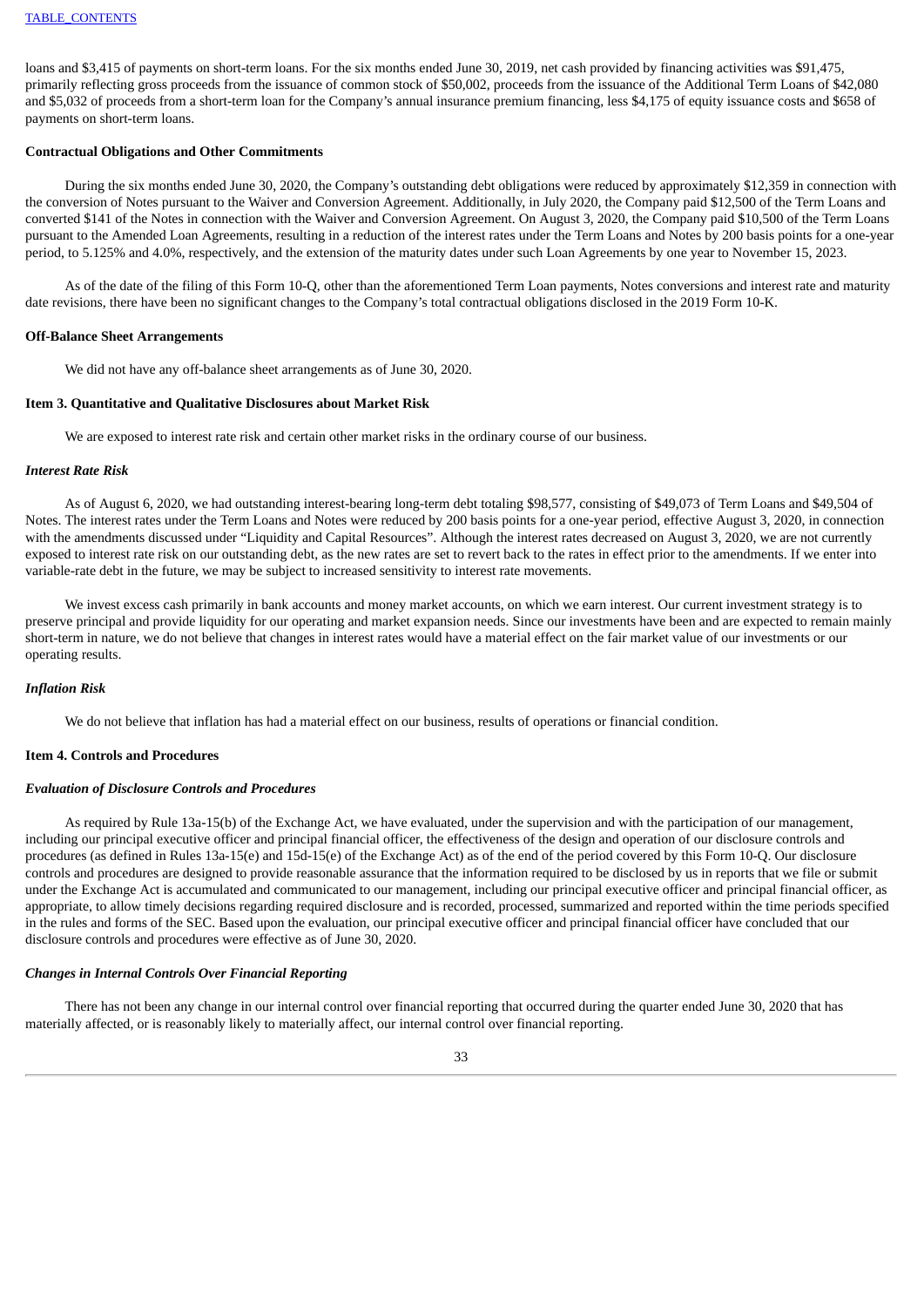## <span id="page-35-0"></span>**PART II. OTHER INFORMATION**

#### <span id="page-35-1"></span>**Item 1. Legal Proceedings**

On July 14, 2016, Waiter.com, Inc. filed a lawsuit against Waitr Incorporated, the Company's wholly-owned subsidiary, in the United States District Court for the Western District of Louisiana, alleging trademark infringement based on Waitr's use of the "Waitr" trademark and logo, Civil Action No.: 2:16-CV-01041. Plaintiff seeks injunctive relief and damages relating to Waitr's use of the "Waitr" name and logo. The trial date has been postponed indefinitely due to the COVID-19 pandemic. Waitr believes that this case lacks merit and that it has strong defenses to all of the infringement claims alleged. Waitr intends to vigorously defend the suit.

In February 2019, the Company was named a defendant in a lawsuit titled *Halley, et al vs. Waitr Holdings Inc*. filed in the United States District Court for the Eastern District of Louisiana on behalf of plaintiff and similarly situated drivers alleging violations of the Fair Labor Standards Act ("FLSA"), and in March 2019, the Company was named a defendant in a lawsuit titled *Montgomery v. Waitr Holdings Inc.* filed in the United States District Court for the Eastern District of Louisiana on behalf of plaintiff and similarly situated drivers, alleging violations of FLSA and Louisiana Wage Payment Act. The parties to the *Halley* and *Montgomery* matters jointly filed with the court a motion for preliminary approval of a settlement agreement (the "Motion") whereby the Halley and Montgomery plaintiffs, on behalf of themselves and similarly situated drivers, will dismiss the lawsuits against the Company in consideration for the Company issuing up to 1,556,420 shares of Waitr common stock to be allocated to participating class members pursuant to a formula set forth in the settlement agreement. On April 28, 2020, the court granted the Motion and scheduled a fairness hearing for August 19, 2020.

On September 26, 2019, Christopher Meaux, David Pringle, Jeff Yurecko, Tilman J. Fertitta, Richard Handler, Waitr Holdings Inc. f/k/a Landcadia Holdings Inc., Jefferies Financial Group, Inc. and Jefferies, LLC were named as defendants in a putative class action lawsuit entitled *Walter Welch,* Individually and on Behalf of all Others Similarly Situated vs. Christopher Meaux, David Pringle, Jeff Yurecko, Tilman J. Fertitta, Richard Handler, Waitr Holdings Inc. f/k/a Landcadia Holdings Inc., Jefferies Financial Group, Inc. and Jefferies, LLC. The case was filed in the Western District of Louisiana, Lake Charles Division. In the lawsuit, the plaintiff asserts putative class action claims alleging, inter alia, that various defendants made false and misleading statements in securities filings, engaged in fraud, and violated accounting and securities rules. A similar putative class action lawsuit, entitled *Kelly Bates,* Individually and on Behalf of all Others Similarly Situated vs. Christopher Meaux, David Pringle, Jeff Yurecko, Tilman J. Fertitta, Richard Handler, Waitr Holdings Inc. f/k/a Landcadia Holdings Inc., Jefferies Financial Group, Inc. and Jefferies, LLC, was filed in that same court on November 4, 2019. Waitr expects the court will determine a lead plaintiff and the two cases will be consolidated. Waitr believes that these cases lack merit and that it has strong defenses to all of the claims alleged. Waitr intends to vigorously defend both lawsuits.

In addition to the lawsuits described above, Waitr is involved in other litigation arising from the normal course of business activities, including, without limitation, lawsuits involving claims for personal injuries, physical damage and workers' compensation benefits suffered as a result of alleged Waitr drivers, independent contractors, and third-party negligence. Although Waitr believes that it maintains insurance that generally covers its liability for damages, if any, insurance coverage is not guaranteed, and Waitr could suffer material losses as a result of these claims or the denial of coverage for such claims.

# <span id="page-35-2"></span>**Item 1A. Risk Factors**

The following updates the Risk Factors included in the 2019 Form 10-K. Except as set forth below, there have been no material changes with respect to Waitr's risk factors previously reported in Part I, Item 1A, of the 2019 Form 10-K.

## **We face risks related to health epidemics and other outbreaks, which could significantly disrupt our operations.**

In December 2019, an outbreak of a new strain of coronavirus, COVID-19, began in Wuhan, Hubei Province, China. In March 2020, the World Health Organization declared COVID-19 a pandemic. The COVID-19 pandemic has negatively impacted the global economy, disrupted global supply chains and created significant volatility and disruption of financial markets. Waitr has thus far been able to operate effectively during the COVID-19 pandemic. However, the potential impacts and duration of the COVID-19 pandemic on the global economy and on the Company's business, in particular, are uncertain and may be difficult to assess or predict. The pandemic has resulted in, and may continue to result in, significant disruption of global financial markets, which may reduce the Company's ability to access capital and continue to operate effectively. The COVID-19 pandemic could also reduce the demand for the Company's services. In addition, a recession or further financial market correction resulting from the spread of COVID-19 could adversely affect demand for the Company's services. To the extent that the COVID-19 pandemic adversely impacts the Company's business, results of operations, liquidity or financial condition, it may also have the effect of heightening many of the other risks described in the risk factors in the Company's 2019 Form 10-K.

We have taken several steps to help protect and support our restaurant partners, diners, drivers and employees during the COVID-19 outbreak, including offering no-contact delivery for all restaurant delivery orders; offering no-contact grocery delivery in select markets; working with restaurant partners to waive diner delivery fees; deploying free marketing programs for restaurants; and

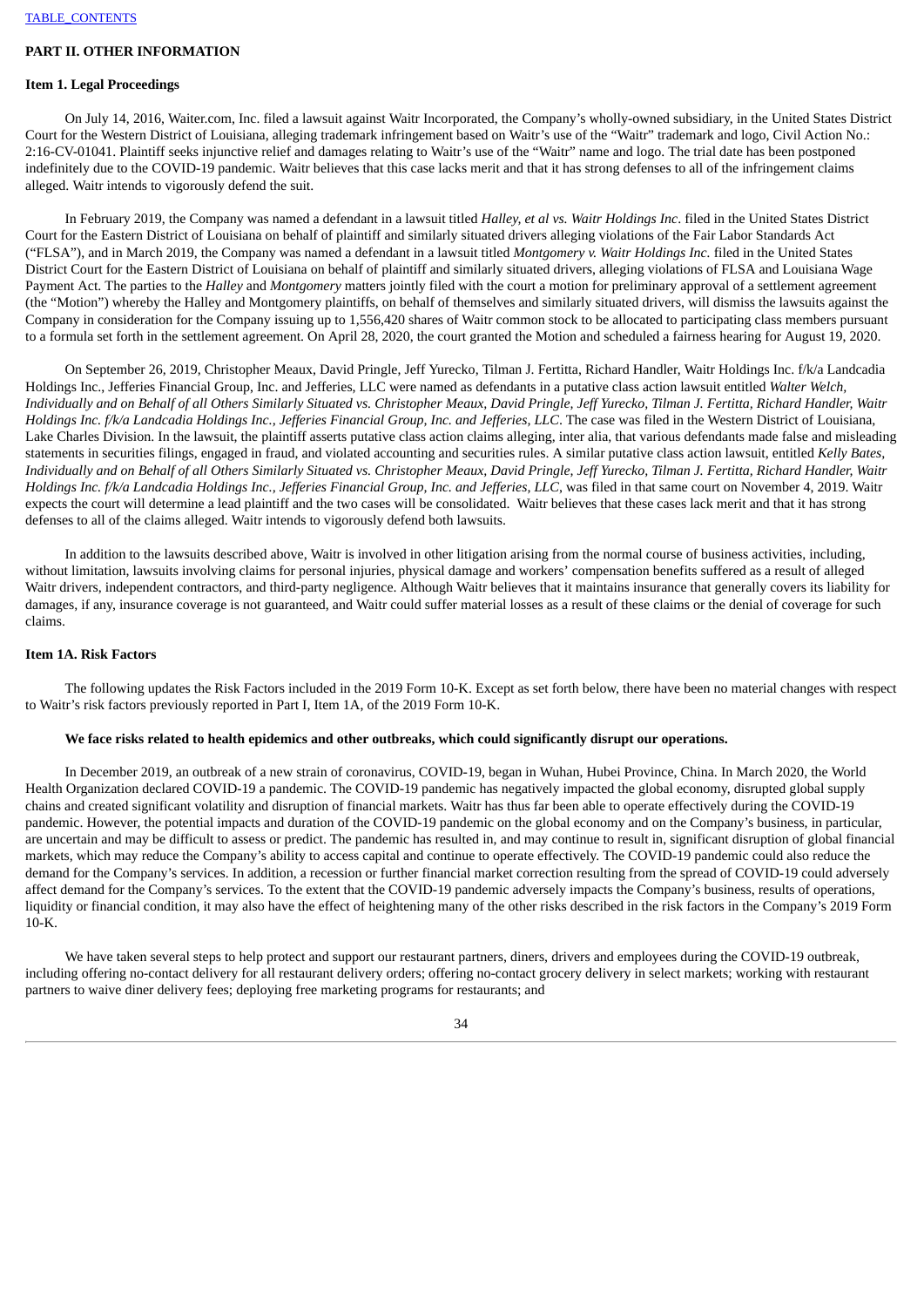providing masks, gloves and hand sanitizer to drivers. We are closely monitoring the impact of the COVID-19 global outbreak and lifting of any restrictions, although there remains significant uncertainty related to the public health situation globally.

# <span id="page-36-0"></span>**Item 2. Unregistered Sales of Equity Securities and Use of Proceeds**

Not applicable

# <span id="page-36-1"></span>**Item 3. Defaults Upon Senior Securities**

Not applicable

# <span id="page-36-2"></span>**Item 4. Mine Safety Disclosures**

Not applicable

# <span id="page-36-3"></span>**Item 5. Other Information**

None.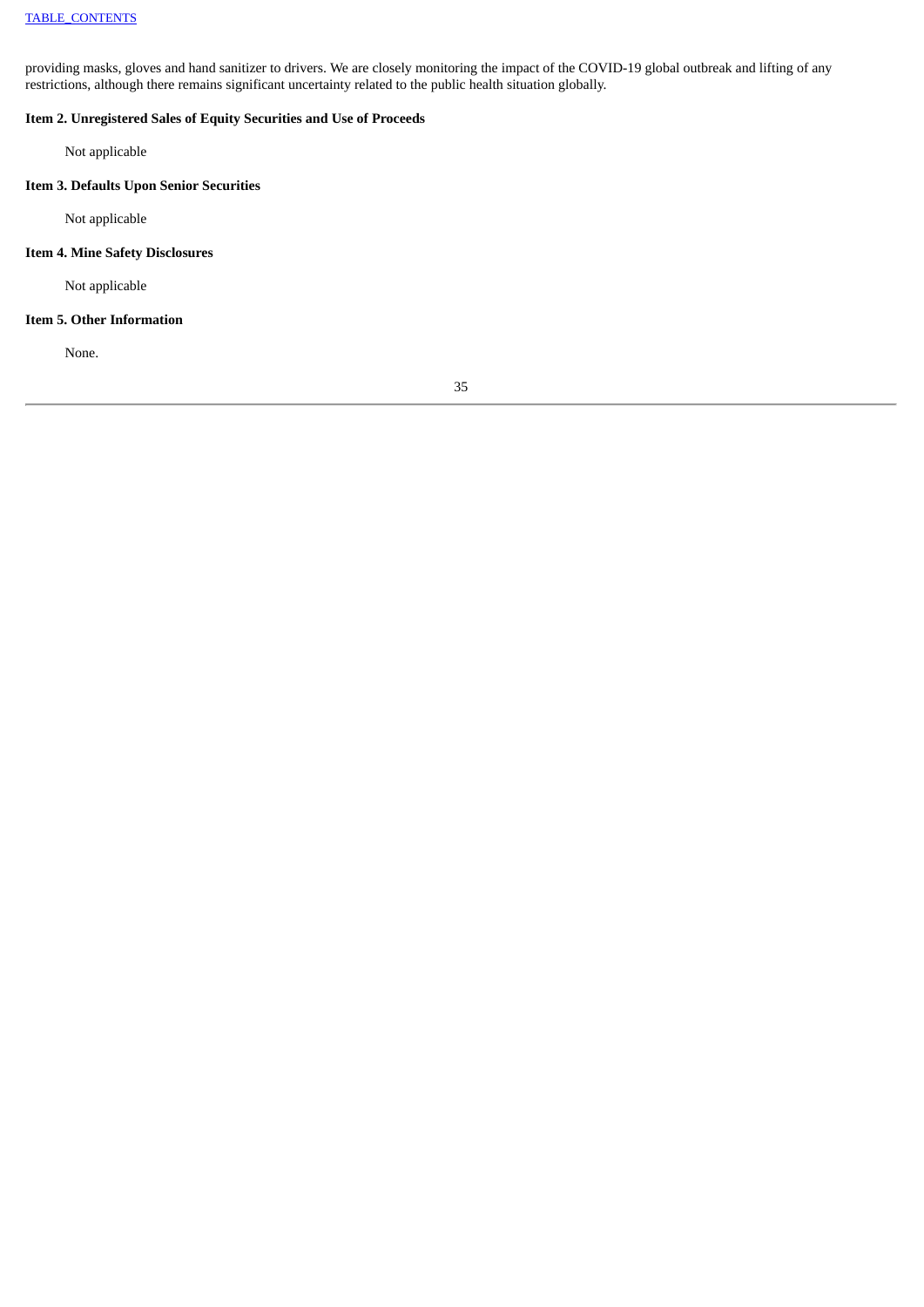# [TABLE\\_CONTENTS](#page-1-0)

# <span id="page-37-0"></span>**Item 6. Exhibits**

| Exhibit No. | <b>Description</b>                                                                                                                                                                                                                                                                                                                                    |
|-------------|-------------------------------------------------------------------------------------------------------------------------------------------------------------------------------------------------------------------------------------------------------------------------------------------------------------------------------------------------------|
| 10.1        | Amended and Restated Open Market Sale Agreement, dated May 1, 2020, by and between Waitr Holdings Inc. and Jefferies LLC<br>(incorporated by reference to Exhibit 1.1 of the Current Report on Form 8-K (File No. 001-37788) filed by the Company on May 1,<br>$2020$ ).                                                                              |
| 10.2        | Limited Waiver and Conversion Agreement, dated as of May 1, 2020, by and among Waitr Holdings Inc., Waitr Inc., Waitr<br>Intermediate Holdings, LLC, the Lenders party thereto and Luxor Capital Group, LP (incorporated by reference to Exhibit 10.1 of the<br>Current Report on Form 8-K (File No. 001-37788) filed by the Company on May 7, 2020). |
| 10.3        | Waitr Holdings Inc. Amended and Restated 2018 Omnibus Incentive Plan (incorporated by reference to Exhibit 10.1 of the Current<br>Report on Form 8-K (File No. 001-37788) filed by the Company on June 17, 2020).                                                                                                                                     |
| 10.4        | Performance Bonus Agreement, dated April 23, 2020, by and between Waitr Holdings Inc. and Carl A. Grimstad (incorporated by<br>referenced to Exhibit 10.1 of the Current Report on Form 8-K (File No. 001-37788) filed by the Company on April 28, 2020.                                                                                              |
| 10.5        | Restricted Stock Unit Award Agreement, dated April 23, 2020, by and between Waitr Holdings Inc. and Carl A. Grimstad (incorporated<br>by referenced to Exhibit 10.2 of the Current Report on Form 8-K (File No. 001-37788) filed by the Company on April 28, 2020.                                                                                    |
| 10.6        | Amendment No. 3 to Credit Agreement, dated as of July 15, 2020, by and among Waitr Holdings Inc., Waitr Intermediate Holdings,<br>LLC, Luxor Capital, LLC, Luxor Capital Group, LP, and the lenders party thereto.                                                                                                                                    |
| 10.7        | Amendment No. 3 to Credit and Guaranty Agreement, dated as of July 15, 2020, by and among Waitr Holdings Inc., Waitr Intermediate<br>Holdings, LLC, Luxor Capital, LLC, Luxor Capital Group, LP, and the lenders party thereto.                                                                                                                       |
| 31.1        | Certification of the Principal Executive Officer required by Rule 13a-14(b) or Rule15d-14(a).                                                                                                                                                                                                                                                         |
| 31.2        | Certification of the Principal Financial Officer required by Rule 13a-14(b) or Rule15d-14(a).                                                                                                                                                                                                                                                         |
| 32.1        | Certification of the Principal Executive Officer required by Rule 13a-14(b) or Rule15d-14(b) and 18 U.S.C. Section 1350.                                                                                                                                                                                                                              |
| 32.2        | Certification of the Principal Financial Officer required by Rule 13a-14(b) or Rule15d-14(b) and 18 U.S.C. Section 1350.                                                                                                                                                                                                                              |
| 101.INS     | Inline XBRL Instance Document – the instance document does not appear in the Interactive Data File because its XBRL tags are<br>embedded within the Inline XBRL document                                                                                                                                                                              |
| 101.SCH     | Inline XBRL Taxonomy Extension Schema Document                                                                                                                                                                                                                                                                                                        |
| 101.CAL     | Inline XBRL Taxonomy Extension Calculation Linkbase Document                                                                                                                                                                                                                                                                                          |
| 101.DEF     | Inline XBRL Taxonomy Extension Definition Linkbase Document                                                                                                                                                                                                                                                                                           |
| 101.LAB     | Inline XBRL Taxonomy Extension Label Linkbase Document                                                                                                                                                                                                                                                                                                |
| 101.PRE     | Inline XBRL Taxonomy Extension Presentation Linkbase Document                                                                                                                                                                                                                                                                                         |
| 104         | Cover Page Interactive Data File (embedded within the Inline XBRL document)                                                                                                                                                                                                                                                                           |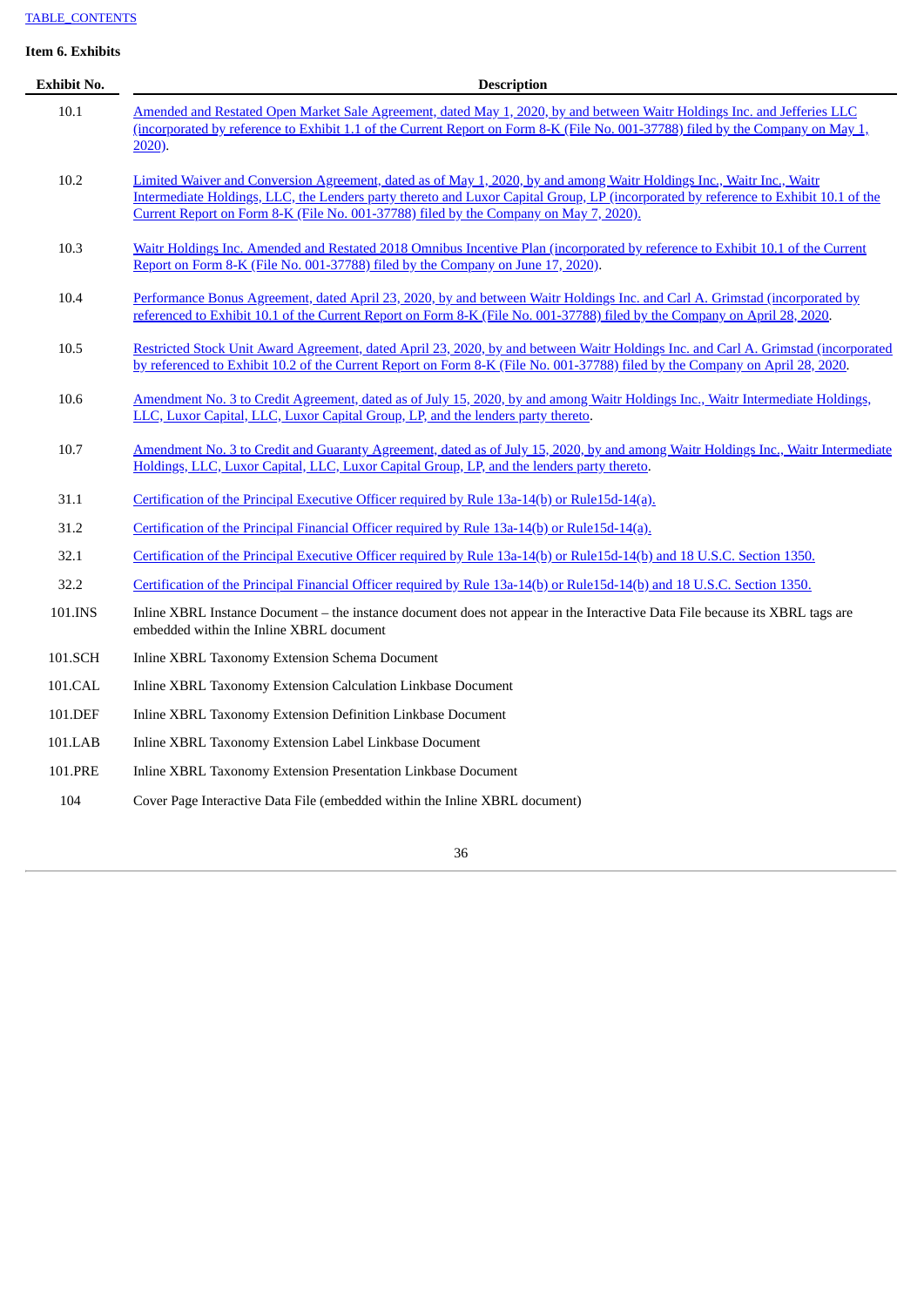# **SIGNATURES**

<span id="page-38-0"></span>Pursuant to the requirements of the Securities Exchange Act of 1934, the registrant has duly caused this report to be signed on its behalf by the undersigned thereunto duly authorized.

Dated: August 6, 2020 By: By:

/s/ Leo Bogdanov

Leo Bogdanov Chief Financial Officer (Principal Financial Officer and Duly Authorized Officer)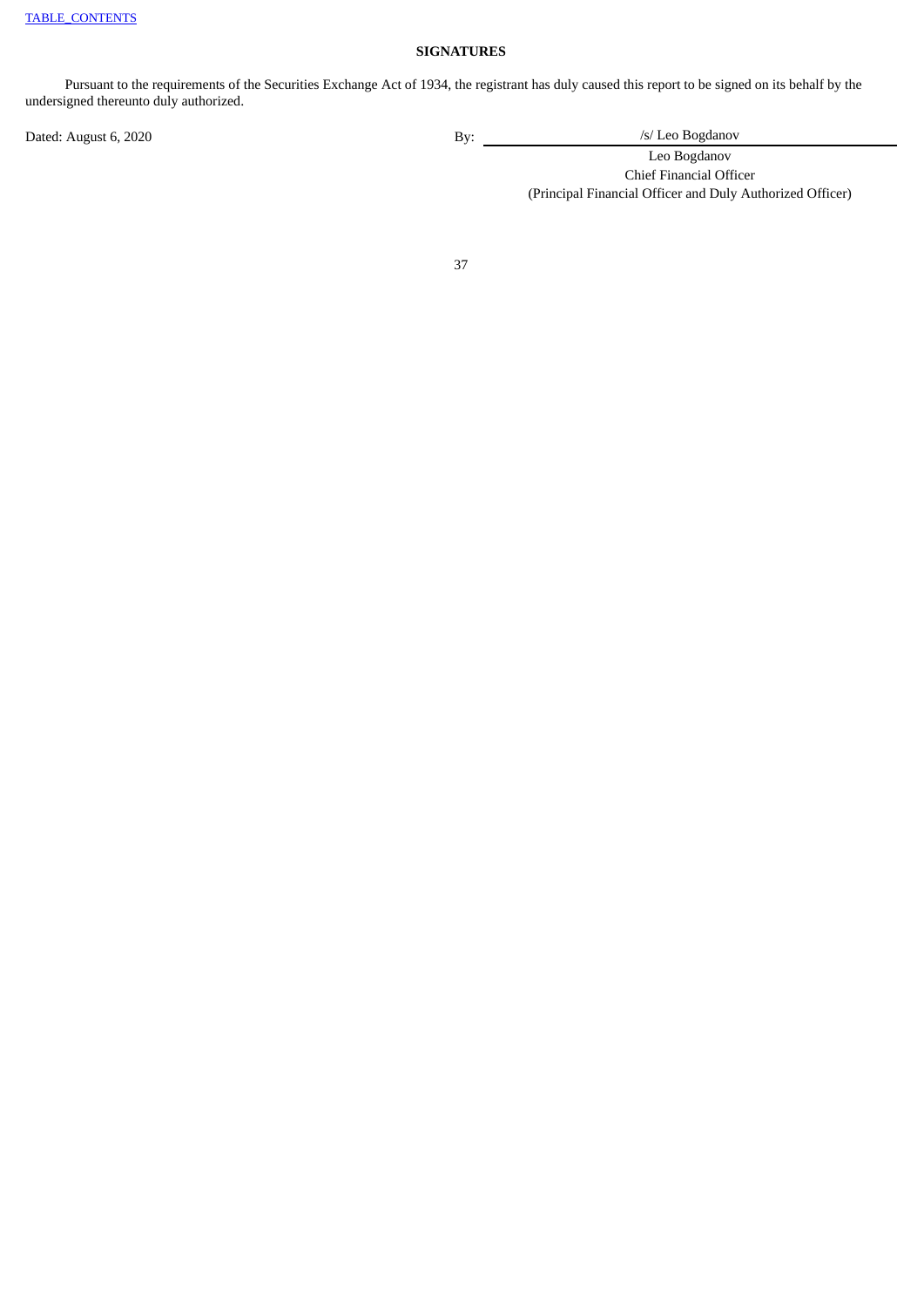# **AMENDMENT NO. 3**

**to**

# **CREDIT AGREEMENT**

<span id="page-39-0"></span>This AMENDMENT NO. 3 TO CREDIT AGREEMENT (this "Amendment") is made as of July 15, 2020, by and among WAITR HOLDINGS INC., a Delaware corporation ("Borrower"), LUXOR CAPITAL, LLC, as a Lender (as hereinafter defined) and LUXOR CAPITAL GROUP, LP, as administrative agent for Lenders (in such capacity, the "Administrative Agent").

**WHEREAS**, Borrower, Administrative Agent, and the lenders from time to time party thereto (the "Lenders") are parties to that certain Credit Agreement dated as of November 15, 2018 (as amended, restated, amended and restated, supplemented or otherwise modified from time to time prior to the date hereof (including as amended pursuant to (i) that certain Amendment No. 1 to Credit Agreement dated as of January 17, 2019 and (ii) that certain Amendment No. 2 to Credit Agreement dated as of May 21, 2019), the "Existing Credit Agreement"; and the Existing Credit Agreement, as amended by this Amendment being referred to herein as the "Amended Credit Agreement").

**WHEREAS**, Borrower has requested that Lenders amend the Existing Credit Agreement so as to effectuate the amendments contemplated by Section 2 hereof.

**WHEREAS**, Borrower, Administrative Agent, and Lenders have agreed to such amendments upon and subject to the terms and conditions set forth herein;

**NOW, THEREFORE**, in consideration of the premises set forth above, the terms and conditions contained herein, and other good and valuable consideration, the receipt and sufficiency of which are hereby acknowledged, Borrower, Administrative Agent, and Lenders hereby agree as follows:

SECTION 1.Defined Terms. Capitalized terms used but not otherwise defined herein shall have the respective meanings assigned to such terms in the Amended Credit Agreement.

SECTION 2.Amendments to Existing Credit Agreement. The Existing Credit Agreement is hereby amended, effective as of the Amendment No. 3 Effective Date (as defined below), as follows:

(a)Section 1.1 of the Existing Credit Agreement is hereby amended by amending the defined term "**Term Loan Maturity Date**" to delete the text "November 15, 2022" and replace it with "November 15, 2023".

(b)The first sentence of Section 2.5(a) of the Existing Credit Agreement is hereby amended and restated in its entirety as

follows:

"Except as otherwise set forth herein, the Term Loan shall bear interest on the unpaid principal amount thereof  $(x)$ from the date made to (but not including) the Amendment No. 2 Effective Date at the rate of 1.0% per annum and, thereafter, (y) from (and including) the Amendment No. 2 Effective Date through the earlier to occur of the repayment (whether by acceleration or otherwise) thereof or conversion thereof into Capital Stock of the Company at the rate of 6.0% per annum (except that from (and including) the Amendment No. 3 Effective Date to (but not including) the first anniversary of the Amendment No. 3 Effective Date at the rate of 4.0% per annum)."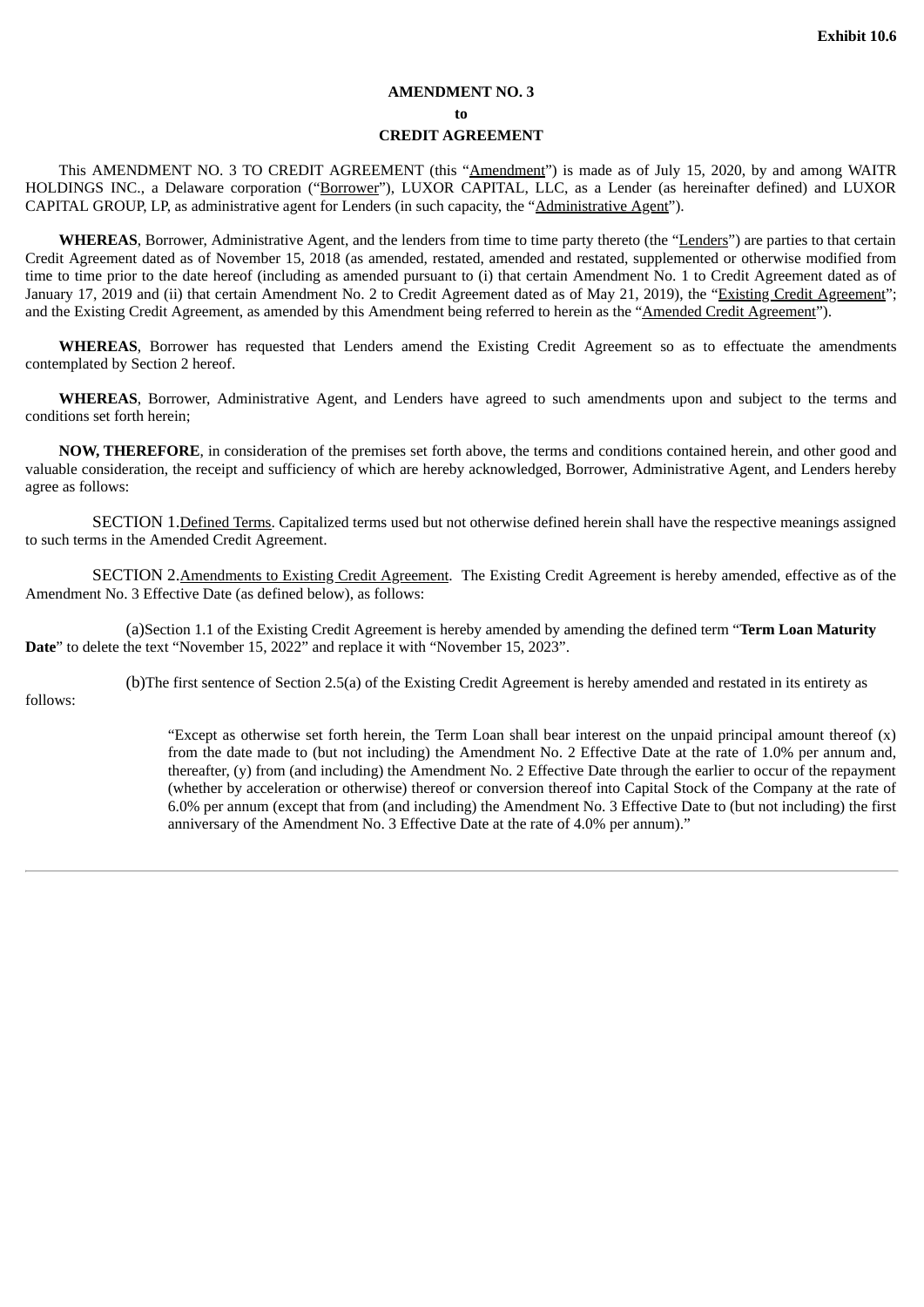SECTION 3. Representations and Warranties of Borrower. By its execution and delivery of this Amendment, Borrower hereby represents and warrants that each of the representations and warranties contained in Section 4 of the Amended Credit Agreement (which are incorporated herein by this reference, *mutatis mutandis*) are true and correct in all material respects on and as of the Amendment No. 3 Effective Date (except for those representations and warranties that are conditioned by materiality, which are true and correct in all respects) to the same extent as though made on and as of such date, except to the extent such representations and warranties specifically relate to an earlier date, in which case such representations and warranties were true and correct in all material respects (except for those representations and warranties that are conditioned by materiality, which were true and correct in all respects) on and as of such earlier date.

SECTION 4.Conditions of Effectiveness. This Amendment shall become effective on and as of the date (such date, the "Amendment No. 3 Effective Date") upon which all of the following conditions set forth in this Section 4 shall have been satisfied:

(a)Receipt by Administrative Agent of counterparts of this Amendment duly executed by Borrower, Lenders and Administrative Agent.

(b)On the Amendment No. 3 Effective Date after giving effect to this Amendment, (i) each of the representations and warranties contained in Section 4 of the Existing Credit Agreement are true and correct in all material respects on and as of the Amendment No. 3 Effective Date (except for those representations and warranties that are conditioned by materiality, which are true and correct in all respects) to the same extent as though made on and as of such date, except to the extent such representations and warranties specifically relate to an earlier date, in which case such representations and warranties were true and correct in all material respects (except for those representations and warranties that are conditioned by materiality, which were true and correct in all respects) on and as of such earlier date, (ii) no event shall have occurred and be continuing or would result from the consummation of this Amendment that would constitute an Event of Default under the Existing Credit Agreement.

(c)The Administrative Agent (as defined in the Credit and Guaranty Agreement) shall have received from OpCo a one-time prepayment of the Term Loan (as defined in the Credit and Guaranty Agreement) under the Credit and Guaranty Agreement in an amount equal to \$10,500,000, such prepayment to be applied in the same manner as set forth in Section 2.10(a) of the Credit and Guaranty Agreement.

(d)Holdings, OpCo, Administrative Agent and Lenders party to the Credit and Guaranty Agreement will have executed and delivered an amendment to the Credit and Guaranty Agreement in form and substance reasonably satisfactory to Administrative Agent.

# SECTION 5.Reference to and Effect on the Credit Agreement.

(a)Upon the Amendment No. 3 Effective Date, each reference in the Existing Credit Agreement to "this Agreement," "hereunder," "hereof" or words of like import shall mean and be a reference to the Amended Credit Agreement and each reference in any other Credit Document to "the Credit Agreement" shall mean and be a reference to the Amended Credit Agreement.

(b)Except as specifically amended hereby, the Credit Documents shall remain in full force and effect and are hereby ratified and confirmed. Other than as expressly set forth herein, nothing in this Amendment shall be deemed to constitute a waiver by Administrative Agent or any Lender of any Default or Event of Default, nor constitute a waiver of any provision of the Existing Credit Agreement, this Amendment, the Amended Credit Agreement, any Credit Document or any other documents, instruments or agreements executed and/or delivered in connection herewith or therewith, whether now existing or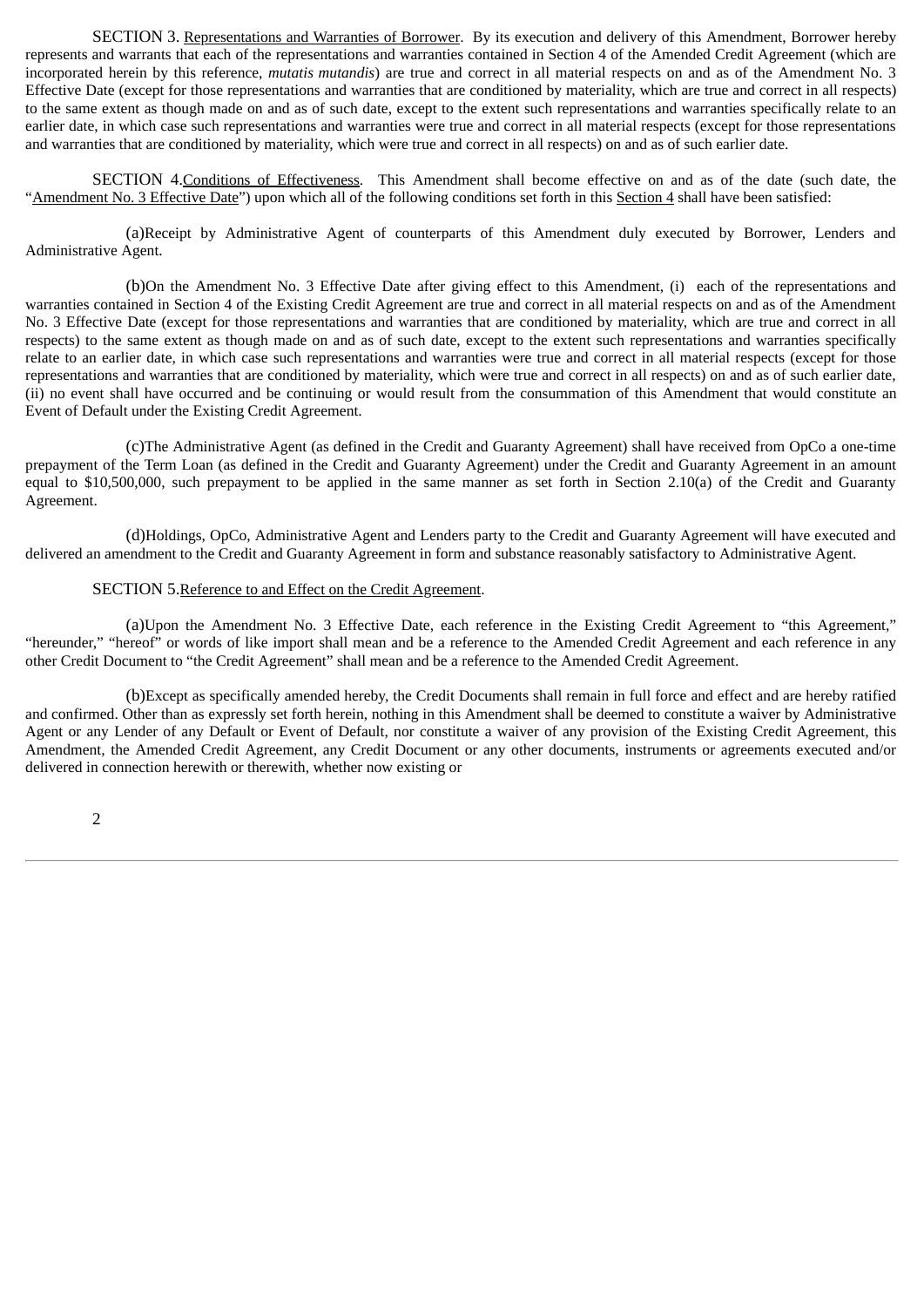hereafter arising, or of any right, power or remedy that Administrative Agent or Lenders may have under any of the Credit Documents or applicable law. Upon the Amendment No. 3 Effective Date, this Amendment, the Amended Credit Agreement and the other Credit Documents constitute the entire agreement among the parties hereto with respect to the subject matter hereof and thereof and supersede all other prior agreements and understandings, both written and verbal, among the parties hereto with respect to the subject matter hereof.

(c)Borrower and the other parties hereto acknowledge and agree that, on and after the Amendment No. 3 Effective Date, this Amendment shall constitute a Credit Document for all purposes of the Amended Credit Agreement.

SECTION 6. Governing Law. This Amendment shall be governed by and construed in accordance with the internal laws of the State of New York, but giving effect to federal laws applicable to national banks.

SECTION 7.Headings. Section headings in this Amendment are included herein for convenience of reference only and shall not constitute a part of this Amendment for any other purpose.

SECTION 8.Counterparts. This Amendment may be executed by one or more of the parties hereto on any number of separate counterparts, and all of said counterparts taken together shall be deemed to constitute one and the same instrument. Delivery of an executed counterpart of a signature page of this Amendment by facsimile, e-mailed .pdf or any other electronic means that reproduces an image of the actual executed signature page shall be effective as delivery of a manually executed counterpart of this Amendment.

SECTION 9.Reaffirmation. Borrower hereby ratifies and reaffirms all of its payment and performance obligations, contingent or otherwise, under each of the Credit Documents to which it is a party (after giving effect hereto). Borrower hereby consents to this Amendment and each of the transactions contemplated hereby and acknowledges that each of the Credit Documents (as amended through and including the date hereof) remains in full force and effect and is hereby ratified and reaffirmed.

SECTION 10. No Novation. Neither this Amendment nor the Amended Credit Agreement shall extinguish the obligations for the payment of money outstanding under the Existing Credit Agreement. Nothing herein contained shall be construed as a substitution or novation of the Obligations outstanding under the Existing Credit Agreement, which shall remain in full force and effect, except to any extent modified hereby or by instruments executed concurrently herewith. Nothing implied by this Amendment, the Amended Credit Agreement or in any other document contemplated hereby or thereby shall be construed as a release or other discharge of Borrower under the Existing Credit Agreement, the Amended Credit Agreement or any other Credit Document. Each of the Existing Credit Agreement and the other Credit Documents shall remain in full force and effect, except to the extent specifically modified hereby or in connection herewith. It is the intention of the parties hereto that neither this Amendment nor the Amended Credit Agreement constitute a novation of the Obligations outstanding under the Existing Credit Agreement, all of which shall remain in full force and effect after the date hereof, as amended by this Amendment.

SECTION 11. Release. Borrower hereby waives, releases, remises and forever discharges Administrative Agent, Lead Arranger and Lenders whether based in contract, tort, implied or express warranty, strict liability, criminal or civil statute or common law of any kind or character, known or unknown, which Borrower ever had, now has or might hereafter have against Administrative Agent, Lead Arranger or Lenders and each other Indemnitee arising from any event occurring on or prior to the date hereof which relates, directly or indirectly, to the Term Loan or the Credit Documents or any acts or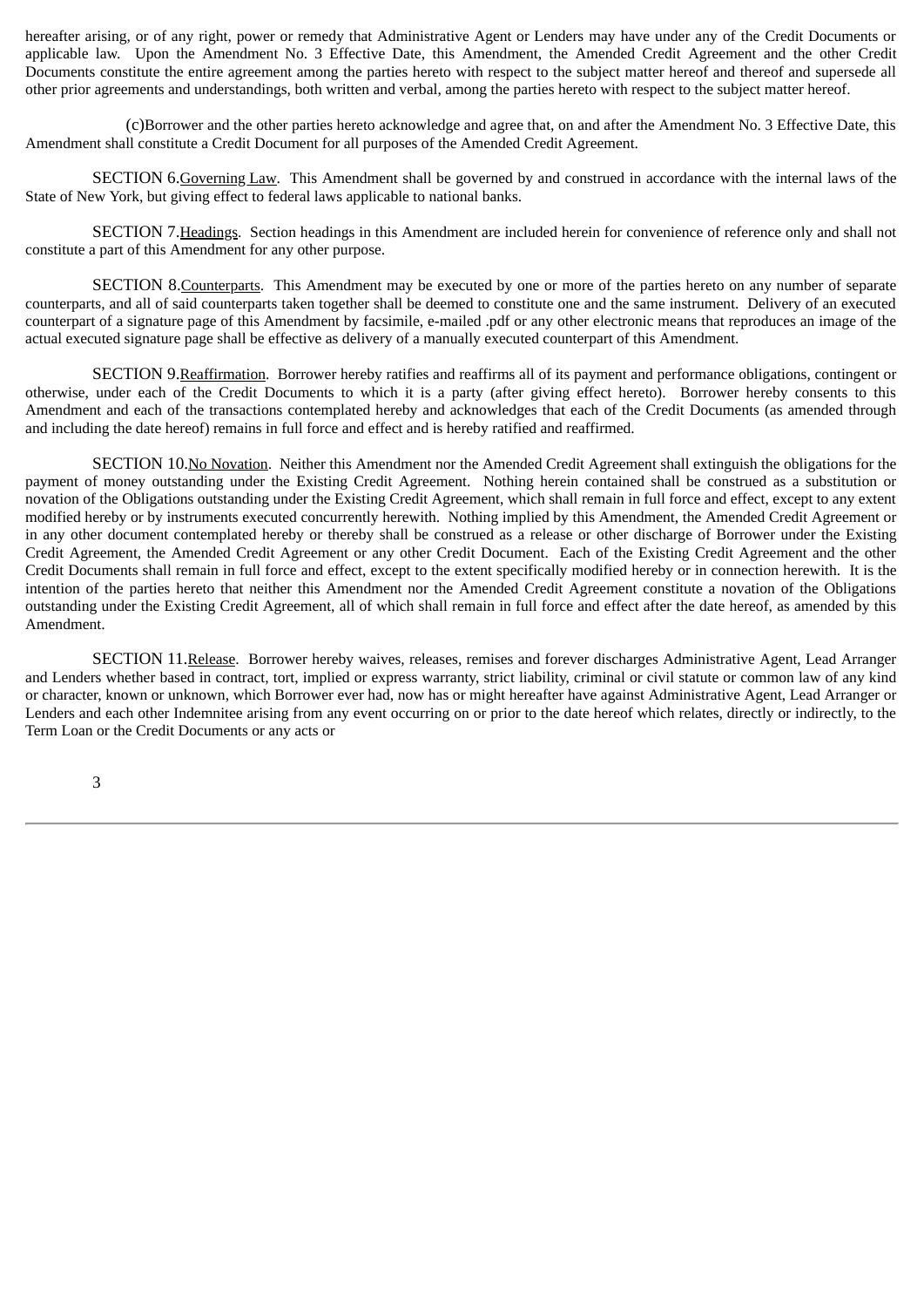omissions of Administrative Agent, Lead Arranger, Lenders or any other Indemnitee in respect of the Term Loan or the Credit Documents.

[Signature Pages Follow]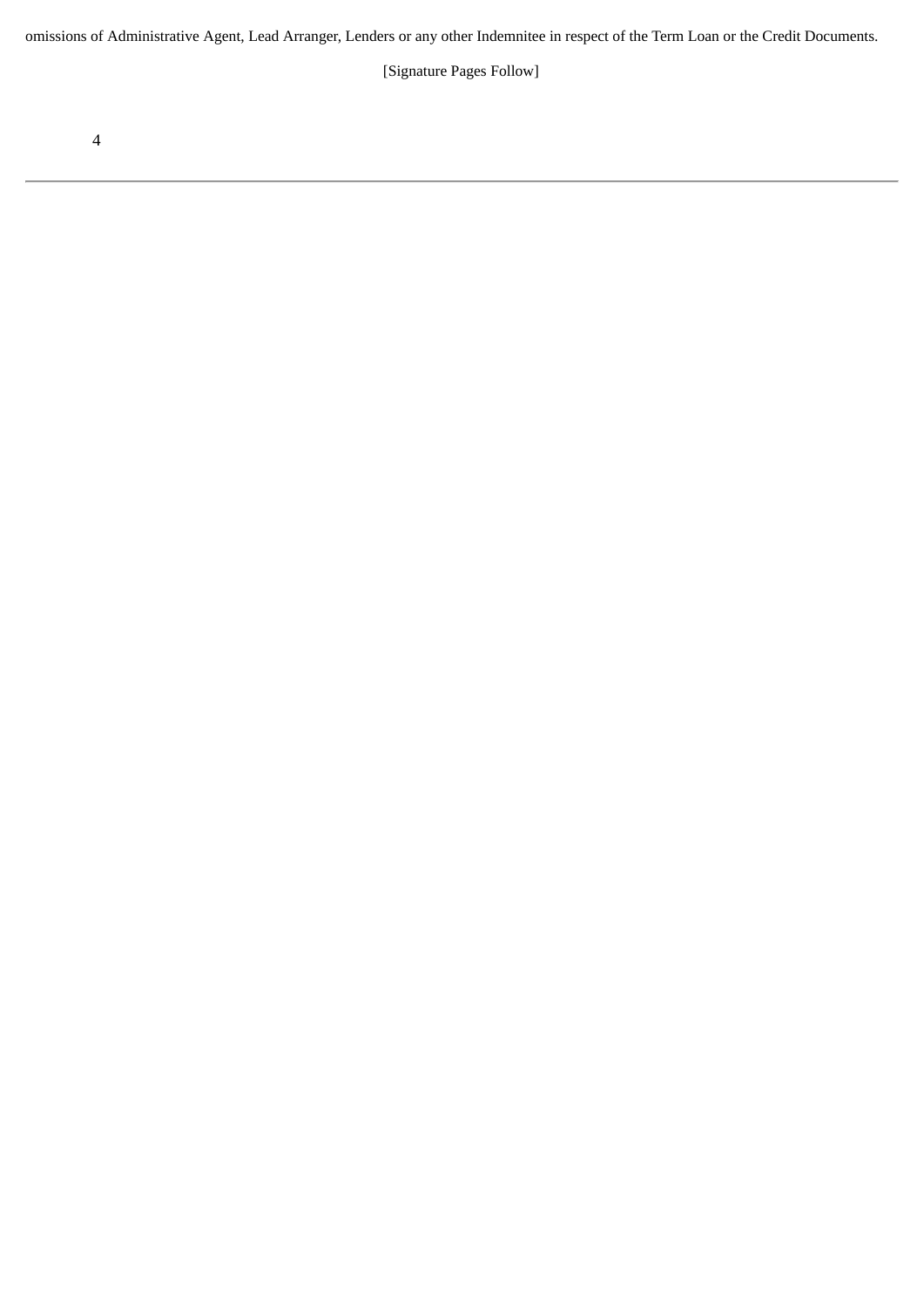IN WITNESS WHEREOF, this Amendment has been duly executed as of the day and year first above written.

WAITR HOLDINGS INC.

By: /s/ Leonid Bogdanov Name: Leonid Bogdanov Title: Chief Financial Officer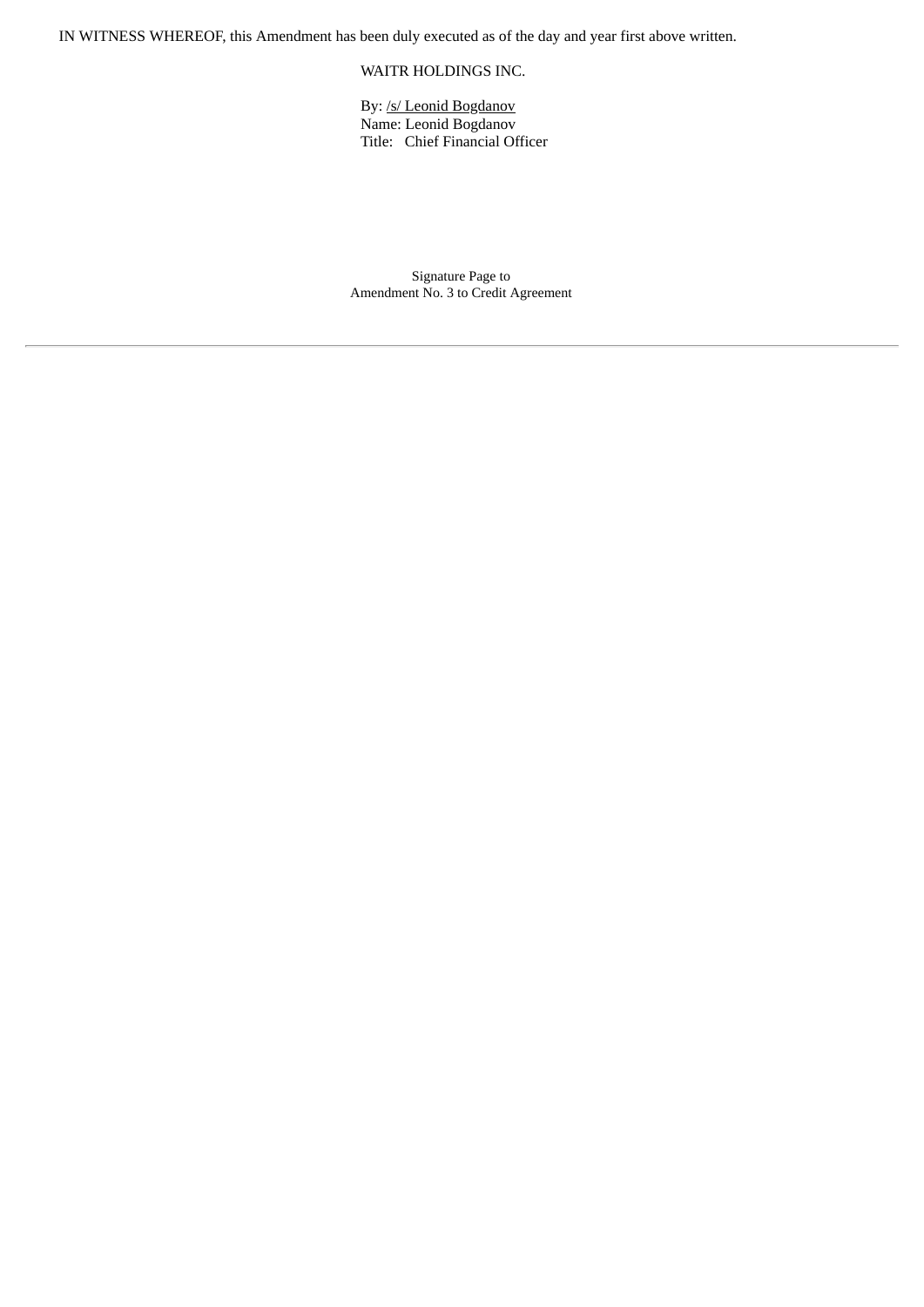# LUXOR CAPITAL GROUP, LP as Administrative Agent and Lead Arranger

By: <u>/s/ Norris Nissim</u><br>Name: Norris l Name: Norris Nissim<br>Title: General Counse General Counsel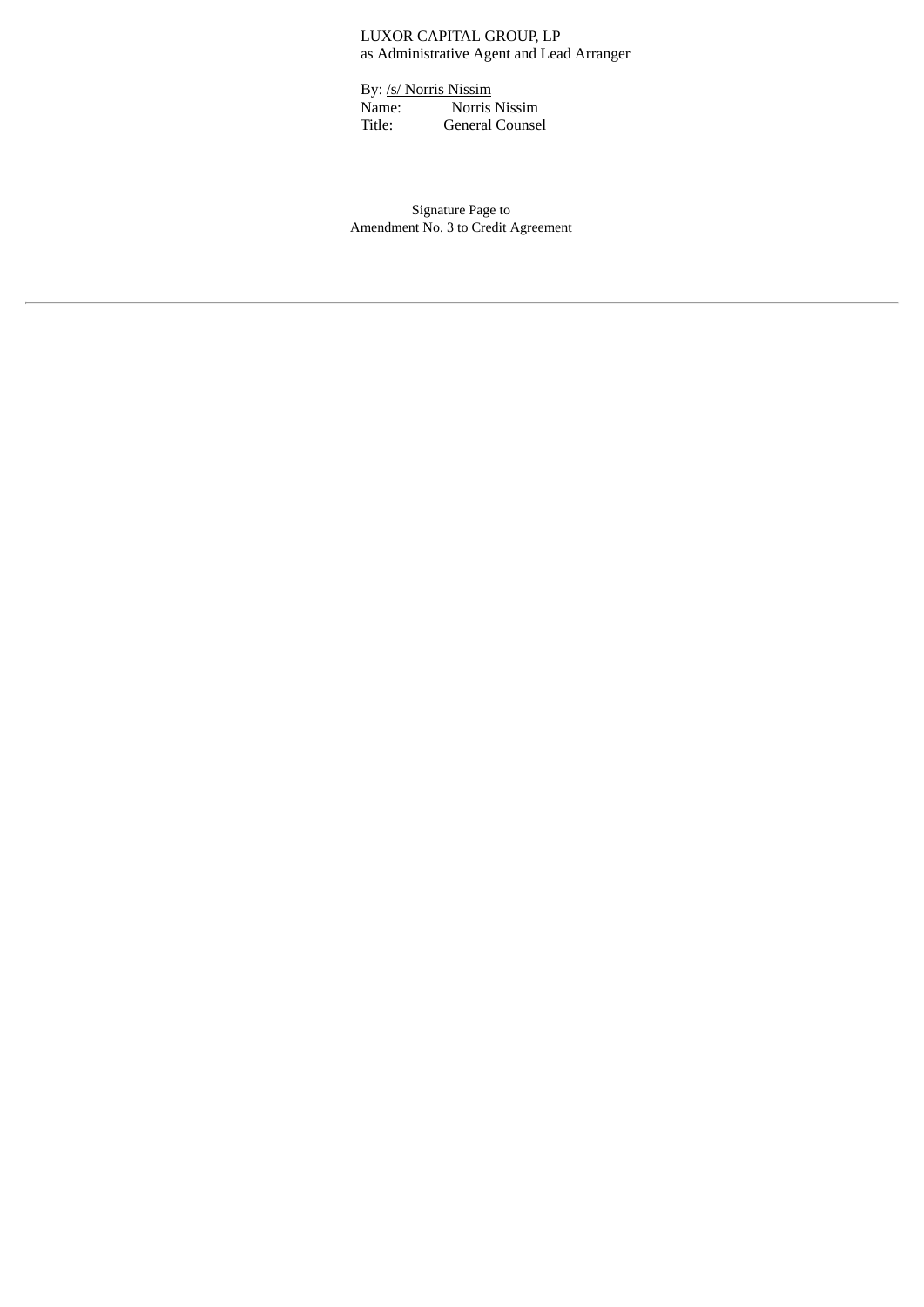# LUXOR CAPITAL PARTNERS, LP, as Lender

By: Luxor Capital Group, LP, its Investment Manager

By: <u>/s/ Norris Nissim</u><br>Name: Norris Name: Norris Nissim<br>Title: General Counse General Counsel

# LUXOR CAPITAL PARTNERS OFFSHORE MASTER FUND, LP, as Lender

By: Luxor Capital Group, LP, its Investment Manager

By: /s/ Norris Nissim Name: Norris Nissim<br>Title: General Counse General Counsel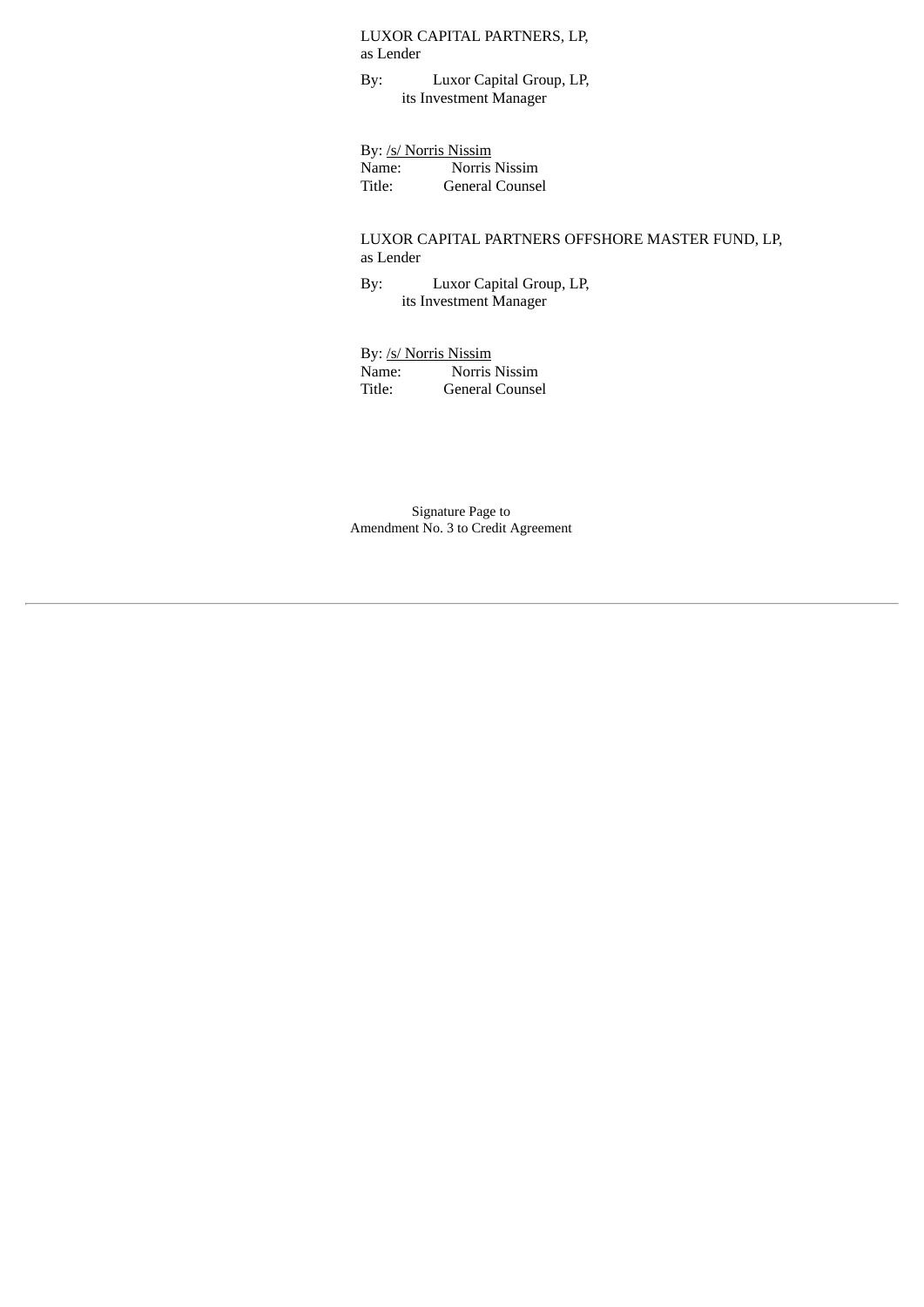# LUXOR WAVEFRONT, LP, as Lender

By: Luxor Capital Group, LP, its Investment Manager

By: <u>/s/ Norris Nissim</u><br>Name: Norris Name: Norris Nissim<br>Title: General Counse General Counsel

# LUGARD ROAD CAPITAL MASTER FUND, LP as Lender

By: Luxor Capital Group, LP, its Investment Manager

By: <u>/s/ Norris Nissim</u><br>Name: Norris Name: Norris Nissim<br>Title: General Counse General Counsel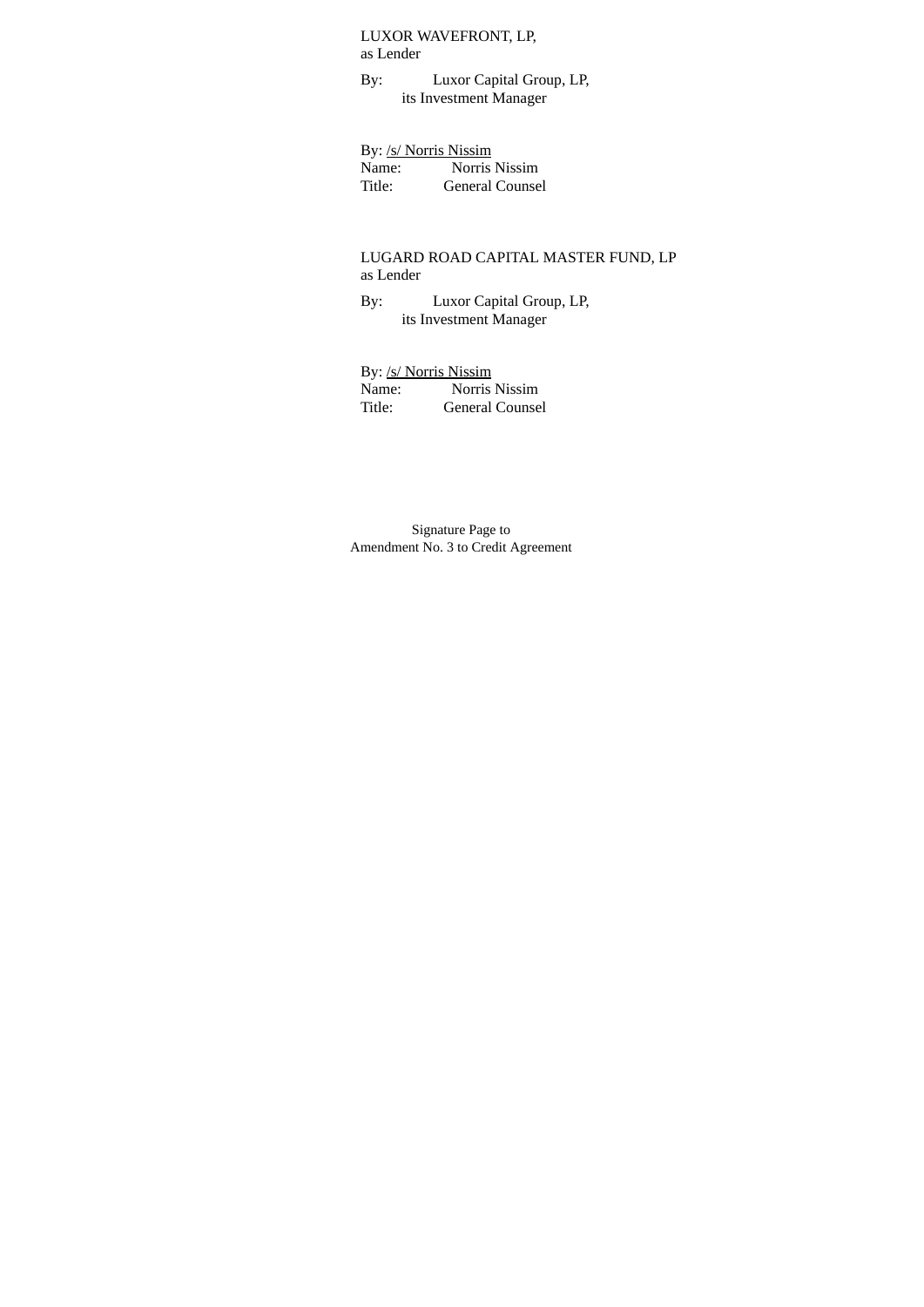# **AMENDMENT NO. 3**

**to**

# **CREDIT AND GUARANTY AGREEMENT**

<span id="page-47-0"></span>This AMENDMENT NO. 3 TO CREDIT AND GUARANTY AGREEMENT (this "Amendment") is made as of July 15, 2020, by and among WAITR INC., a Delaware corporation ("Borrower"), WAITR INTERMEDIATE HOLDINGS, LLC, a Delaware limited liability company ("Holdings"), LUXOR CAPITAL, LLC, as a Lender (as hereinafter defined) and LUXOR CAPITAL GROUP, LP, as administrative agent (in such capacity, the "Administrative Agent") and collateral agent (in such capacity, the "Collateral Agent") for the Lenders.

**WHEREAS**, Borrower, Holdings, Administrative Agent, and the lenders from time to time party thereto (the "Lenders") are parties to that certain Credit and Guaranty Agreement dated as of November 15, 2018 (as amended, restated, amended and restated, supplemented or otherwise modified from time to time prior to the date hereof (including as amended pursuant to (i) that certain Amendment No. 1 to Credit and Guaranty Agreement dated as of January 17, 2019 and (ii) that certain Amendment No. 2 to Credit and Guaranty Agreement dated as of May 21, 2019), the "Existing Credit Agreement"; and the Existing Credit Agreement, as amended by this Amendment being referred to herein as the "Amended Credit Agreement").

**WHEREAS**, Borrower has requested that Lenders amend the Existing Credit Agreement so as to effectuate the amendments contemplated by Section 2 hereof.

**WHEREAS**, Borrower, Holdings, Administrative Agent, and Lenders have agreed to such amendments upon and subject to the terms and conditions set forth herein.

**NOW, THEREFORE**, in consideration of the premises set forth above, the terms and conditions contained herein, and other good and valuable consideration, the receipt and sufficiency of which are hereby acknowledged, Borrower, Holdings, Administrative Agent, and Lenders hereby agree as follows:

SECTION 1.Defined Terms. Capitalized terms used but not otherwise defined herein shall have the respective meanings assigned to such terms in the Amended Credit Agreement.

SECTION 2. Amendments to Existing Credit Agreement. The Existing Credit Agreement is hereby amended, effective as of the Amendment No. 3 Effective Date (as defined below), as follows:

(a)Section 1.1 of the Existing Credit Agreement is hereby amended by amending the defined term "**Term Loan Maturity Date**" to delete the text "November 15, 2022" and replace it with "November 15, 2023".

(b)Section 2.5(a) of the Existing Credit Agreement is hereby amended and restated in its entirety as follows:

(a) Except as otherwise set forth herein,

(i) the Closing Date Term Loan shall bear interest on the unpaid principal amount thereof (x) from the date made to (but not including) the Amendment No. 1 Effective Date at the rate of 7.0% per annum and, thereafter, (y) from (and including) the Amendment No. 1 Effective Date through repayment (whether by acceleration or otherwise) thereof at the rate of 7.125% per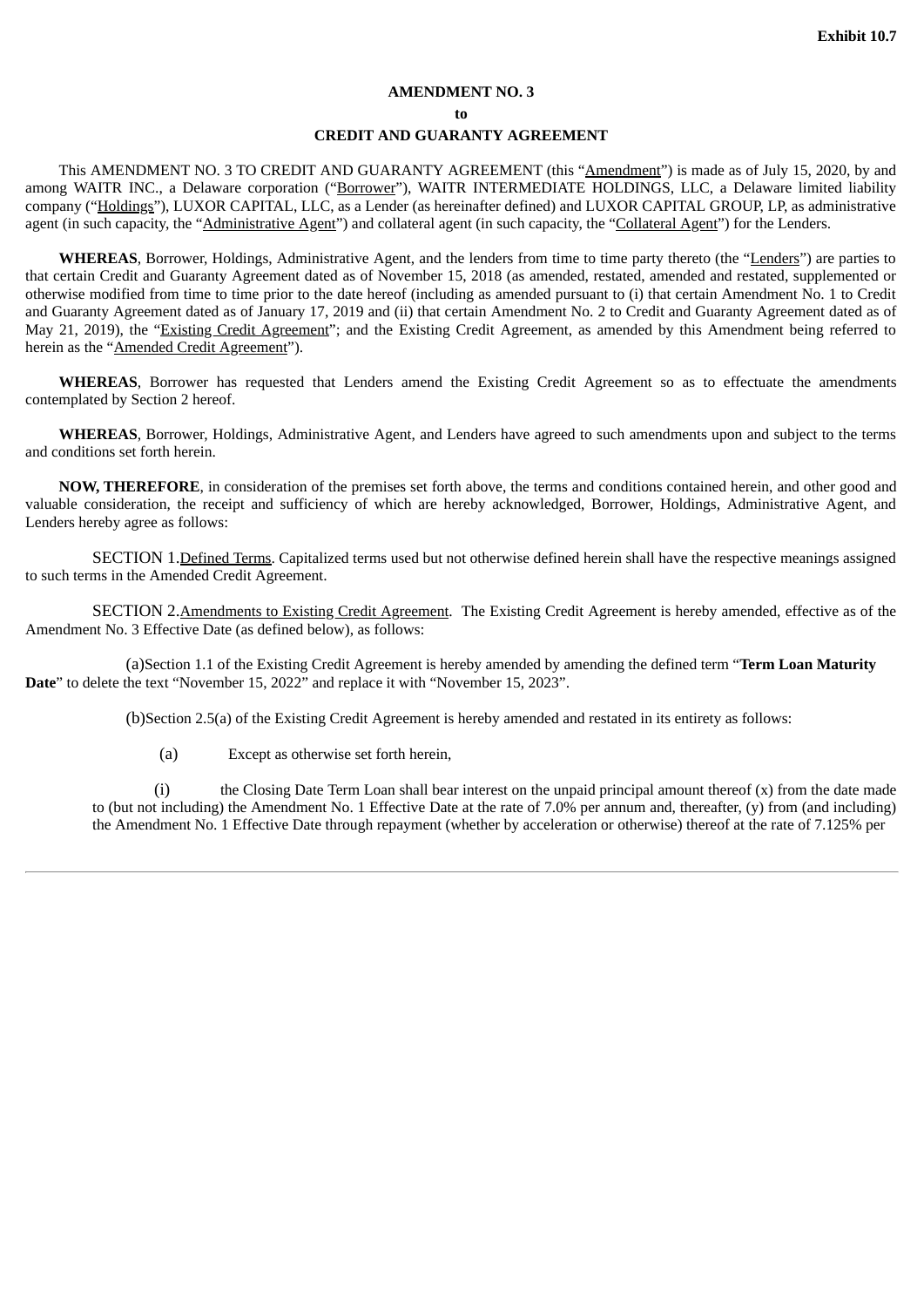annum (except that from (and including) the Amendment No. 3 Effective Date to (but not including) the first anniversary of the Amendment No. 3 Effective Date at the rate of 5.125% per annum); and

(ii) the Amendment No. 1 Term Loan shall bear interest on the unpaid principal amount thereof from the date made through repayment (whether by acceleration or otherwise) thereof at the rate of 7.125% per annum (except that from (and including) the Amendment No. 3 Effective Date to (but not including) the first anniversary of the Amendment No. 3 Effective Date at the rate of 5.125% per annum).

SECTION 3.Representations and Warranties of the Credit Parties. By its execution and delivery of this Amendment, each Credit Party hereby represents and warrants that each of the representations and warranties contained in Section 4 of the Amended Credit Agreement (which are incorporated herein by this reference, *mutatis mutandis*) are true and correct in all material respects on and as of the Amendment No. 3 Effective Date (except for those representations and warranties that are conditioned by materiality, which are true and correct in all respects) to the same extent as though made on and as of such date, except to the extent such representations and warranties specifically relate to an earlier date, in which case such representations and warranties were true and correct in all material respects (except for those representations and warranties that are conditioned by materiality, which were true and correct in all respects) on and as of such earlier date.

SECTION 4.Conditions of Effectiveness. This Amendment shall become effective on and as of the date (such date, the "Amendment No. 3 Effective Date") upon which all of the following conditions set forth in this Section 4 shall have been satisfied:

(a)Receipt by Administrative Agent of counterparts of this Amendment duly executed by each Credit Party, Lenders and Administrative Agent.

(b)On the Amendment No. 3 Effective Date after giving effect to this Amendment, (i) each of the representations and warranties contained in Section 4 of the Existing Credit Agreement are true and correct in all material respects on and as of the Amendment No. 3 Effective Date (except for those representations and warranties that are conditioned by materiality, which are true and correct in all respects) to the same extent as though made on and as of such date, except to the extent such representations and warranties specifically relate to an earlier date, in which case such representations and warranties were true and correct in all material respects (except for those representations and warranties that are conditioned by materiality, which were true and correct in all respects) on and as of such earlier date, (ii) no event shall have occurred and be continuing or would result from the consummation of this Amendment that would constitute an Event of Default under the Existing Credit Agreement.

(c)Receipt by Administrative Agent of a one-time prepayment of the Term Loan by Borrower in an amount equal to \$10,500,000, such prepayment to be applied in the same manner as set forth in Section 2.10(a) of the Existing Credit Agreement.

(d)Parent, Administrative Agent and Lenders (as defined therein) party to the Parent Convertible Notes Credit Agreement will have executed and delivered an amendment to the Parent Convertible Notes Credit Agreement in form and substance reasonably satisfactory to Administrative Agent.

SECTION 5.Reference to and Effect on the Credit Agreement.

(a)Upon the Amendment No. 3 Effective Date, each reference in the Existing Credit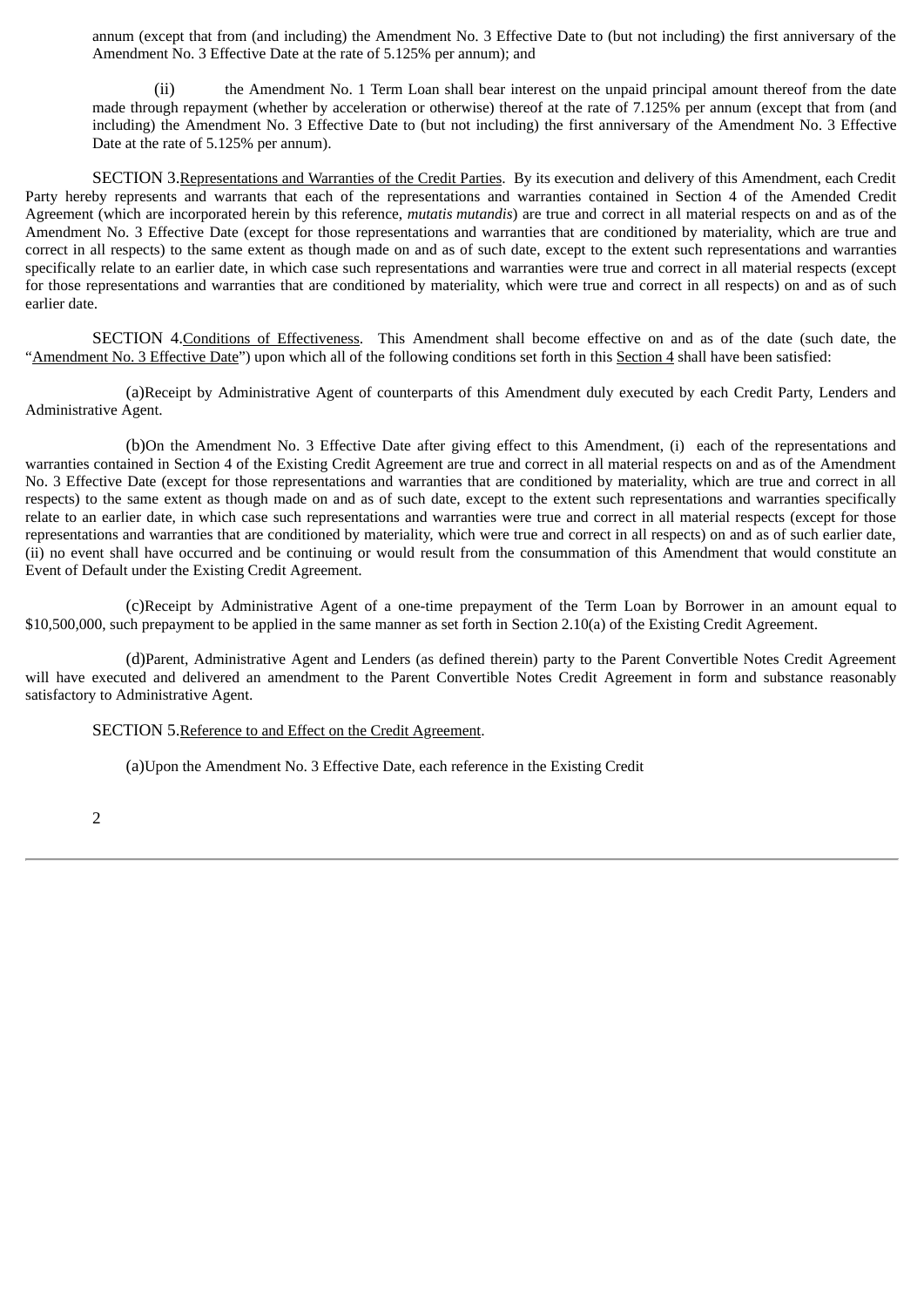Agreement to "this Agreement," "hereunder," "hereof" or words of like import shall mean and be a reference to the Amended Credit Agreement and each reference in any other Credit Document to "the Credit Agreement" shall mean and be a reference to the Amended Credit Agreement.

(b)Except as specifically amended hereby, the Credit Documents shall remain in full force and effect and are hereby ratified and confirmed. Other than as expressly set forth herein, nothing in this Amendment shall be deemed to constitute a waiver by Administrative Agent or any Lender of any Default or Event of Default, nor constitute a waiver of any provision of the Existing Credit Agreement, this Amendment, the Amended Credit Agreement, any Credit Document or any other documents, instruments or agreements executed and/or delivered in connection herewith or therewith, whether now existing or hereafter arising, or of any right, power or remedy that Administrative Agent or Lenders may have under any of the Credit Documents or applicable law. Upon the Amendment No. 3 Effective Date, this Amendment, the Amended Credit Agreement and the other Credit Documents constitute the entire agreement among the parties hereto with respect to the subject matter hereof and thereof and supersede all other prior agreements and understandings, both written and verbal, among the parties hereto with respect to the subject matter hereof.

(c)Borrower and the other parties hereto acknowledge and agree that, on and after the Amendment No. 3 Effective Date, this Amendment shall constitute a Credit Document for all purposes of the Amended Credit Agreement.

SECTION 6.Governing Law. This Amendment shall be governed by and construed in accordance with the internal laws of the State of New York, but giving effect to federal laws applicable to national banks.

SECTION 7.Headings. Section headings in this Amendment are included herein for convenience of reference only and shall not constitute a part of this Amendment for any other purpose.

SECTION 8.Counterparts. This Amendment may be executed by one or more of the parties hereto on any number of separate counterparts, and all of said counterparts taken together shall be deemed to constitute one and the same instrument. Delivery of an executed counterpart of a signature page of this Amendment by facsimile, e-mailed .pdf or any other electronic means that reproduces an image of the actual executed signature page shall be effective as delivery of a manually executed counterpart of this Amendment.

SECTION 9. Reaffirmation. Each of the Credit Parties as debtor, grantor, pledgor, guarantor, assignor, or in any other similar capacity in which such Credit Party grants liens or security interests in its property or otherwise acts as an accommodation party or guarantor, as the case may be, (a) hereby ratifies and reaffirms all of its payment and performance obligations, contingent or otherwise, under each of the Credit Documents to which it is a party (after giving effect hereto) and (b) to the extent such Credit Party granted liens on or security interests in any of its property pursuant to any Credit Document as security for or otherwise guaranteed the Obligations under or with respect to the Credit Documents, hereby ratifies and reaffirms such guarantee and grant of security interests and liens and confirms and agrees that such security interests and liens hereafter secure all of the Obligations as amended hereby. Each of the Credit Parties hereby consents to this Amendment and each of the transactions contemplated hereby and acknowledges that each of the Credit Documents (as amended through and including the date hereof) remains in full force and effect and is hereby ratified and reaffirmed.

SECTION 10.No Novation. Neither this Amendment nor the Amended Credit Agreement shall extinguish the obligations for the payment of money outstanding under the Existing Credit Agreement or discharge or release any Lien or priority of any Collateral Document or any Loan Guaranty or any other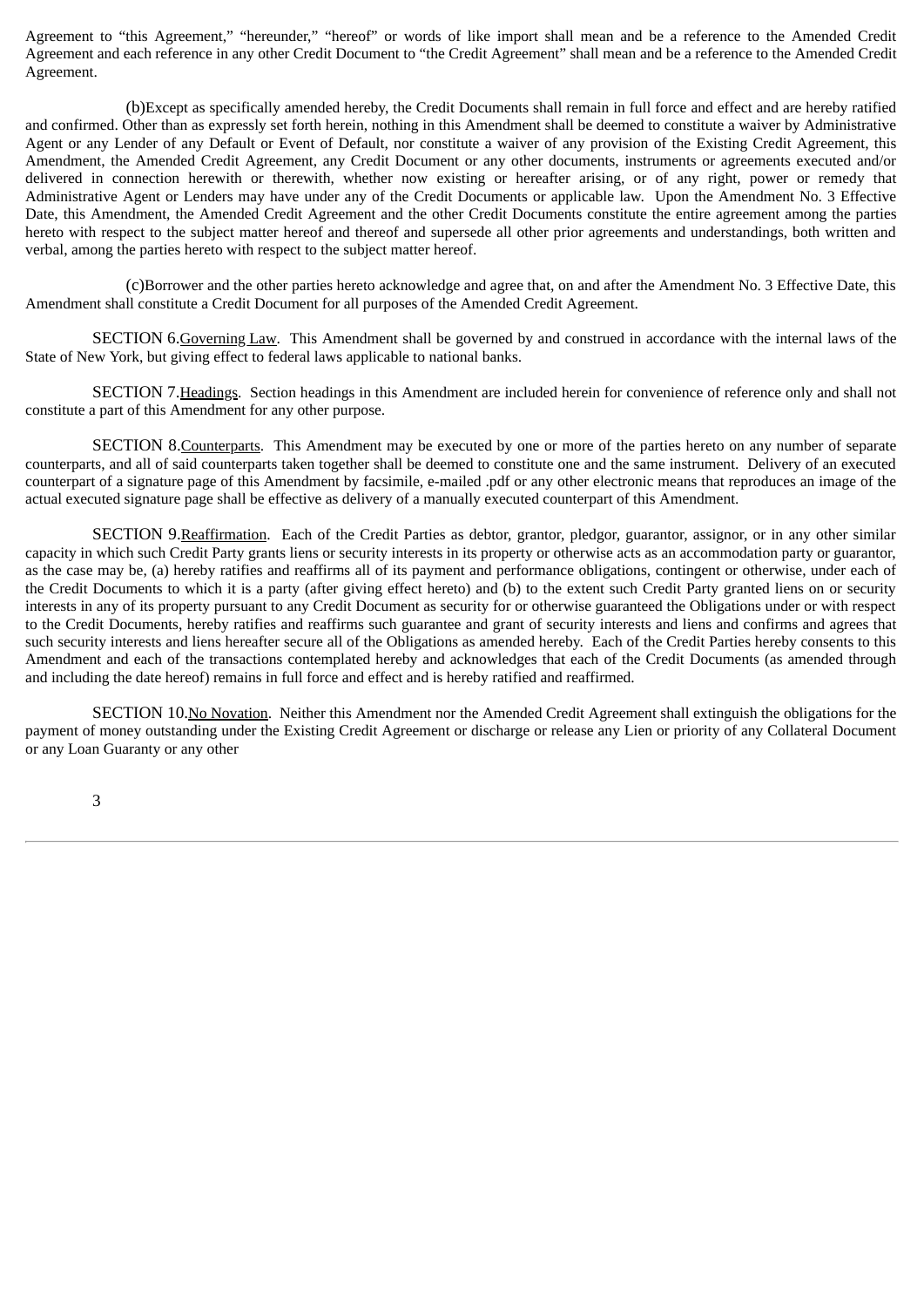security therefor. Nothing herein contained shall be construed as a substitution or novation of the Obligations outstanding under the Existing Credit Agreement or any Collateral Document or instruments securing the same, which shall remain in full force and effect, except to any extent modified hereby or by instruments executed concurrently herewith. Nothing implied by this Amendment, the Amended Credit Agreement or in any other document contemplated hereby or thereby shall be construed as a release or other discharge of the Credit Parties under the Existing Credit Agreement, the Amended Credit Agreement or any other Credit Document. Each of the Existing Credit Agreement and the other Credit Documents shall remain in full force and effect, except to the extent specifically modified hereby or in connection herewith. It is the intention of the parties hereto that neither this Amendment nor the Amended Credit Agreement constitute a novation of the Obligations outstanding under the Existing Credit Agreement or any collateral securing the same, all of which shall remain in full force and effect after the date hereof, as amended by this Amendment.

SECTION 11.Release. Borrower and each Credit Party hereby waive, release, remise and forever discharge Administrative Agent, Collateral Agent, Lead Arranger and Lenders whether based in contract, tort, implied or express warranty, strict liability, criminal or civil statute or common law of any kind or character, known or unknown, which Borrower and any other Credit Party ever had, now has or might hereafter have against Administrative Agent, Collateral Agent, Lead Arranger or Lenders and each other Indemnitee arising from any event occurring on or prior to the date hereof which relates, directly or indirectly, to the Term Loan or the Credit Documents or any acts or omissions of Administrative Agent, Collateral Agent, Lead Arranger, Lenders or any other Indemnitee in respect of the Term Loan or the Credit Documents.

[Signature Pages Follow]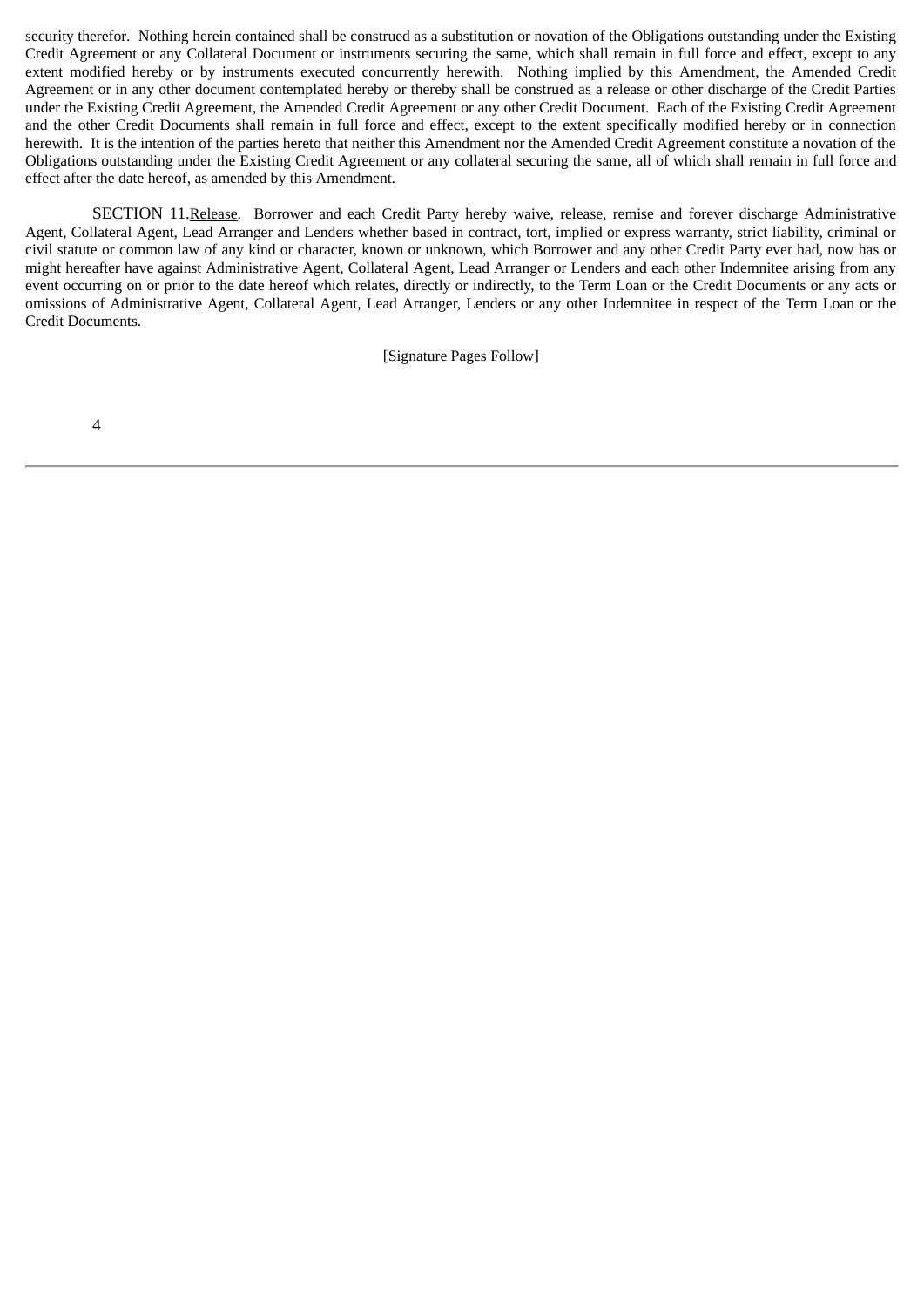IN WITNESS WHEREOF, this Amendment has been duly executed as of the day and year first above written.

WAITR INC.

By: /s/ Leonid Bogdanov Name: Leonid Bogdanov Title: Chief Financial Officer

# WAITR INTERMEDIATE HOLDINGS, LLC

By: /s/ Leonid Bogdanov Name: Leonid Bogdanov Title: Chief Financial Officer

Signature Page to Amendment No. 3 to Credit and Guaranty Agreement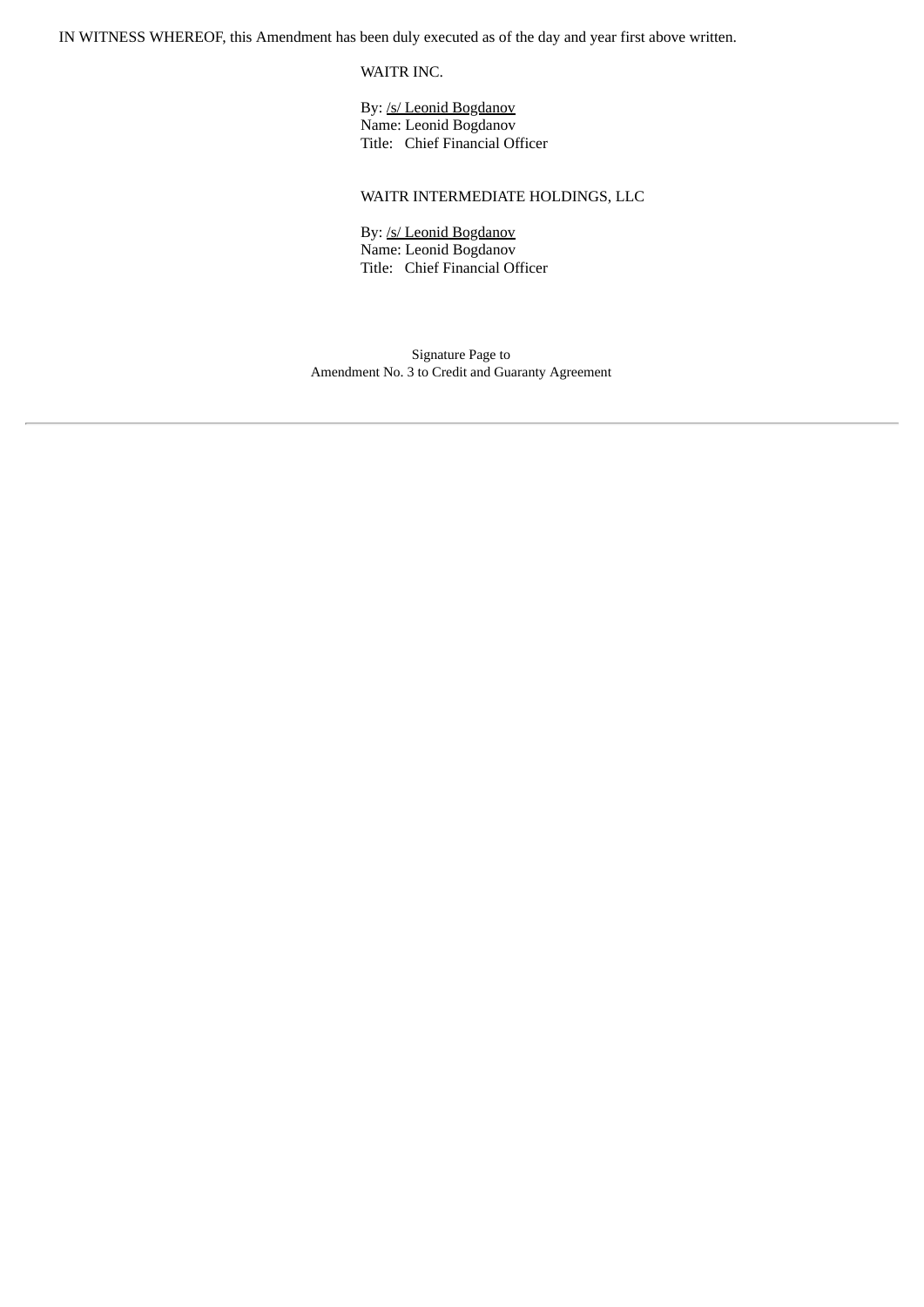# LUXOR CAPITAL GROUP, LP as Administrative Agent, Lead Arranger and Collateral Agent

By: <u>/s/ Norris Nissim</u><br>Name: Norris Name: Norris Nissim<br>Title: General Counse General Counsel

Signature Page to Amendment No. 3 to Credit and Guaranty Agreement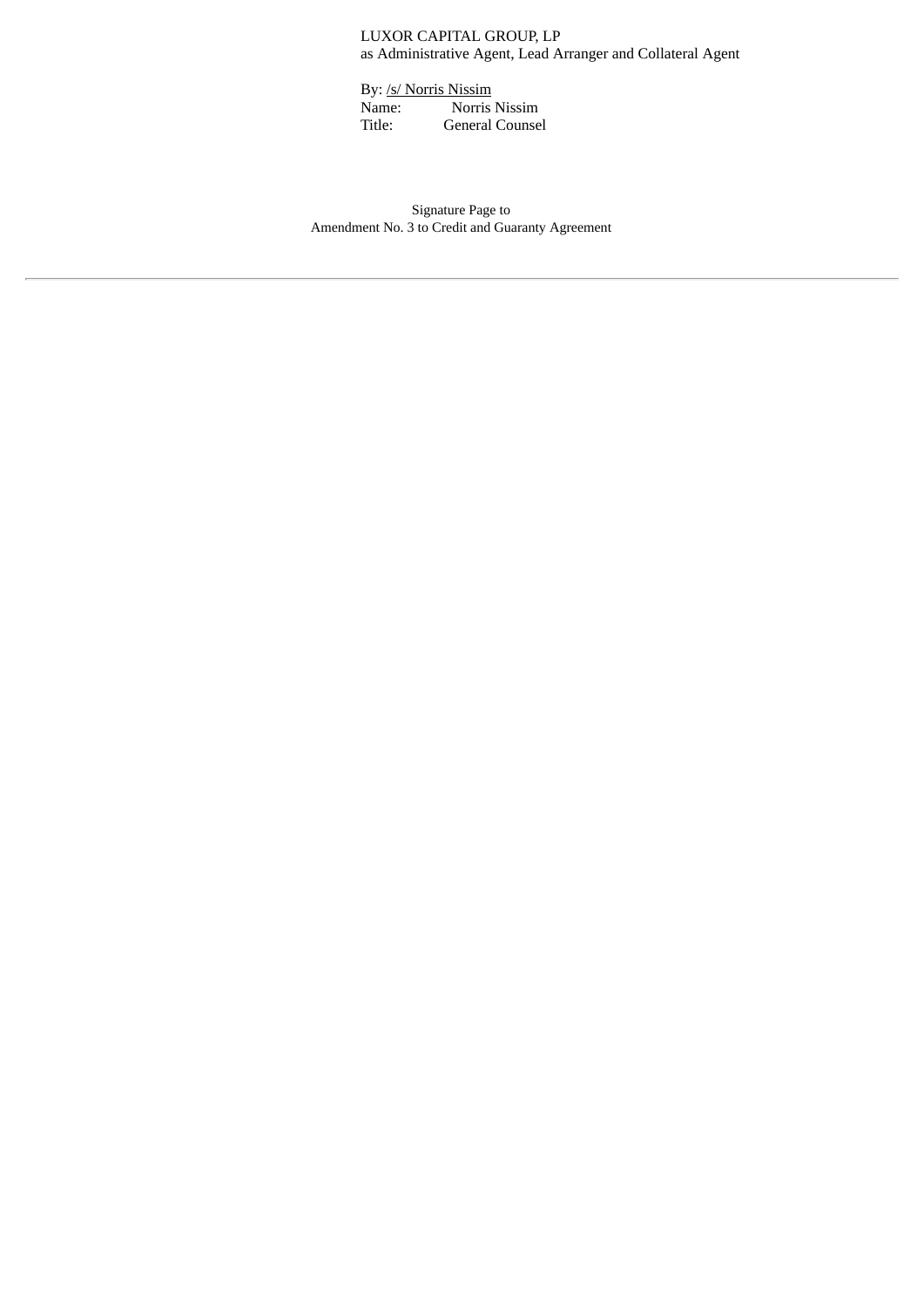# LUXOR CAPITAL, LLC, as Lender

By: Luxor Capital Group, LP, its Manager

| By: /s/ Norris Nissim |                 |
|-----------------------|-----------------|
| Name:                 | Norris Nissim   |
| Title:                | General Counsel |

Signature Page to Amendment No. 3 to Credit and Guaranty Agreement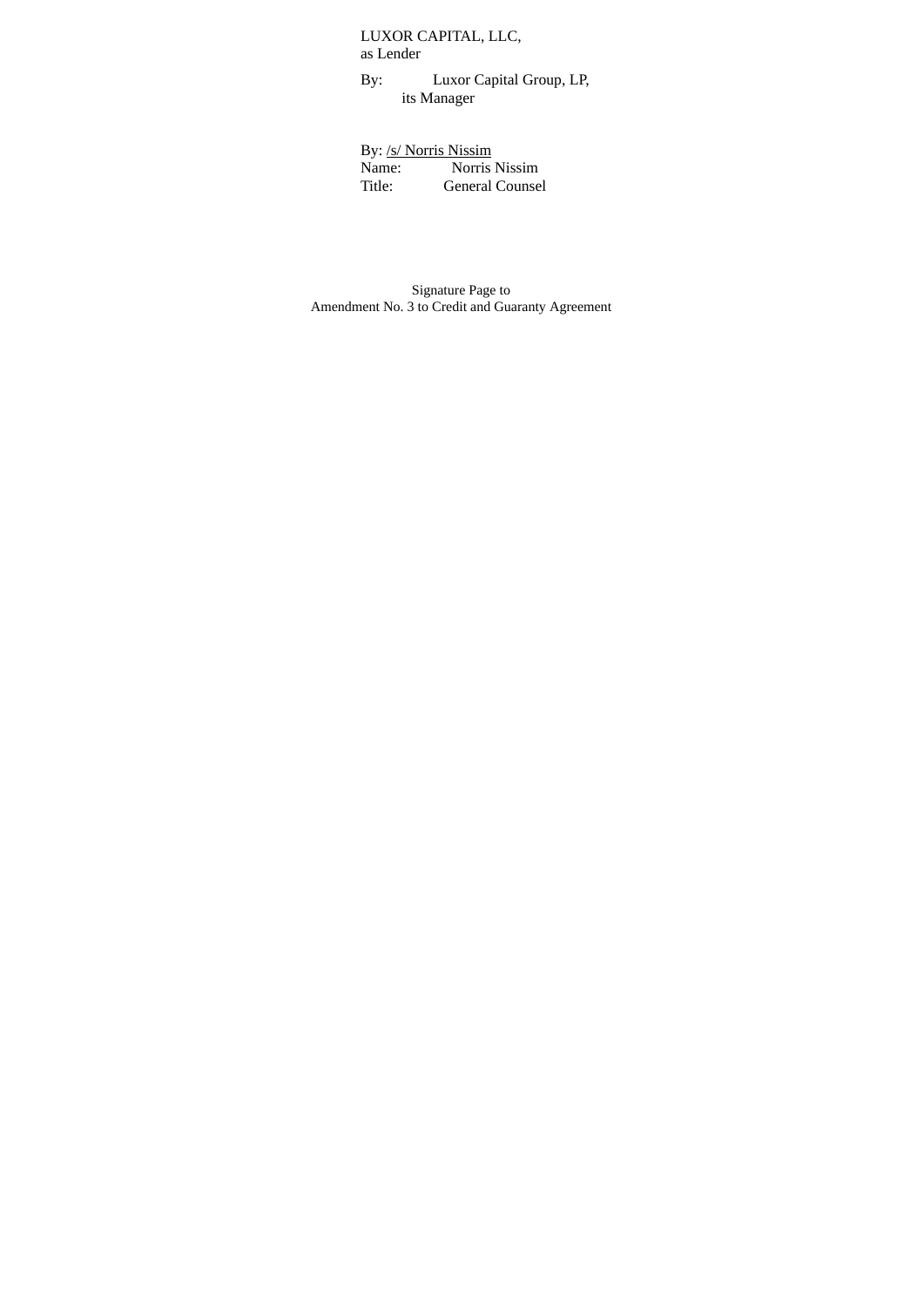# **CERTIFICATION OF PRINCIPAL EXECUTIVE OFFICER**

<span id="page-54-0"></span>I, Carl A. Grimstad, certify that:

1. I have reviewed this Quarterly Report on Form 10-Q of Waitr Holdings Inc.;

2. Based on my knowledge, this report does not contain any untrue statement of a material fact or omit to state a material fact necessary to make the statements made, in light of the circumstances under which such statements were made, not misleading with respect to the period covered by this report;

3. Based on my knowledge, the financial statements, and other financial information included in this report, fairly present in all material respects the financial condition, results of operations and cash flows of the registrant as of, and for, the periods presented in this report;

4. The registrant's other certifying officer and I are responsible for establishing and maintaining disclosure controls and procedures (as defined in Exchange Act Rules 13a-15(e) and 15d-15(e)) and internal controls over financial reporting (as defined in Exchange Act Rules 13a-15(f) and 15d-15(f)) for the registrant and have:

a) Designed such disclosure controls and procedures, or caused such disclosure controls and procedures to be designed under our supervision, to ensure that material information relating to the registrant, including its consolidated subsidiaries, is made known to us by others within those entities, particularly during the period in which this report is being prepared;

b) Designed such internal control over financial reporting, or caused such internal control over financial reporting to be designed under our supervision, to provide reasonable assurance regarding the reliability of financial reporting and the preparation of financial statements for external purposes in accordance with generally accepted accounting principles;

c) Evaluated the effectiveness of the registrant's disclosure controls and procedures and presented in this report our conclusions about the effectiveness of the disclosure controls and procedures, as of the end of the period covered by this report based on such evaluation; and

d) Disclosed in this report any change in the registrant's internal control over financial reporting that occurred during the registrant's most recent fiscal quarter (the registrant's fourth fiscal quarter in the case of an annual report) that has materially affected, or is reasonably likely to materially affect, the registrant's internal control over financial reporting; and

5. The registrant's other certifying officer and I have disclosed, based on our most recent evaluation of internal control over financial reporting, to the registrant's auditors and the audit committee of the registrant's board of directors (or persons performing the equivalent functions):

a) All significant deficiencies and material weaknesses in the design or operation of internal control over financial reporting which are reasonably likely to adversely affect the registrant's ability to record, process, summarize and report financial information; and

b) Any fraud, whether or not material, that involves management or other employees who have a significant role in the registrant's internal control over financial reporting.

Date: August 6, 2020

By: /s/ Carl A. Grimstad

Carl A. Grimstad Chief Executive Officer and Chairman of the Board (Principal Executive Officer)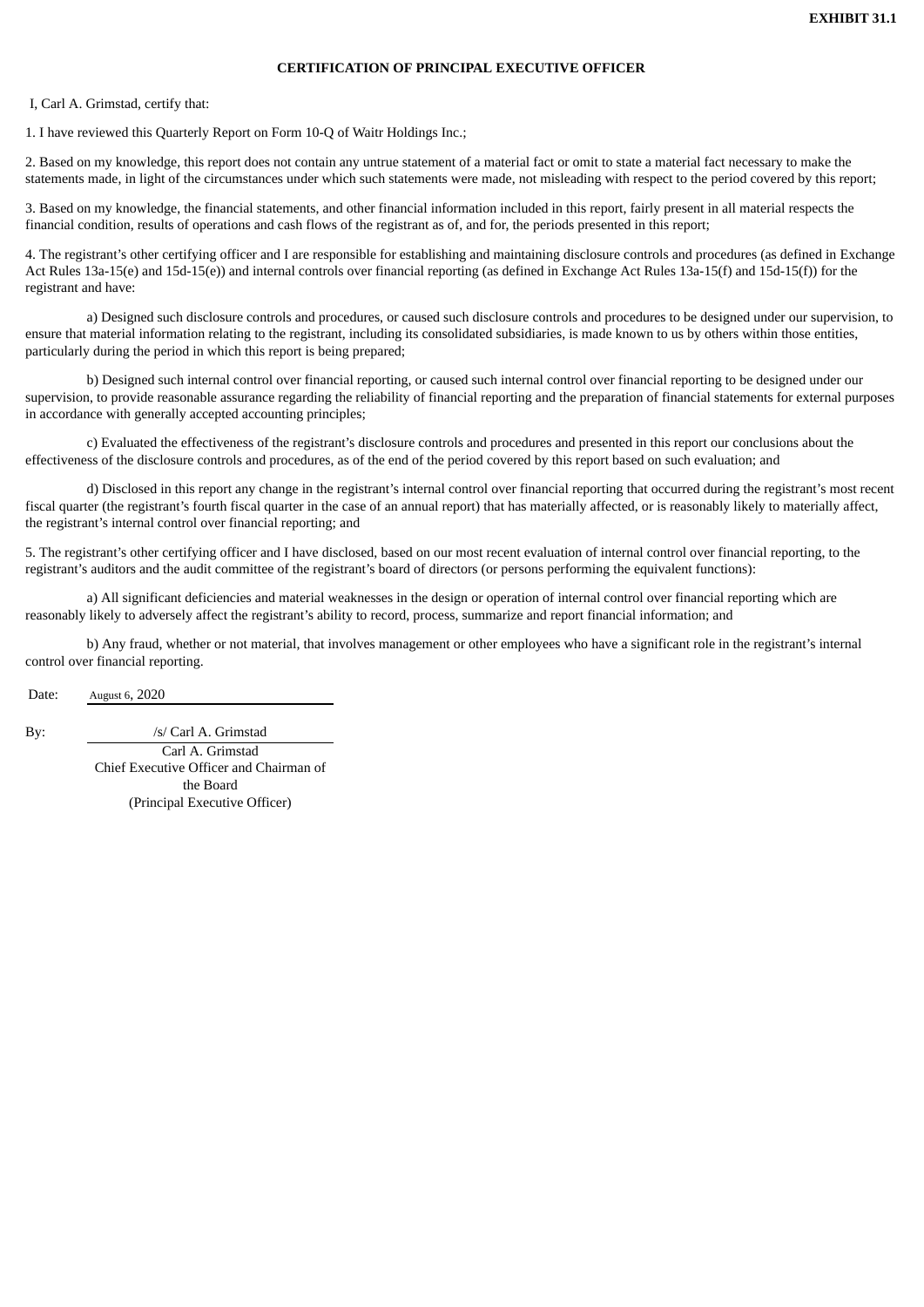# **CERTIFICATION OF PRINCIPAL FINANCIAL OFFICER**

<span id="page-55-0"></span>I, Leo Bogdanov, certify that:

1. I have reviewed this Quarterly Report on Form 10-Q of Waitr Holdings Inc.;

2. Based on my knowledge, this report does not contain any untrue statement of a material fact or omit to state a material fact necessary to make the statements made, in light of the circumstances under which such statements were made, not misleading with respect to the period covered by this report;

3. Based on my knowledge, the financial statements, and other financial information included in this report, fairly present in all material respects the financial condition, results of operations and cash flows of the registrant as of, and for, the periods presented in this report;

4. The registrant's other certifying officer and I are responsible for establishing and maintaining disclosure controls and procedures (as defined in Exchange Act Rules 13a-15(e) and 15d-15(e)) and internal controls over financial reporting (as defined in Exchange Act Rules 13a-15(f) and 15d-15(f)) for the registrant and have:

a) Designed such disclosure controls and procedures, or caused such disclosure controls and procedures to be designed under our supervision, to ensure that material information relating to the registrant, including its consolidated subsidiaries, is made known to us by others within those entities, particularly during the period in which this report is being prepared;

b) Designed such internal control over financial reporting, or caused such internal control over financial reporting to be designed under our supervision, to provide reasonable assurance regarding the reliability of financial reporting and the preparation of financial statements for external purposes in accordance with generally accepted accounting principles;

c) Evaluated the effectiveness of the registrant's disclosure controls and procedures and presented in this report our conclusions about the effectiveness of the disclosure controls and procedures, as of the end of the period covered by this report based on such evaluation; and

d) Disclosed in this report any change in the registrant's internal control over financial reporting that occurred during the registrant's most recent fiscal quarter (the registrant's fourth fiscal quarter in the case of an annual report) that has materially affected, or is reasonably likely to materially affect, the registrant's internal control over financial reporting; and

5. The registrant's other certifying officer and I have disclosed, based on our most recent evaluation of internal control over financial reporting, to the registrant's auditors and the audit committee of the registrant's board of directors (or persons performing the equivalent functions):

a) All significant deficiencies and material weaknesses in the design or operation of internal control over financial reporting which are reasonably likely to adversely affect the registrant's ability to record, process, summarize and report financial information; and

b) Any fraud, whether or not material, that involves management or other employees who have a significant role in the registrant's internal control over financial reporting.

Date: August 6, 2020

By:  $\frac{1}{s}$  /s/ Leo Bogdanov

Leo Bogdanov Chief Financial Officer (Principal Financial Officer)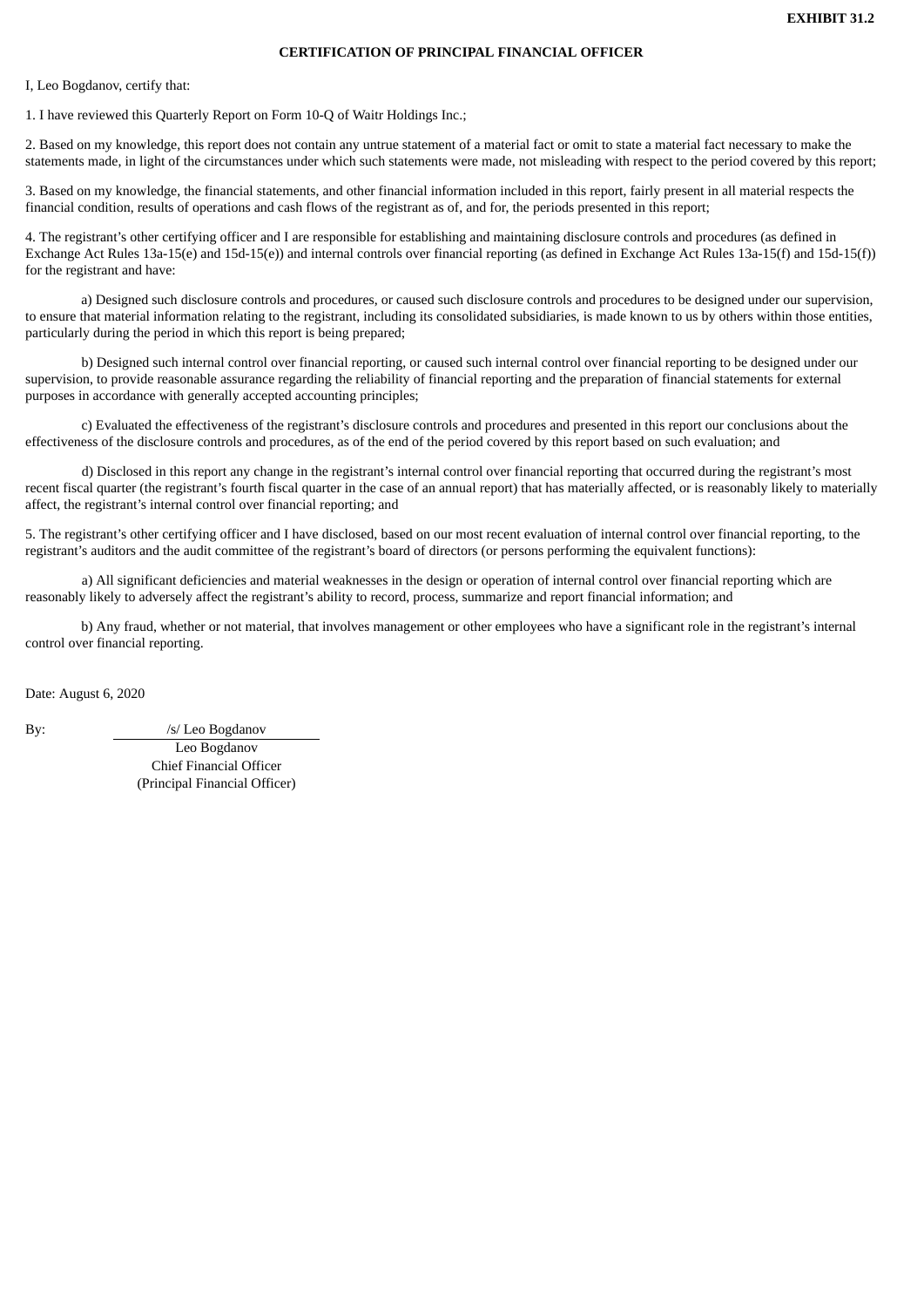# **CERTIFICATION OF PRINCIPAL EXECUTIVE OFFICER**

# **PURSUANT TO 18 U.S.C. SECTION 1350, AS ADOPTED PURSUANT TOSECTION 906 OF THE SARBANES-OXLEY ACT OF 2002**

<span id="page-56-0"></span>In connection with the Quarterly Report of Waitr Holdings Inc. (the "Company") on Form 10-Q for the quarter ended June 30, 2020 as filed with the Securities and Exchange Commission on the date hereof (the "Report"), I, Carl A. Grimstad, certify, as of the date hereof and solely for purposes of and pursuant to 18 U.S.C. Section 1350, as adopted pursuant to Section 906 of the Sarbanes-Oxley Act of 2002, that, to my knowledge:

- 1. The Report fully complies with the requirements of section 13(a) of the Securities Exchange Act of 1934 (15 U.S.C. 78m); and
- 2. The information contained in the Report fairly presents, in all material respects, the financial condition and results of operations of the Company as of the dates set forth and for the periods presented in the Report.

By: /s/ Carl A. Grimstad Carl A. Grimstad

Chief Executive Officer and Chairman of the Board (Principal Executive Officer)

Date: August 6, 2020